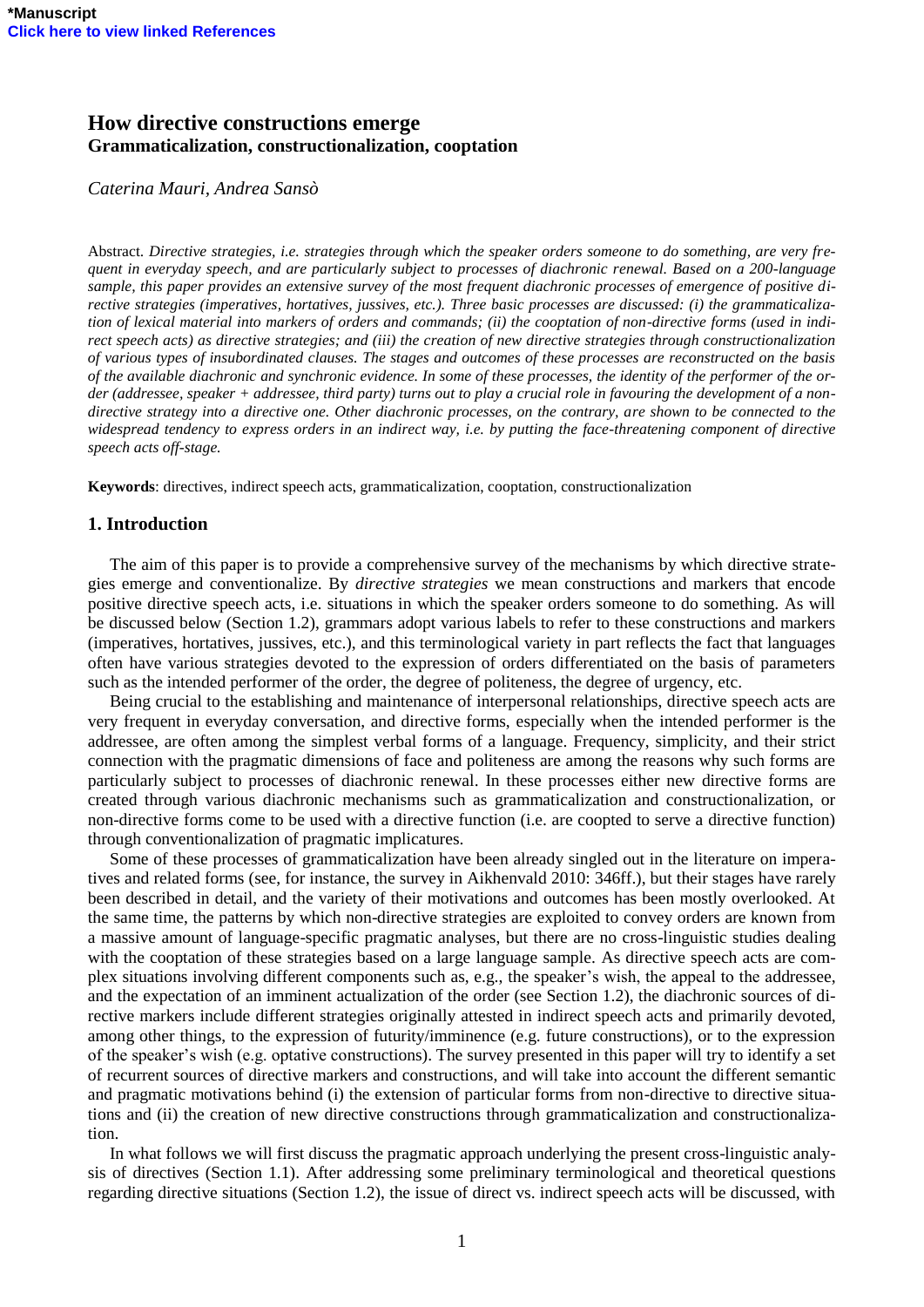special focus on the indirect strategies adopted to convey directive situations (Section 1.3). As will become clear from the following discussion, it will be argued that indirect strategies frequently constitute the diachronic source for direct ones. In section 2 we will highlight some methodological issues raised by the present investigation, and we will briefly present the sample on which this survey is based.

The main sources of directive constructions will be analyzed in detail in Section 3. Some of these sources appear to be connected to specific components of directive situations such as the speaker's wish, the appeal to the addressee, and the expectation of imminence. In some of these cases, which will be discussed in Sections 3.1 and 3.2, the identity of the performer appears to play a crucial role in determining the development of a directive strategy out of a non-directive one. Other diachronic paths that are not specifically connected to a specific performer will be discussed in Section 3.3, while in Section 3.4 we will briefly tackle the question of why so-called (ir)realis markers/constructions are used as markers of directive situations. Section 3.5 will provide some quantitative data on the cross-linguistic frequency of the various patterns identified in Section 3. Finally, Section 4 will recapitulate the main points of the present study and will provide some general theoretical insights into the nature of directives across languages.

# *1.1. A pragmatic approach to the development of directives*

The analysis of how directive strategies emerge will be framed within a historical-pragmatic approach. The major assumptions underlying this approach are that (i) it is not languages that change, but it is speakers who change languages (Croft 2000: 4), (ii) language change is driven by language use and by the active role of speech-act participants (Bybee 2006), (iii) language change is triggered by pragmatic phenomena, such as conversational inferences and their conventionalization (Traugott & Dasher 2002, Traugott 2010). In this contribution, we will make a number of hypotheses concerning the pragmatic processes leading to the emergence of new directive strategies, i.e. new strategies encoding directive speech acts, on the basis of a 200 language sample.

It is well known that Grice himself (1989: 39) suggested a diachronic application of his theory of implicatures: "it may not be impossible for what starts life, so to speak, as a conversational implicature to become conventionalized". The direction sketched by Grice has been followed by the neo-Gricean tradition, where a significant effort has been made to understand how conversational implicatures, established at a pragmatic level, may become part of the semantics of a construction (Brown & Levinson 1987: 261). The role of pragmatics in diachronic change is widely recognized also outside the neo-Gricean school (see Hopper & Traugott 2003, 2004, 2010; Bybee 2006 among others), and it is nowadays widely accepted that pragmatic inferences may conventionalize and may trigger processes of form-function reanalysis. One of the most cited examples is the development of the causal value of *since* out of a purely temporal one, as a result of the conventionalization of an invited inference of causality (according to the frequent logic fallacy characterized as *post hoc propter hoc* ‗after this, therefore because of this', Hopper & Traugott 2003: 80-83).

A systematic account of the role of pragmatics in language change has been proposed by Traugott  $\&$ Dasher (2002), who developed the Invited Inferencing Theory of Semantic Change (IITSC). According to their view, the speaker/writer invites the addressee/reader to make inferences, and both interlocutors are conceptualized as active partners in the communicative dyad. Traugott & Dasher focus on the first stage of language change, i.e. the onset of the diachronic path, and acknowledge a central role to the speaker. A slightly different perspective is proposed by Heine *et al.* (1991), who speak about "context-induced reinterpretations‖, paying more attention to the outcomes of change (i.e. the reinterpretation of a construction) than to its beginning, and to the importance of the addressee. The respective roles of speaker and addressee in language change do not overlap, despite their obvious interdependence: the addressee is more likely to operate a reinterpretation of the pragmatics associated with a construction, but it is when s/he acts as a speaker that the reinterpretation becomes visible and starts to spread in the community. As argued by Traugott (2010), context is an enabling factor, but the real locus of change lies in the perception of a "mismatch between speaker intention and hearer interpretation, on the assumption that speakers and addressees are not mirror images of each other, but have different cognitive statuses".

Whereas several functional domains have been reconsidered within such an approach (e.g. temporal adverbs, causal and concessive connectives, see Mosegaard Hansen 2008, Traugott 2003), no systematic work has been done on the diachrony of directives in a historical-pragmatic framework. The topic of this study is especially challenging because it deals with the diachronic dimension of pragmatics under two respects: on the one hand, we take into account the role of pragmatics in diachronic processes (e.g. conversational inferences triggering the change, conventionalization of inferences); on the other hand, pragmatics stands out as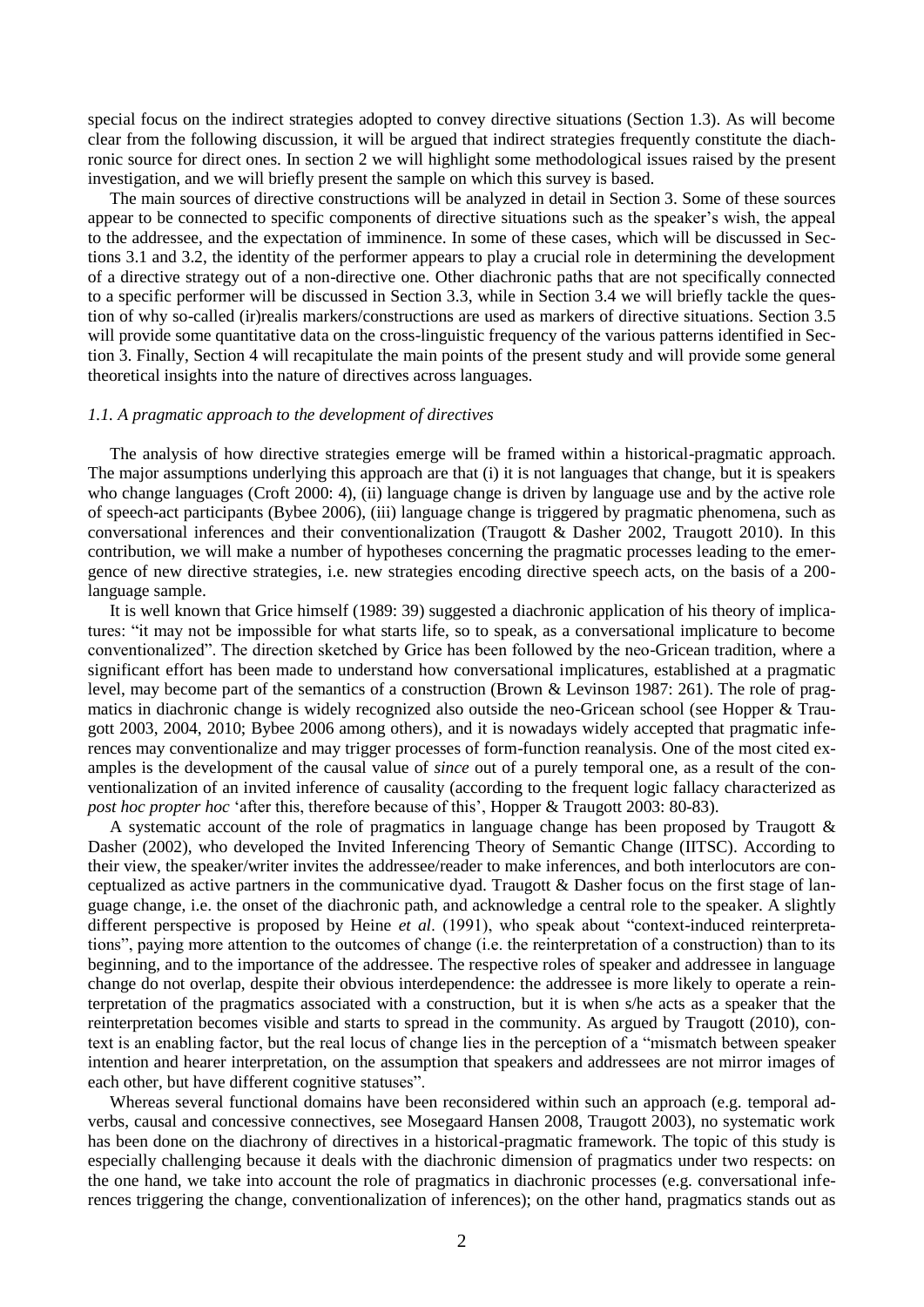the object itself of our analysis, in that we examine how pragmatic phenomenona such as requests and orders come to be encoded by dedicated constructions.

In this study, we will start from a traditional semantic and pragmatic analysis of directive speech acts along the lines described by Searle (1969, 1975), identifying the main components – *conditions* in Searle's terminology – which allow for a felicitous request or command. We will follow Searle also in attaching great significance to indirect strategies through which a directive speech act may be realized, which may be preferred for politeness reasons or because they are taken to be more effective. However, we depart from traditional pragmatic approaches to directive speech acts in two respects: first, this study is characterized by a constant cross-linguistic perspective, since our goal is to identify the mechanisms by which directive strategies emerge and conventionalize across different languages, and such a comparative approach has a number of methodological consequences (see Section 2); second, we are mainly concerned with those strategies that reach a high degree of conventionalization and can be argued to constitute one of the most rooted ways of expressing requests and commands in a given language, leaving the range of possible, less conventionalized, indirect ways of expressing commands aside. The latter aspect is a direct consequence of the first, being impossible to gather reliable data for a good number of (often under-described) languages on the great intralinguistic variation characterizing indirect speech acts. In other words, instead of analyzing the possible strategies through which a directive speech act may be expressed in a given language, we will focus on the strategies that have *developed into* directive constructions across languages, being aware that the pool of intra-linguistic synchronic variation is where the origin of change is to be sought for (Croft 2000, 2010).

In the following two sections a semantic-pragmatic definition of directive speech act (Section 1.2) and a brief overview of the most recent approaches to the theory of indirect speech acts (Section 1.3) are provided.

# *1.2. Directive situations: a definition*

By *directive situations* we mean all those situations in which the speaker *wishes* a state of affairs (henceforth SoA) to become true and conveys an *appeal* to the addressee(s) to help make this SoA true. The performer(s) of the action(s) required to bring about the desired SoA may coincide (i) with the addressee, (ii) with the speaker, (iii) with a third party or (iv) with any possible combination of (i)-(iii).

In the most typical directive situation, the performer coincides with the addressee  $(2<sup>nd</sup>$  person singular directive: 2). Languages, however, are generally able to express directive speech acts addressed to the addressee plus a third party ( $2<sup>nd</sup>$  person plural directive: 2+3), to the addressee(s) plus the speaker ( $1<sup>st</sup>$  person plural inclusive directive:  $1+2$ ,  $1+2+3$ ), and to a third party (3<sup>rd</sup> person singular or plural directive: 3,  $3+3$ ):<sup>1</sup>

(1) a. *Go away!* (2, 2+3)

1

- b. *Let's go!*  $(1+2, 1+2+3)$
- c. *Let him/her/them go!* (3, 3+3)

In order to be successful, a directive situation minimally comprises the speaker and the addressee, who may or may not coincide with the performer. If the addressee does not coincide with the performer he/she may be intended as the mediator of the request/command, as in (1c). Third person performers, on the other hand, are not necessarily present when the appeal is uttered. Indeed, they are typically distant in space from the place where the directive situation takes place.

Searle (1969: ch. 3) identifies four felicity conditions for directive speech acts: Preparatory condition (Hearer is able to perform Act), Sincerity condition (Speaker wants Hearer to do Act), Propositional condition (Speaker predicates a future Act of Hearer), Essential condition (counts as an attempt by Speaker to get Hearer to do Act). In our view, the felicity conditions identified by Searle can be condensed in three main components, characterizing any directive situation: the speaker's *wish* that a given SoA takes place (2A), the speaker's *appeal* to the addressee to do something in order to make the desired SoA true (2B), and the speaker's *expectation* that the realization of the order is imminent (2C). As will become clear in the next sections, the three semantic components of a directive situation identified in (2) turn out to be in focus in many of the diachronic scenarios leading to the emergence of directive constructions described below:

<sup>&</sup>lt;sup>1</sup> The present analysis will be limited to 1<sup>st</sup> person **plural inclusive** directives. 1<sup>st</sup> person *singular* and 1<sup>st</sup> person plural *exclusive* directives are less compatible with the core imperative meaning for a number of reasons and are therefore much less frequently grammaticalized across languages (see the discussion in van der Auwera *et al*. 2003: 56).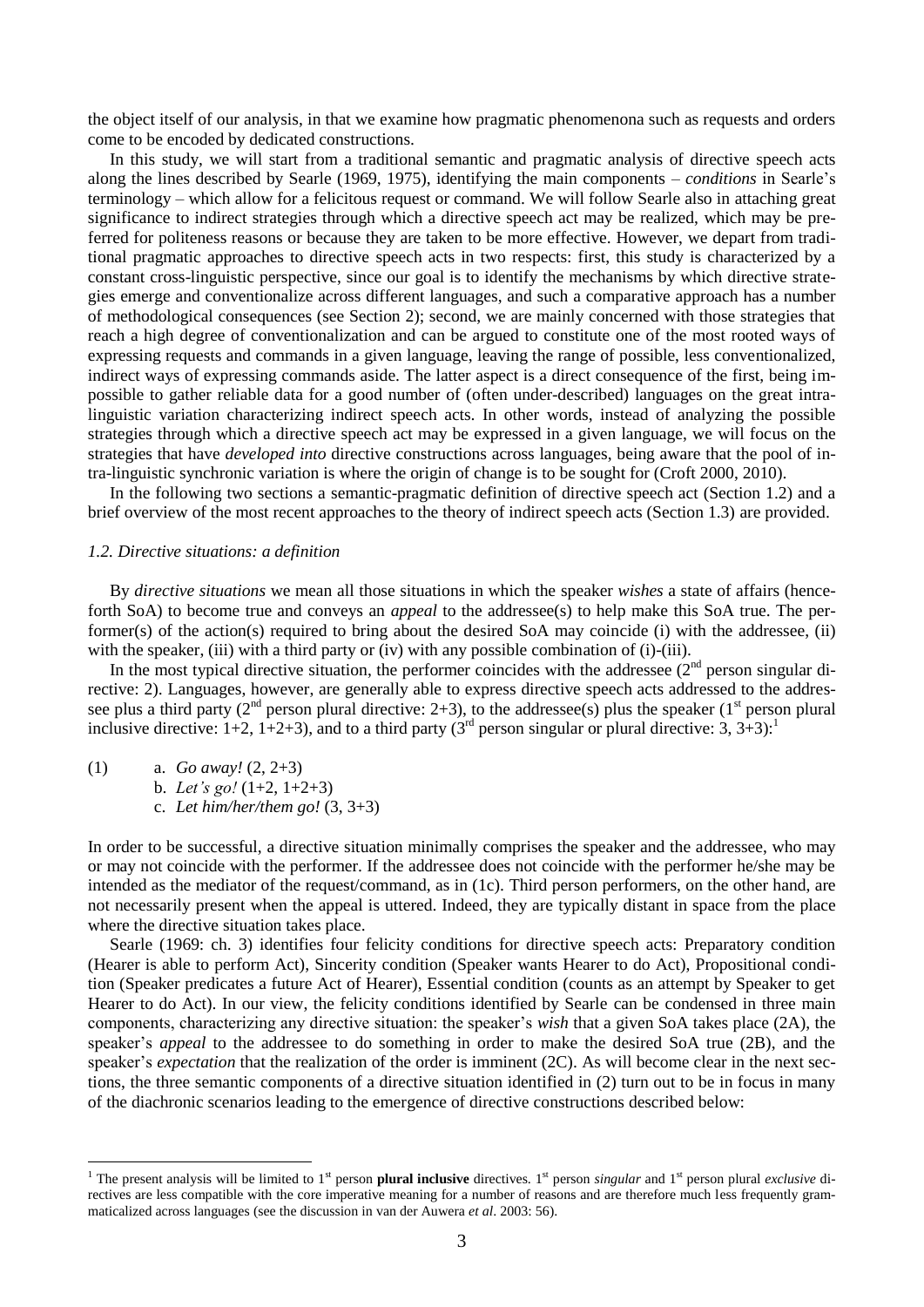- (2) A. The speaker *wishes* that a SoA become true;
	- B. the speaker conveys an *appeal* to the addressee(s) to help make this SoA true;
	- C. the speaker *expects* the desired SoA to be brought about right away.

The term *directives* will be used throughout this paper to refer to the set of forms that encode positive directive situations in a language (so-called prohibitives will not be taken into account). There are at least two reasons for adopting the terms "directives" and "directive situation". One is merely terminological: the grammars of different languages use very different terms to refer to forms and constructions encoding directive situations. In particular, the label *imperative* is generally reserved for directive speech acts in which the performer coincides with the addressee, while for other performers other labels are used (*hortative*, *cohortative*, *exhortative*, *injunctive*, *jussive*, but also, somewhat less appropriately, *optative* or *deontic*). This terminological variety may engender confusion in a cross-linguistic study. This choice is in principle compatible with similar terminological choices made in other typological studies of directives: Birjulin & Xrakovskij (2001), for instance, simply generalize the term *imperative* to non-second person directives, while van der Auwera et al. (2003: 52) use the term "imperative-hortative" system/paradigm to refer to forms encoding directive situations in a language.

The second reason is more substantial: the terminological variety in this domain reflects the fact that forms encoding directive situations are seldom formally homogeneous within a given language, and their formal differences are generally associated with the different performers to which the speech act is addressed. However, the cases in which a given directive strategy extends from one person to another as well as the fact that there are languages in which a formally homogeneous directive paradigm for all the persons exists (van der Auwera *et al*. 2003: 50ff.) are suggestive of the existence of a semantic/conceptual core common to all directive situations, independently of the performer, which might be concealed by the plethora of terms used to refer to forms encoding them.

Finally, in the literature on directives a distinction is frequently made between dedicated (or direct) and non-dedicated (or indirect) strategies (cf. Birjulin & Xrakovskij 2001: 8-9; van der Auwera *et al*. 2005: 294; König & Siemund 2007: 311; Schalley 2008: 22). Dedicated directive strategies are those whose primary function is to encode the directive situation by either morphological or syntactic means, i.e. they are specialized constructions. Non-dedicated strategies, on the other hand, are those whose primary function is to encode some other situation (e.g. optatives, futures, etc.) and which are exploited to express also directive situations. A similar distinction between direct and indirect forms is drawn by Frajzyngier & Jirsa (2006). According to them, a form can be considered as "the direct means of encoding a functional domain if that functional domain is invoked explicitly" (2006: 517), by simply using the form alone and without further inferential enrichments based on the context of the utterance. They define as indirect means, on the other hand, those means that "are deployed for the expression of a given functional domain, but that grammatically or lexically are direct means of some other domain" (2006: 518).

In a diachronic perspective the distinction between dedicated (or direct) and non-dedicated (or indirect) forms must be recast as referring to successive stages along a continuum: the diachronic patterns exemplified below show that what looks as dedicated/direct on purely synchronic grounds might well be the result of a diachronic process in which the source was a non-dedicated/indirect construction; conversely, a nondedicated strategy used to encode a directive situation may undergo processes of reinterpretation, and, as a result, a new dedicated directive strategy may emerge. The cases analyzed in this survey will range from fully specialized directive strategies to strategies that clearly have a different primary function but whose directive use is highly conventionalized. Therefore, the distinction between dedicated and non-dedicated directive constructions will not be adopted in the following discussion, neither as a parameter of analysis nor as a key to understanding and explaining the diachronic patterns that recur across languages. What will be considered is the diachronic dimension along which a non-dedicated, indirect strategy may develop into a dedicated, direct one.

In the historical-pragmatic perspective adopted here, the crucial issue is therefore to identify what constructions are most frequently employed (and exploited) to express directive situations, first as indirect speech acts and subsequently as conventionalized strategies, and to make hypotheses concerning the paths through which they may eventually undergo processes of grammaticalization, cooptation, and constructionalization. Given the central role that indirect speech acts may play in the first stage of the diachronic paths under examination, in the next section a brief discussion of the theory of indirect speech acts and in particular of directive indirect speech acts is provided.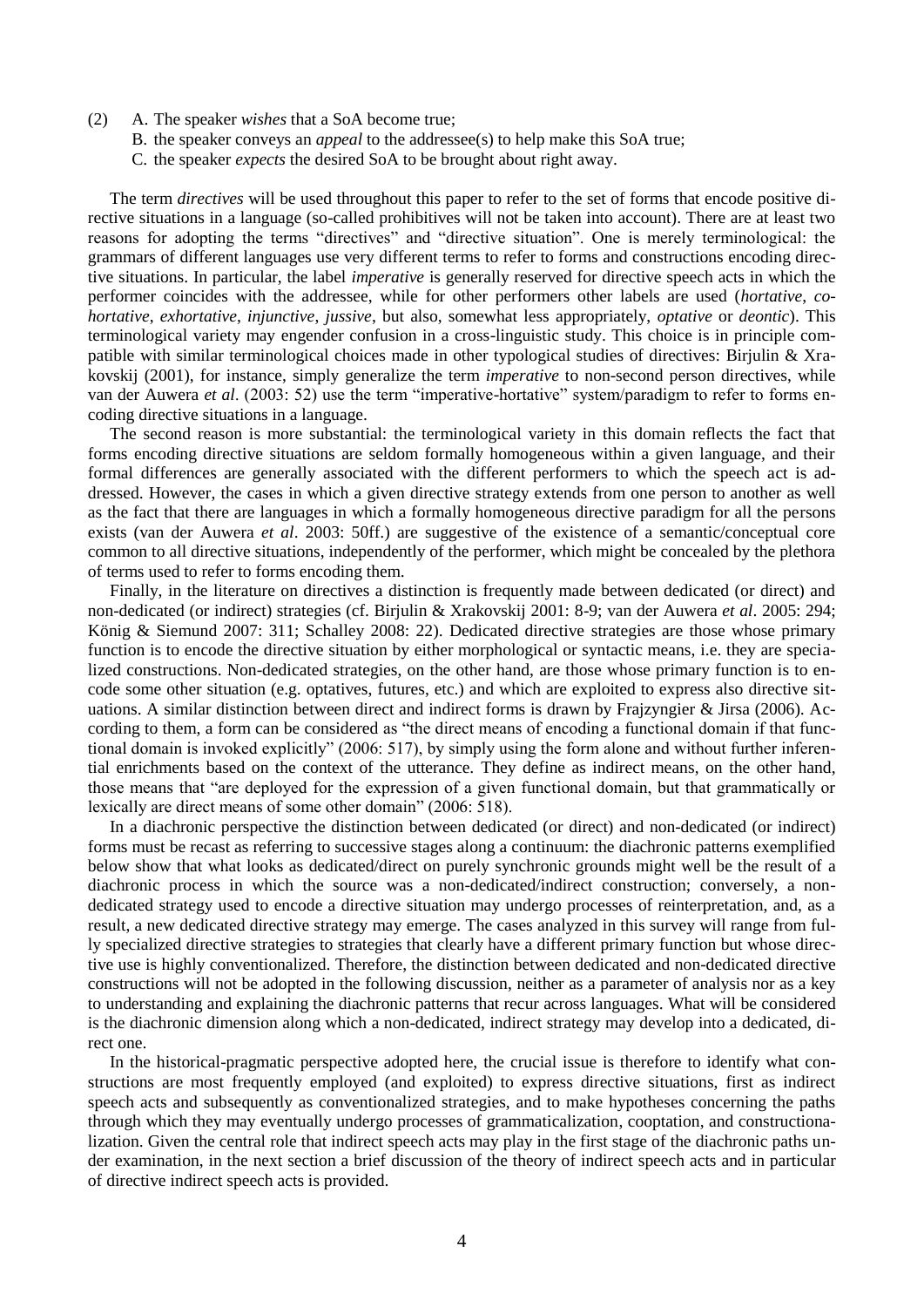#### *1.3. From indirect to direct directive speech acts*

The most cited example of indirect speech act is the well known question uttered in front of a tasteless meal: *Can you pass the salt?* Despite the interrogative form, the speaker's goal is not to get an answer, but to get the addressee to pass the salt. This is an indirect speech act, which Searle (1975: 59-60) defines as a case in which one illocutionary act is performed indirectly by way of performing another, and as an utterance where "a sentence that contains the illocutionary force indicators of one kind of illocutionary act can be uttered to perform, in addition, another type of illocutionary act". According to Searle, in indirect speech acts the speaker relies on the addressee's inferential ability and on the mutually shared contextual and background information. Highly frequent indirect speech acts may become conventionalized and thus be systematically associated to a given illocutionary force.

Searle's account of indirect *directive* speech acts constitutes the most systematic description of what types of constructions (‗sentence types' in his terms) are usually deployed to indirectly convey requests and orders. His analysis is based on data from English but, as will become clear in section 3, it has striking correspondences in our cross-linguistic survey. Searle's interest in directive situations is motivated by the fact that ordinary requirements of politeness usually make the use of flat imperatives inappropriate in normal conversation and speakers are therefore prone to find indirect means to reach their illocutionary goals*.* Based on the four felicity conditions that Searle identifies for any directive speech act (Preparatory condition, Sincerity condition, Propositional condition and Essential condition, see Section 1.2), he identifies three basic sentence types that are most frequently employed to indirectly express directive situations (Searle 1975: 65ff):

1- Sentences having to do with felicity conditions on the performance of a directive illocutionary act, including the ability of H to perform A (Preparatory condition; *can you reach the salt?*), the desire of S that H perform A (Sincerity condition; *I hope you"ll do it*), and the predication of A of H (Propositional content condition; *officers will henceforth wear ties at dinner*)*.*

2- Sentences having to do with reasons for doing the act, including H's desire to do something and explicit reasons (*would you be willing to write a letter of recommendation for me? It would be a good idea if you left town*)

3- Sentences embedding one element inside another one, typically through performative verbs (*Would you mind awfully if I asked you if you could write me a letter of recommendation?*).

As a consequence of this classification, Searle proposes four generalizations that explain the systematic associations between particular types of indirect speech acts and the directive illocutionary force (Searle 1975: 72): (i) S can make an indirect request (or other directive) by either asking whether or stating that a preparatory condition concerning H's ability to do A obtains; (ii) S can make an indirect directive by either asking whether or stating that the propositional content condition obtains; (iii) S can make an indirect directive by stating that the sincerity condition obtains, but not by asking whether it obtains; (iv) S can make an indirect directive by either stating that or asking whether there are good or overriding reasons for doing A.

Although the notion of indirect speech acts as formulated by Searle (1975) has become one of the backbones of modern pragmatics, it has been criticized and revised (Clark 1979, Asher and Lascarides 2001, Stefanowitsch 2000, Frajzyngier & Jirsa 2006 among many others) and has even been rejected by certain scholars. According to Wierzbicka (1991), for instance, the distinction between 'direct' and 'indirect' speech acts itself should be abandoned until some clear definition of these terms is provided, and, instead of speaking of direct vs. indirect ways of speaking, linguists should focus on the analysis of the different phenomena associated with these labels.

Whereas traditionally scholars have held that addressees have to do a number of successive inferential steps in order to interpret indirect speech acts (Searle 1975, Grice 1975, Sperber & Wilson 1986), more recently a rephrasing of Searle's theory has been suggested in terms of cognitive models that activate each other through metonymy (Thornburg & Panther 1997; Panther & Thornburg 1998; see also Stefanowitsch 2000). Thornburg and Panther have developed an account of indirect speech acts interpretation based on what they call 'speech act scenarios', idealized cognitive models of particular culturally entrenched activities, which include the event itself, knowledge about preconditions and expectations regarding the results of the event. For instance, the simplified scenario for requests is "H(earer) can do  $A(ct)$  - S(peaker) wants H to do A - S puts H under a (more or less strong) obligation to do A - H is under an obligation to do A - H will do A‖. This is a very abstract cognitive model, which in turn can co-occur with cognitive models of different events, depending on the specific propositional content of the request. According to this theory, when an in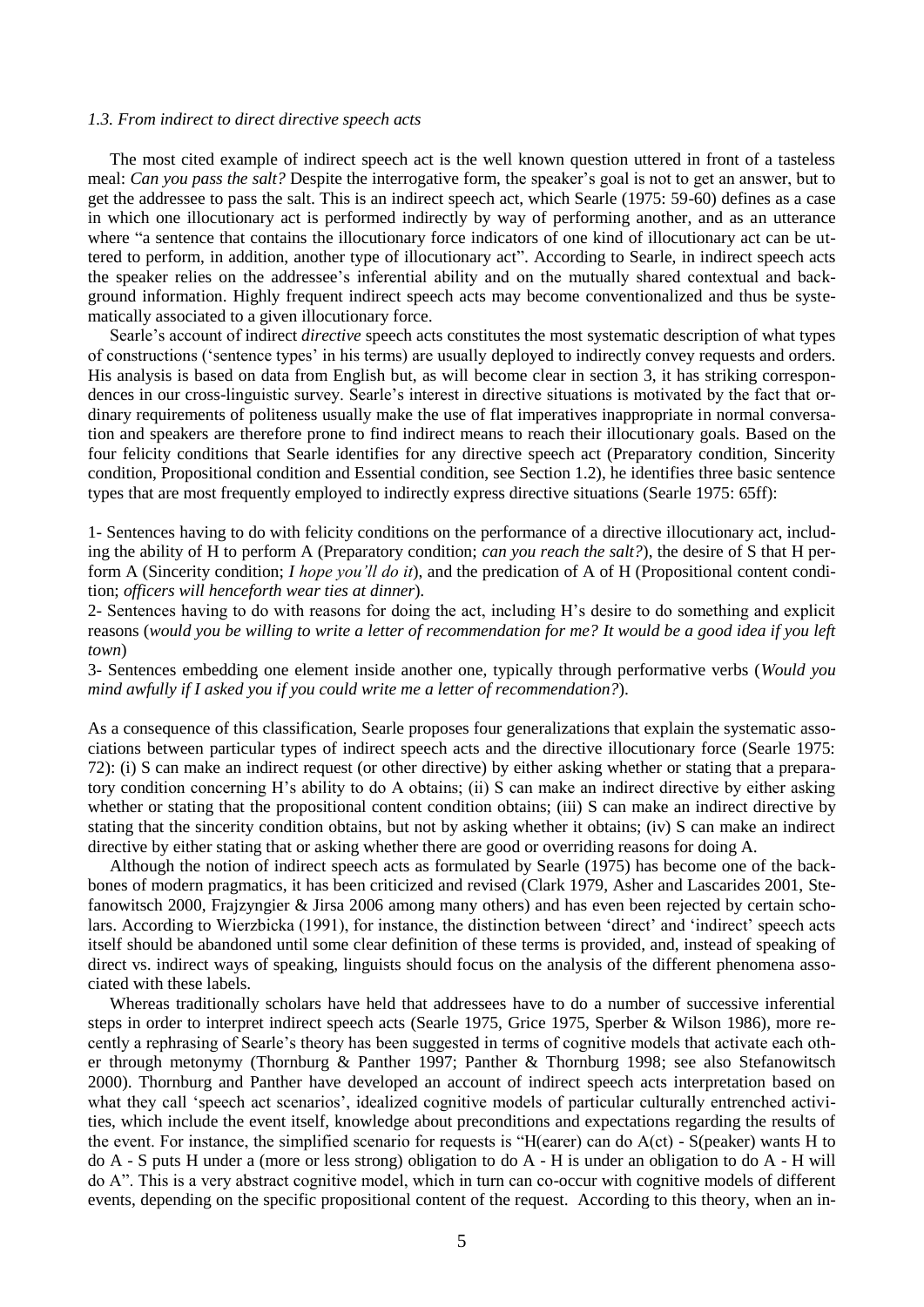direct speech act is uttered, a particular event schema activates one part of the intended speech act scenario, and this part metonymically evokes the whole scenario, thus triggering the correct interpretation of the utterance. In other words, an utterance that refers to any aspect of the model can metonymically evoke the whole model, and the closer to the core of a particular scenario an utterance is, the more frequently it will be used as an indirect speech act for that scenario (Panther & Thornburg 1998: 761ff.).

Thornburg and Panther's theory of speech act metonymies provides a motivation for why particular constructions are more likely to be conventionalized with a particular illocutionary force than others, and it also provides an answer to the question of how the addressee derives the intended meaning from the literal one. The mechanisms, motivations, and outcomes of the processes through which indirect strategies become conventionalized and new directive constructions emerge are the bulk of the present study. In section 3 we will show that a number of recurrent diachronic paths leading to the emergence of new directive strategies can be motivated in Thornburg & Panther's terms, since the diachronic sources in these paths are constructions referring to one of the three basic components of any directive situation, as described in section 1.2 (the appeal to the addressee, the speaker's wish, and the expectation of imminence), which in turn can be argued to be parts of Thornburg & Panther's directive scenario. But this is not the whole story. As will become clear from the following discussion, it is frequently the case that a particular type of indirect speech act is conventionalized for a directive situation with a specific performer  $(1<sup>st</sup>, 2<sup>nd</sup> or 3<sup>rd</sup> person)$ , because the performer determines which parts of the directive scenario are activated, and only at a successive stage the reinterpretation may spread to other directive situations with different performers. Moreover, following a suggestion by Searle himself (1975: 76) concerning the relevance of a cross-linguistic account of the conventionalization of indirect speech acts, the aim of this paper is to provide a cross-linguistic insight into the most frequent diachronic sources of directive strategies by identifying the indirect means that are most frequently reinterpreted and coopted as directives on the basis of a 200-language sample. The cross-linguistic character of this research requires us to address some preliminary methodological issues. It is to this task that we now turn.

## **2. Methodology and sample**

The empirical side of this research raises a number of methodological questions. Firstly, the source of many directive strategies is bound to remain unidentified, and in some cases it is also dubious whether a source (lexical or phrasal) can be postulated at all: in other words, in many cases it is impossible to trace back an imperative morpheme to originally lexical or phrasal material in the same way as one is able to trace back the future form of Italian and other Romance languages (*canterò*) to the Late Latin construction *cantare habeo* 'I have to sing'. This is especially true for many phonologically short imperative morphemes and for other imperative forms based on tonal and other suprasegmental mutations, let alone the numerous cases in which the second person singular imperative in a language coincides with the verb stem. Secondly, in most of the cases dealt with in this paper in which a given diachronic pathway can be reasonably hypothesized, there is hardly anything known about the history of the languages discussed. Thus, the reconstruction of the diachronic pathways leading to the emergence of directive strategies may be highly problematic and raise important methodological questions that need to be explicitly stated. In particular, the research presented here faces three major methodological challenges:

- (i) **lack of documentation**: while in well-documented languages it is possible to trace the successive stages of development of a given diachronic path in real texts, and to identify the critical contexts (in the sense of Diewald 2002) in which a grammaticalization process starts, in lesser-documented languages and language families the diachronic analysis of directives is in most cases at best limited to the etymological reconstruction of their source;
- (ii) **the relationship between synchronic distribution and diachrony, and the danger of circularity**: as a consequence of (i), in many cases what we can reconstruct are not fully-fledged diachronic developments but diachronic scenarios based on plausibility and on synchronic distributional patterns. To provide but an example, cross-linguistic data show that it is more frequent for optative strategies to be used as directive strategies for  $\tilde{3}^{rd}$  person performers (see below, Section 3.2.1), and for future strategies to be used with a directive function when the performer includes the speaker plus the addressee (see Section 3.2.2), i.e. there are connections between a given source construction and a given performer. Such connections can be explained in diachronic terms, as the result of specific semantic relations between the functional domain of the source constructions (futurity, optativity) and certain features of a given directive situation with a specific performer. In other words, it might be the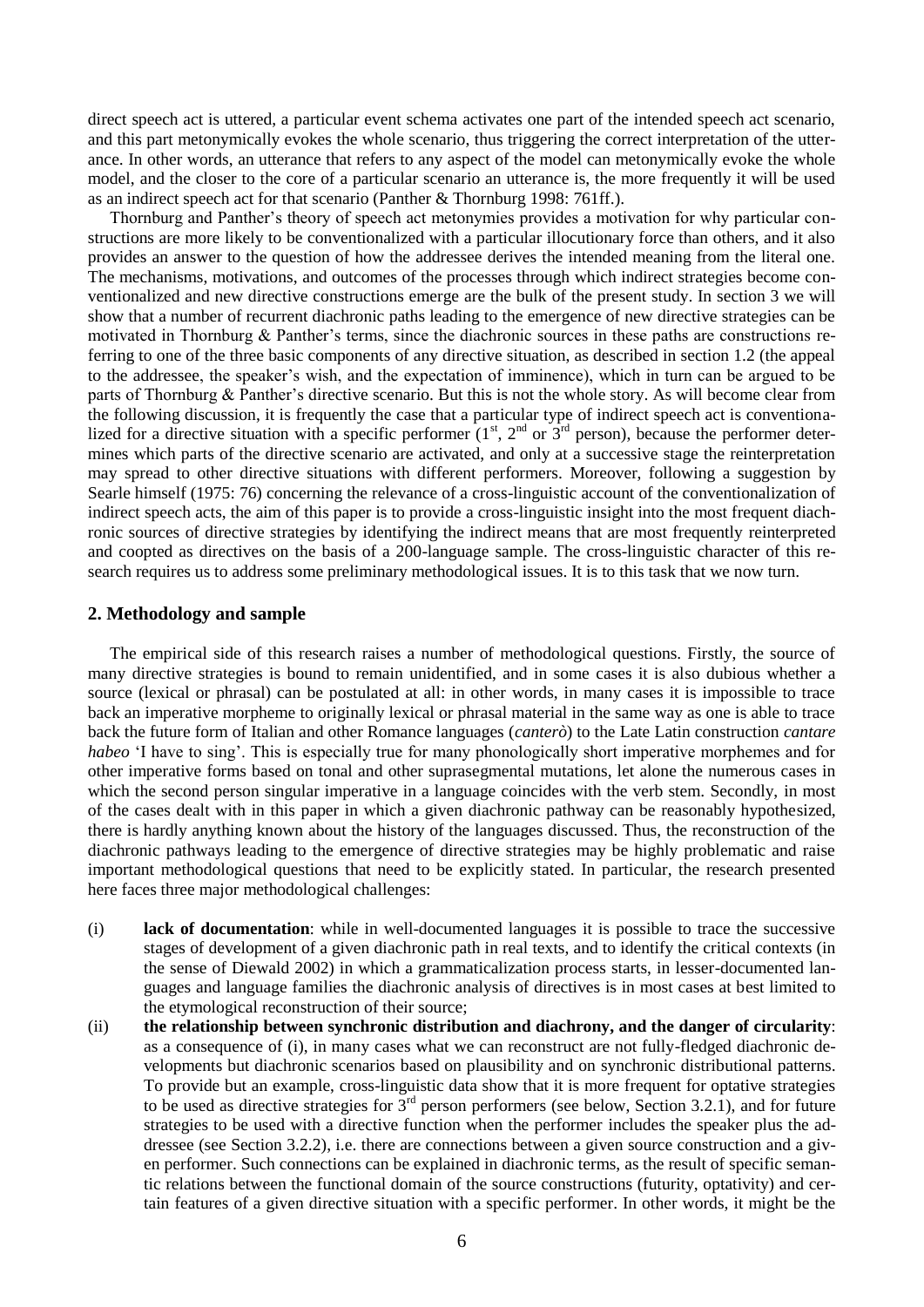case that a given non-directive strategy starts being used with a directive function in specific directive situations in which there is a specific performer, and this would be mirrored in the synchronic distribution of directive constructions based on (or derived from) that non-directive strategy. The plausibility of such a scenario, however, can be only limitedly proved on independent grounds, and there is a serious danger of circularity in the argumentation;

(iii) **degree of conventionalization**: in some of the examples we will discuss, finally, it is not always clear whether grammar has already "emerged" from discourse: the directive strategies in question are said to be typical of the informal use, or to be "alternative" ways of conveying orders in a given language. In some cases, this leads to a marginal treatment of these patterns in the grammatical description, and no data on the frequency of these strategies are available, let alone comparative data on their relative frequency with respect to more established/conventionalized ways of conveying orders. In some of these cases, however, we may assume, somewhat speculatively, that we have to do with emergent constructions, i.e. constructions with a high degree of ambiguity between their source meaning and their new (directive) meaning that are not acknowledged by grammarians as distinct entities in the grammar (see, e.g., the Modern Hebrew, Oriya, and Mongsen Ao cases discussed in (16), (33), and (40) respectively).

With respect to (i)-(iii), we generally followed our primary sources in the evaluation of a given directive form as historically derived from (or synchronically related to) a certain source construction: whenever the connection between a given directive marker and its source is still synchronically evident (either because there is a marker which is synchronically polysemous or because there is sufficient resemblance between the source construction and the target construction), or is explicitly postulated by the grammarian, we take this source-target relationship for granted.

When the grammar is not explicit or simply by-passes the question of the possible origins of a directive construction, however, a procedure can be adopted which is based on a commonsense assumption: insights into the possible diachronic source of a given marker could come from reconstructions within a given language family or from cross-linguistic comparison, following the so-called "internal reconstruction" method (Givón 2000, Ringe 2003, among many others). This method is based on the principle that all the types of diachronic pathways that can be identified and documented with reasonable certainty have a heuristic value also when dealing with cases in which there is no such certainty. In other words, if in a given language a diachronic path from a given source to a given target can be reconstructed on the basis of clear data, this will reinforce also those cases in which the same path can be reconstructed with a lower degree of reliability or only hypothesized. This principle of *typological plausibility* (Givón 2000: 120) is clearly uniformitarian, being based on the idea that what is known from the observed history of languages can be used as a key for making inferences about what is unknown/unobservable. Although this method may appear unsatisfactory for various reasons (mostly because "a preponderance [...] of evidence rather than an absolute proof is what is expected", Givón 2000: 122), it still is the best (or, perhaps, the only) method available when dealing with underdocumented languages, and it is compatible with the theoretical assumptions coming from the evergrowing body of research on the origins of grammatical markers and constructions. In order to comply with the principle of typological plausibility, in the discussion of the various pathways identified in Section 3 special efforts have been made, whenever possible, to illustrate the diachronic development at issue by means of the available synchronic evidence drawn from better described languages for which real life conversational data can be gathered more easily.

In this respect, it is also important to note that the patterns of diachronic development identified in this paper **are not meant to exhaust** the set of possible pathways through which new directive forms come into existence. The motivation behind the present cross-linguistic survey is somewhat different: the list of the possible sources of directive constructions provided in this paper is to be conceived of as a first attempt to identify the areas of grammar to which directives are more closely connected and the constructional templates that may evolve into directive constructions, much in the spirit of similar analyses of the sources of other grammatical constructions such as, e.g., the passive (see Givón 1981, Haspelmath 1990), the progressive (Bybee *et al*. 1994: 127ff.), or past and perfective constructions (Bybee *et al*. 1994: 51ff.). Ideally, the present survey should also serve as a background for language-specific diachronic studies on the emergence of directives based on real textual data and as a sort of check-list to be used by grammarians and language experts when documenting and describing new languages, with the proviso that a source not included in the present survey is always possible, but there is also ample evidence that the set of possible sources of a given type of grammatical construction is finite: all the aforementioned studies of the sources of specific grammat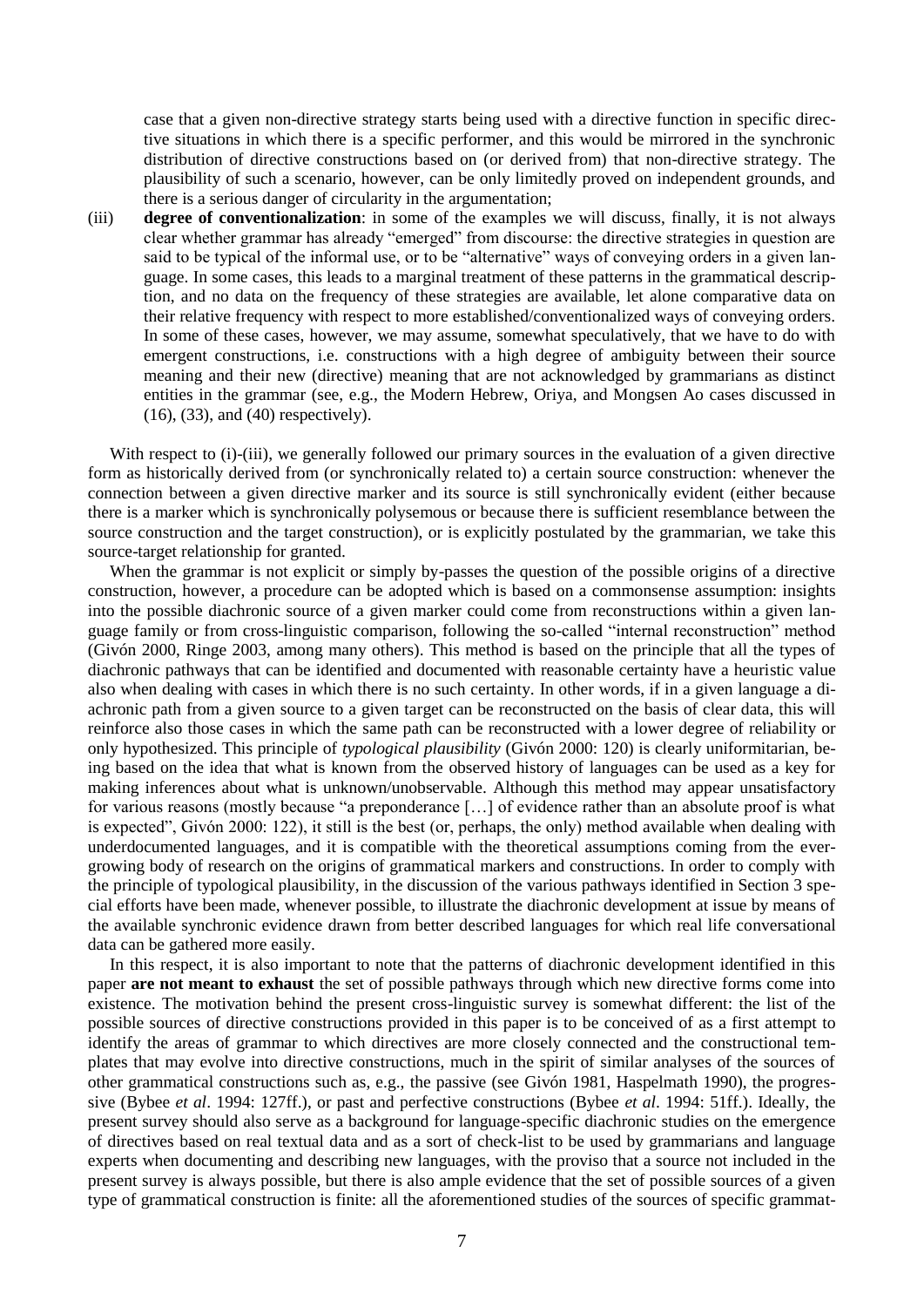ical markers have been observing that paths from source to target are strikingly similar across unrelated languages, and it is generally possible to identify a limited array of diachronic pathways through which specific grammatical forms evolve out of other (grammatical or lexical) forms.

The paper is based on a convenience sample of 200 languages, chosen with a view to maximizing genealogical diversity but with little or no statistical concerns, as we have decided to leave out many languages whose grammatical descriptions did not contain enough data on imperatives and related constructions, and we have included grammars of languages closely related whenever it appeared useful to compare diachronic developments in genealogically related languages. The sample is given in the appendix.<sup>2</sup>

# **3. The sources of directives**

1

In this section, the pathways through which directive constructions come into existence and non-directive strategies are coopted to serve a directive function will be inspected in detail. For a number of pathways there are reasons to assume that the directive reinterpretation of a non-directive strategy starts from a specific performer: complex constructions involving motion verbs, for instance, are the source of directive constructions only with  $2<sup>nd</sup>$  and  $1<sup>st</sup>$  person plural performers (see sections 3.1.1.1 and 3.1.1.2). Other non-directive strategies, on the other hand, may develop into directives for all persons, but the cross-linguistic distribution of these strategies is suggestive of the existence of bridgeheads from which they start being used with a directive function (e.g. 3<sup>rd</sup> person performers for optative and causative constructions, see sections 3.2.1 and 3.1.2;  $1<sup>st</sup>$  person plural performers for future constructions, see section 3.2.2). In the analysis of these cases, we will discuss whether or not a diachronic scenario involving a given performer acting as bridgehead is semantically plausible, and is able to account for a given synchronic distribution.

The pathways of change described below instantiate different types of diachronic processes. In what follows, we will adopt the following technical terms to refer to these different processes: *cooptation* will be used to refer to the conventionalized use of a non-directive form with a directive function where no structural change is involved, no matter whether the coopted non-directive form is the only directive strategy available in a language.<sup>3</sup> *Grammaticalization* will be used to refer to changes in which lexical or phrasal material evolves into grammatical material. In some of the cases discussed below, grammaticalization may be characterized not simply as the recruitment of lexical material into grammatical function, but also in terms of *con-*

 $<sup>2</sup>$  In the examples, the interlinear glosses of the original sources have been generally maintained, except for some standardization (e.g.</sup> SUBJ and SBJ, both referring to 'subject', have been merged into SBJ). The following abbreviations are used: 1, 2,  $3 = 1<sup>st</sup>$ ,  $2<sup>nd</sup>$ ,  $3<sup>rd</sup>$  person; I, II, III, IV, etc. = noun classes; AAP = absolutive antipassive; ABL = ablative; ABS = absolutive; ACC = accusative; AG = agent; ALL = allative; ANAP = anaphoric; ANT = anticipatory; AOR = aorist; APPL = applicative; ART = article; ASS = assertive; AUX = auxiliary;  $BEN = \text{benefactive}$ ;  $BR = \text{basic root}$ ;  $CAUS = \text{causative}$ ;  $CLIT = \text{clitic}$ ;  $COMP = \text{complete}$ ;  $COND = \text{conditional}$ ;  $CONV = \text{convert}$ ;  $CORE = core argument$ ; CPLTZR = complementizer; DAT = dative; DECL = declarative; DEF = definite; DET = determiner; DIST = distal;  $DP =$  deontic particle;  $DU =$  dual;  $EMP =$  emphatic;  $EQUAT =$  equative;  $ERG =$  ergative;  $ETAG =$  emphatic tag;  $EXCL =$  exclusive;  $EX-L =$ CLAM = exclamative; EXHORT = exhortative;  $F =$  feminine; FAC.CONJ = facilitative conjunction; FOC = focalizer; FUT = future; GEN = genitive; HAB = habitual; HORT = hortative; IMM = immediate; IMP = imperative; IMPFPART = imperfective participle; INCL = inclusive; IND = indicative; INDEF = indefinite; INDIV = individuator; INF = infinitive; INSTR = instrumental; INTER = interrogative marker; INTR = intransitive; IPFV = imperfective; IRR = irrealis; LK = linker; LOC = locative; LOCUT = locutor person marker; M = masculine; MIR = mirative; MOD = modal suffix; MOT = motion; MR = modified root; NEG = negation; NFUT = non-future; NMLZR = nominalizer; NOM = nominative; NPS = non-past stem; NRFUT = near future; NRL = non-relational prefix; OBJ = object; OBL = oblique; ODIR = other (nonself) directed; OPT = optative; PART = participle; PAT = patient; PL = plural; PLT:IMP = polite imperative; POSS = possessive; PPM = proximal patient marker;  $PRF = perfective$ ;  $PROO = pronoun$ ;  $PROG = progressive$ ;  $PROH = prohibitive$ ;  $PROS = prospective$ ;  $PROX =$ proximal; PRS = present; PST = past; PURP = purposive; PURP\_ADV = purposive/advisory mood;  $R =$  realis; REFL = reflexive; SBJ = sub $ject; SBJV = subjunctive; SG = singular; SPM = subordinate patient marker; SPVP = suffixed pronoun verb phrase; SUBORD = subordina$ tor;  $SUP =$  supine;  $SV =$  serial verb marker; TERM = terminative aspect; TOP = topic; TR = transitive; TS = transitive suffix; VAL = valency increasing marker;  $\text{VOC} = \text{vocative}$ .

<sup>&</sup>lt;sup>3</sup> The term *cooptation* will be used throughout this paper to describe a sub-set of the diachronic pathways that can be subsumed under Heine's (2002) *conventionalization*, a term embracing all the cases in which a given context-induced inference develops some frequency of use and does not need to be supported by context to be effective (i.e. cases in which contextual meanings "turn into 'normal' or 'inherent' or 'usual' or 'semantic' meanings", Heine 2002: 85). We prefer *cooptation* to *conventionalization* because the latter term may engender some confusion in the reader: firstly, processes of conventionalization of pragmatic implicature are not exclusive to the kinds of change we subsume under the rubric of cooptation but are an important part of grammaticalization processes as well. Secondly, in Heine's phrasing (Heine 2002: 86) *conventionalization* also covers cases in which the source marker/construction is no longer (or less) compatible with the source meaning (which is not the case in many of the processes described below as cases of cooptation), and in which the possibility of structural changes affecting the conventionalized item (marker, construction) is not excluded: in the diachronic path analyzed by Heine in his paper, for instance, the originally reflexive construction of !Xun is said to be conventionalized as a passive construction only when an external agent can be added (i.e. when there is a structural change in the original construction that makes it incompatible with a reflexive interpretation).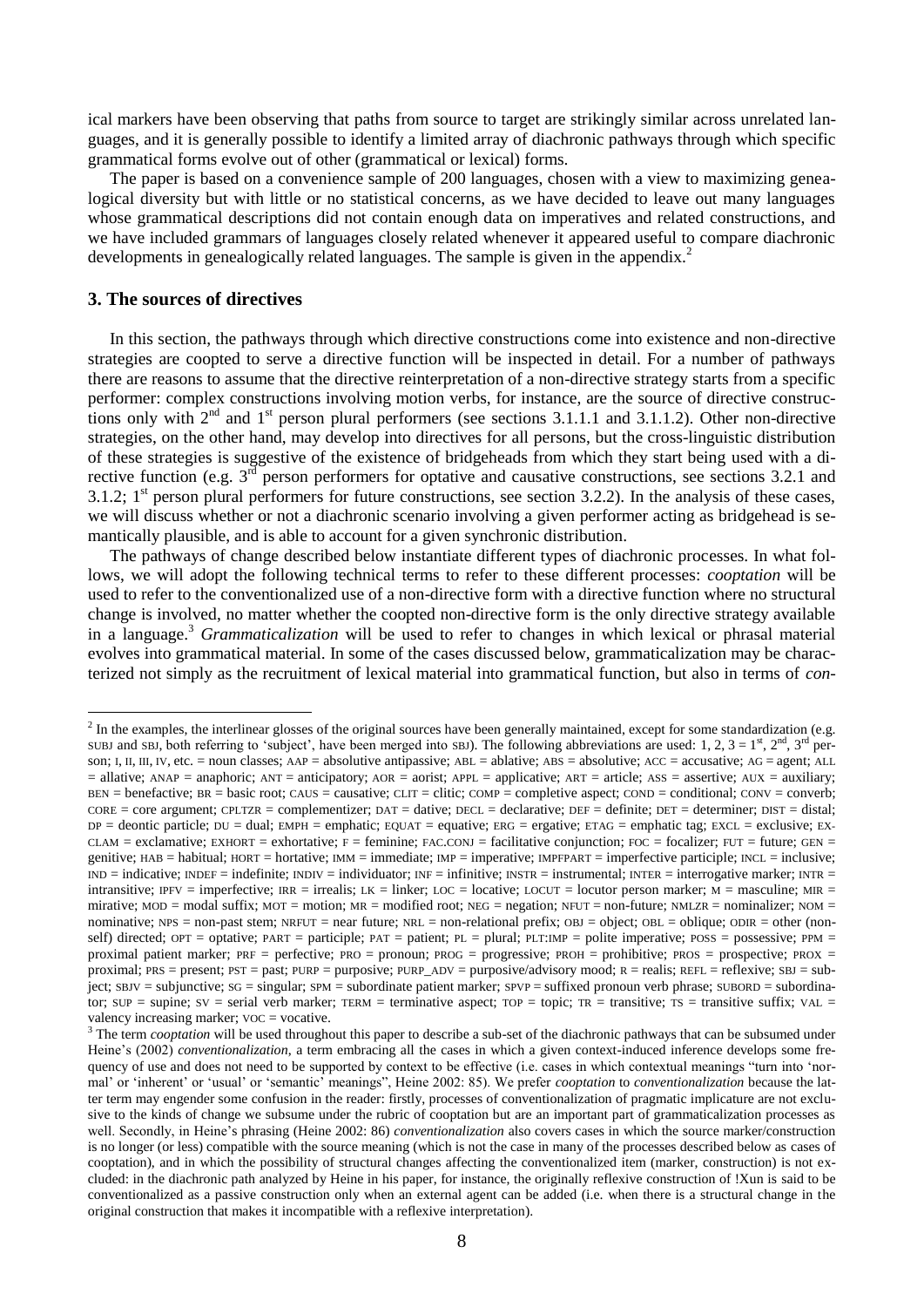*structionalization*, i.e. as the gradual emergence of a new construction (i.e. a conventionalized form-function pair) out of an older, less systematic morpho-syntactic configuration: in this process, the implicatures triggered by the more or less occasional configuration are progressively semanticized (i.e. they become part of its meaning) and there is no necessary increase in grammaticality of any of the parts that form the construction.

#### *3.1. Grammaticalization*

In this section we will discuss a number of diachronic paths in which the source constructions contain themselves an *appeal to the addressee* to do something in order for the desired SoA to be brought about. This appeal refers to a preliminary action through which the addressee favours the realization of the order (or to the Preparatory condition, in Searle's terms). This action may be a displacement (‗go', ‗come'), a permission ('let') or a simple transmission of the order ('say'). The source constructions belonging to this type are semantically heterogeneous, but a unified discussion of these cases is motivated first of all by the fact that the source constructions share a twofold internal structure consisting of two events (preliminary action and ordered event), and secondly by the fact that in all these cases the directive form referring to the preliminary action grammaticalizes into a general directive marker.

### *3.1.1. Motion verbs as sources of directive constructions*

The deictic (dislocative and ventive) dimension turns out to be crucial to directive situations for a number of reasons: in many languages there are directional affixes denoting, among other meanings, motion away from or towards the speaker that are incompatible with forms other than directives (Aikhenvald 2010: 136- 138), and it is cross-linguistically very frequent to find suppletive directive forms for the two verbs ‗go' and 'come' (Veselinova 2007: 139; Aikhenvald 2010: 33ff.).<sup>4</sup>

The close connection between dislocative/ventive motion and directive situations is also confirmed by the existence of diachronic pathways through which a directive form of a deictic motion verb grammaticalizes into a general directive marker. These processes will be discussed in two separate sections (3.1.1.1 on directives deriving from dislocative verbs meaning ‗go' and 3.1.1.2 on directives deriving from ventive verbs meaning 'come').

That motion verbs are possible sources of directive markers is not new to grammaticalization studies. Heine & Kuteva (2002), for instance, acknowledge the existence of two paths of semantic change that lead to the development of what they call 'hortative' strategies. In both these paths a deictic motion verb is involved as the lexical source of the construction: *come > hortative* (2002: 69) and *go > hortative* (2002: 159). According to Aikhenvald (2010: 346-351), motion verbs have the potential for developing into imperative markers by virtue of their "purposeful overtones" (Aikhenvald 2010: 349), and because "semantics of motion is intrinsically linked to a change of state or creating a new situation" *(ibidem)*. Neither Heine & Kuteva nor Aikhenvald, however, seem to draw any distinction between the grammaticalization of a directive form of ‗go'/‗come' as a general directive marker and the more widespread pattern by which expressive/emphatic strategies with an exhortative meaning derive from imperatives of motion verbs (cf. English *'come on*, let's go'), as exemplified in (3) from Baure, in which the free particle *pa* (< ‗go'), directly preceding the verb, has an emphatic function and reinforces either an assertion (the two clauses in (3a) are both answers to a question such as "Who will eat it?") or a command (as in  $(3b)$ ).

(3) Baure (Arawak; Danielsen 2007: 292)

<u>.</u>

a. *pa nti" nikier! pa nti"-niš! pa nti" nik=ro / pa nti"=niš*  EMPH 1SG 1SG.eat=3SG.M EMPH 1SG=EXCLAM

<sup>&</sup>lt;sup>4</sup> In languages lacking dedicated directive strategies, these two verbs are often the only roots for which a dedicated directive form exists. In Yucatec, for instance, the two suppletive forms *xen* 'go!' (for the root *b'in* 'go') and *ko'oten* 'come!' (for the root *tal* ‗come') are attested for 2nd persons and the two forms *ko"ox* ‗let's go (you-and-I)' and *ko"on-e"ex* ‗let's go (you.all-and-I)' are attested for 1<sup>st</sup> person plural (Hofling & Ojeda 1994: 279, 284). A similar situation is found in Hausa (Afro-Asiatic, Chadic; Jaggar 2001: 451), where special forms for the commands ‗go (on/away)!' and ‗come (here)!' are reported. Suppletive directives for verbs of motion outnumber suppletive directives for other verbs, representing 70% of suppletive imperatives across languages (Veselinova 2007: 139). As suppletive (and, more generally, irregular) forms tend to correlate with high frequency of occurrence, this fact is suggestive of a great frequency of orders involving motion away from or towards the speaker in everyday conversation.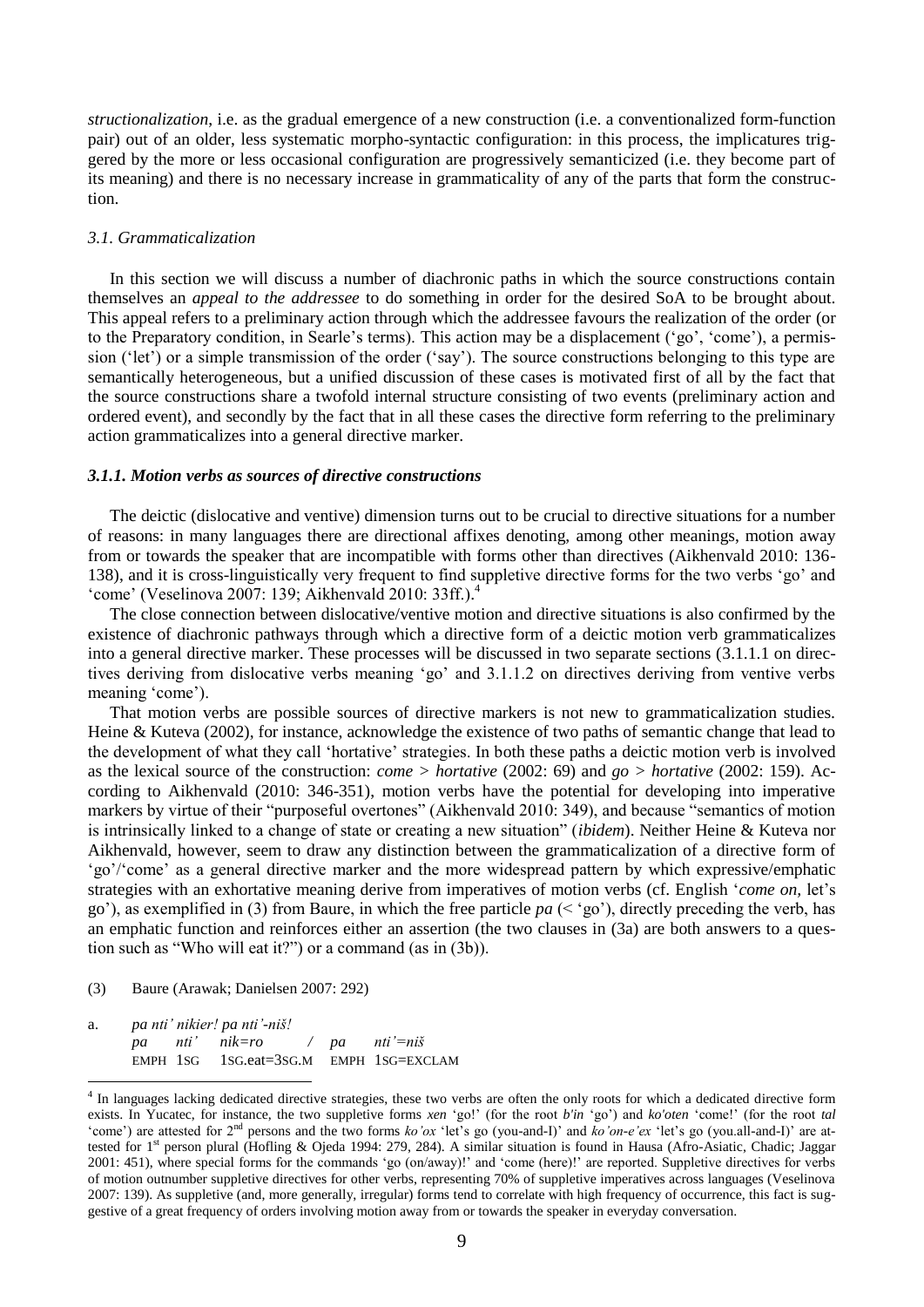‗I will eat it!' ‗Well, I will!' b. *to pa pihirikašan nan siy-ye to pa pi=hirik-a-ša-no nan siy-ye*  ART EMPH 2SG=sit-LK-IRR-IMP here chair-LOC ‗Go, sit here on the chair!'

In our view, although there is no doubt a connection between the semantics of motion verbs, which inherently implies telicity and change of state, and their potential for grammaticalization as directive markers, there are also more specific motivations characterizing the grammaticalization processes described in the following sections that cannot be captured by simply invoking their semantics: for instance, it is to be explained why "go" verbs grammaticalize into directive markers for  $2<sup>nd</sup>$  person performers and, to a lesser extent, for  $1<sup>st</sup>$ person plural performers, whereas "come" verbs develop into directive markers for  $1<sup>st</sup>$  person plural performers exclusively. The fact that there are some performers acting as bridgeheads for these grammaticalization paths requires us to discuss the motivations for these paths in a more detailed fashion, with a view to teasing out all the mechanisms at work in these paths, and to address seriously the issue of the relationship between the paths described in the following sections and other grammaticalization paths involving motion verbs. Moreover, the (rather frequent) cases in which directive forms of verbs meaning 'go' or 'come' acquire a discourse function of encouragement, exhortation or emphasis are to be kept apart from the cases of grammaticalization of ‗go' and ‗come' as directive markers discussed below, because they do not specifically encode a directive situation, but simply have a reinforcing function. They are non-obligatory emphatic devices, which frequently (but not exclusively, as shown by (3a)) occur in directive contexts.

# $3.1.1.1$ . "Go" > directive

The verb 'go' (intended strictly as a verb indicating motion *away from the speaker*) is often grammaticalized as a marker of grammatical functions connected with the ideas of futurity, determination, and immediacy. These grammatical functions may fall within the domains of tense/aspect/modality (e.g. future, intentional, prospective, etc.) or within the domain of case relations (e.g. purpose markers, allative markers, etc.; see Heine & Kuteva 2002: 155-160 for a survey of the various grammaticalization paths involving "go" as source meaning).

When it grammaticalizes into a marker of directive situations, the verb meaning 'go' may maintain its deictic motion component and give rise to specialized dislocative directive markers. For instance, in Jingulu (Australian, West Barkly; Pensalfini 2003: 230-231), it is possible to encode a directive situation addressed to 2nd persons by means of a construction in which the imperative of motion */-yirri/* (lit. ‗go.IMP') is suffixed to the verb stem, resulting in directives that involve motion away from the site of commanding (‗go and do X!'). There is one language in our sample, Sipakapense Maya (Mayan, Barrett 1999), where there is a special deictic imperative that is not restricted to  $2<sup>nd</sup>$  persons, but may be employed in directives addressed to all persons (see example (4)): this special imperative is formed by means of the prefix *j-*, related to the irregular imperative of the verb meaning 'go'  $(jat)$ :<sup>5</sup>

(4) Sipakapense Maya (Mayan; Barrett 1999: 89-90)

a. *jo', ji'cha'n k'chi' ruk' Liy tla'.*

|  | $j\sigma'$ , $j+iY + cha' + n$                      | $k'a + chi'$ $r+uk'$ Liv          |  | tla' |
|--|-----------------------------------------------------|-----------------------------------|--|------|
|  | $go:1PL$ . IMP $MOT$ . IMP+3. ABS+talk+AAP          | then+well 3sG-with Liv over.there |  |      |
|  | 'Let's go, let's go talk with Liy over there, then' |                                   |  |      |

(i) a. *lae moro fanga naqa* go 2DU.NFUT eat PRF ‗Go eat now (you two)!'

1

b. *lae kulu qili nguda* go PL.INCL.NFUT dig crab ‗Let's go digging for crabs!'

 $5$  A similar case is attested in Toqabaqita (Austronesian, Eastern Malayo-Polynesian, Oceanic; Lichtenberk 2008: 857) in which the verb *lae* 'go' combines with other verbs to form complex dislocative directives for 2<sup>nd</sup> person and 1<sup>st</sup> person plural performers: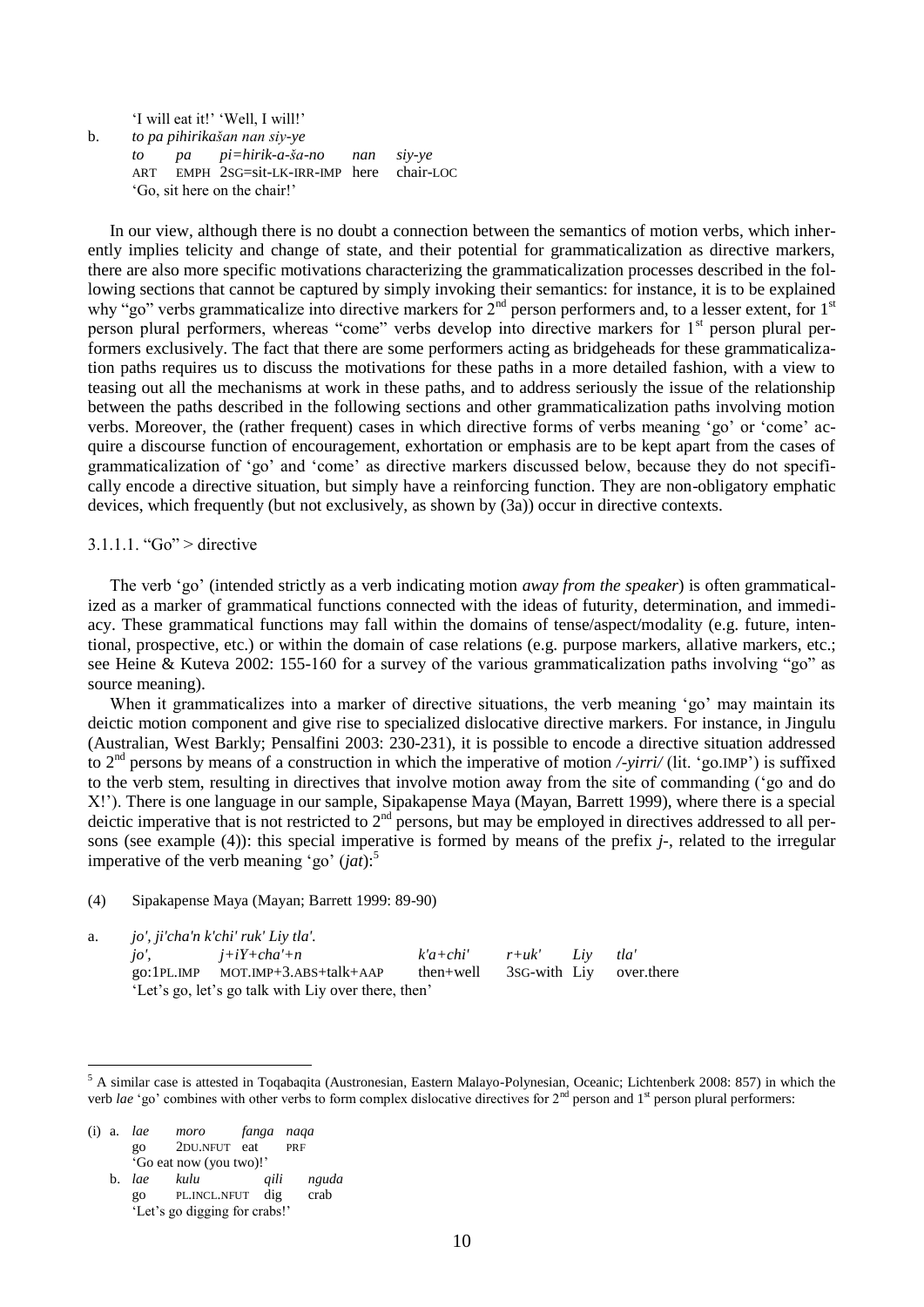b. *jilq'o'!*  $j+\varnothing+i+log'+V'$ MOT.IMP+3SG.ABS+2.ERG+buy+MOD ‗Go buy it!'

Tetun and Vietnamese, on the other hand, provide two clear instances of ‗go' developing into a directive marker *tout court*, without any reference to motion. In Tetun *bá* ‗go' is used after other verbs in commands or invitations for the addressee to do something without the speaker, even in those contexts in which no motion is implied, as in (5).

(5) Tetun (Austronesian, Central Malayo-Polynesian; Williams-van Klinken *et al*. 2002: 68)

*imi hán bá* 2PL eat go ‗You (plural) eat up!'

1997: 242; Bystrov & Stankevič 2001: 465-466), the motion verb *đi* ‗go, go ahead' combines with other verbs (including *đi* itself) to convey a directive meaning in which the motion component is not necessarily there (cf. (6b)):

(6) Vietnamese (Austro-Asiatic, Mon-Khmer, Viet-Nuong; Bystrov & Stankevič 2001: 465-466)

a. *mẹ đi ngủ đi, khuya !* mother go sleep IMP late PRF ‗Go to bed, mother, it is late' b. *ăn đi, ăn cho bát canh, con ạ!* eat IMP eat for exhaust bowl soup chil IMP ‗Eat, sonny, eat the whole bowl of soup'

A similar construction is also attested in Cambodian (Spatar 1997), another Mon-Khmer language, where a verb meaning ‗go' is the plausible source of a general (non-dislocative/deictic) imperative marker. In Cambodian, orders addressed to  $2<sup>nd</sup>$  persons may be realized either by means of the bare verb form (identical to the indicative) or by means of the verb form accompanied by dedicated imperative markers (prepositional or postpositional, Spatar 1997: 119-121). One of these postpositional imperative markers, *daw*, is a homonym of the motion verb ‗go'. Although no clear diachronic arguments are provided, Spatar (1997: 122) suggests that the directive verb form *daw* ‗go!' (exemplified in (7a), followed by the imperative marker *chu*) and the postpositional imperative marker *daw* (exemplified in (7b), where the motion component is absent) may be etymologically related.<sup>6</sup> Diachronic evidence from other genetically close languages (e.g. Vietnamese above) makes Spatar's hypothesis highly plausible.

(7) Cambodian (Austro-Asiatic, Mon-Khmer, Khmer; Spatar 1997: 120, 121)

a. *daw phsa*□ *r ja*□ *muay pangsri*□ *aeng cuh* go market with sister you IMP ‗Go to the market with your sister.' b. an  $su \square m a \square n$  pantic -  $p \square$  anheiya $\square n$  daw I beg read a little okay read IMP

'May I read? Okay, read!'

<u>.</u>

Directive forms of 'go' may develop into general directive markers also when the performer is  $1<sup>st</sup>$  person plural (cf. Table 1 in section 3.5). Yucatec, for instance, shows a rather complex system for  $1<sup>st</sup>$  person plural directives, involving two suppletive directive forms of 'go' for  $1<sup>st</sup>$  person plural (*ko'ox* 'let's go [you.and.I]' and *ko'on-e'ex* 'let's go [you.all.and.I]'). In directive situations addressed to the speaker + the addressee, the two suppletive forms are followed by a subordinate clause introduced by the subordinator *j*, forming a general (non-deictic) directive strategy (see (8a,b)). When the verb in the subordinate clause is transitive, as in

 $6$  Cambodian also shows a general postpositional imperative marker  $cuh$  probably derived from a directive verb meaning 'come!, descend!', thus confirming the close relation between the deictic dimension of motion and the directive function (Spatar 1997: 121).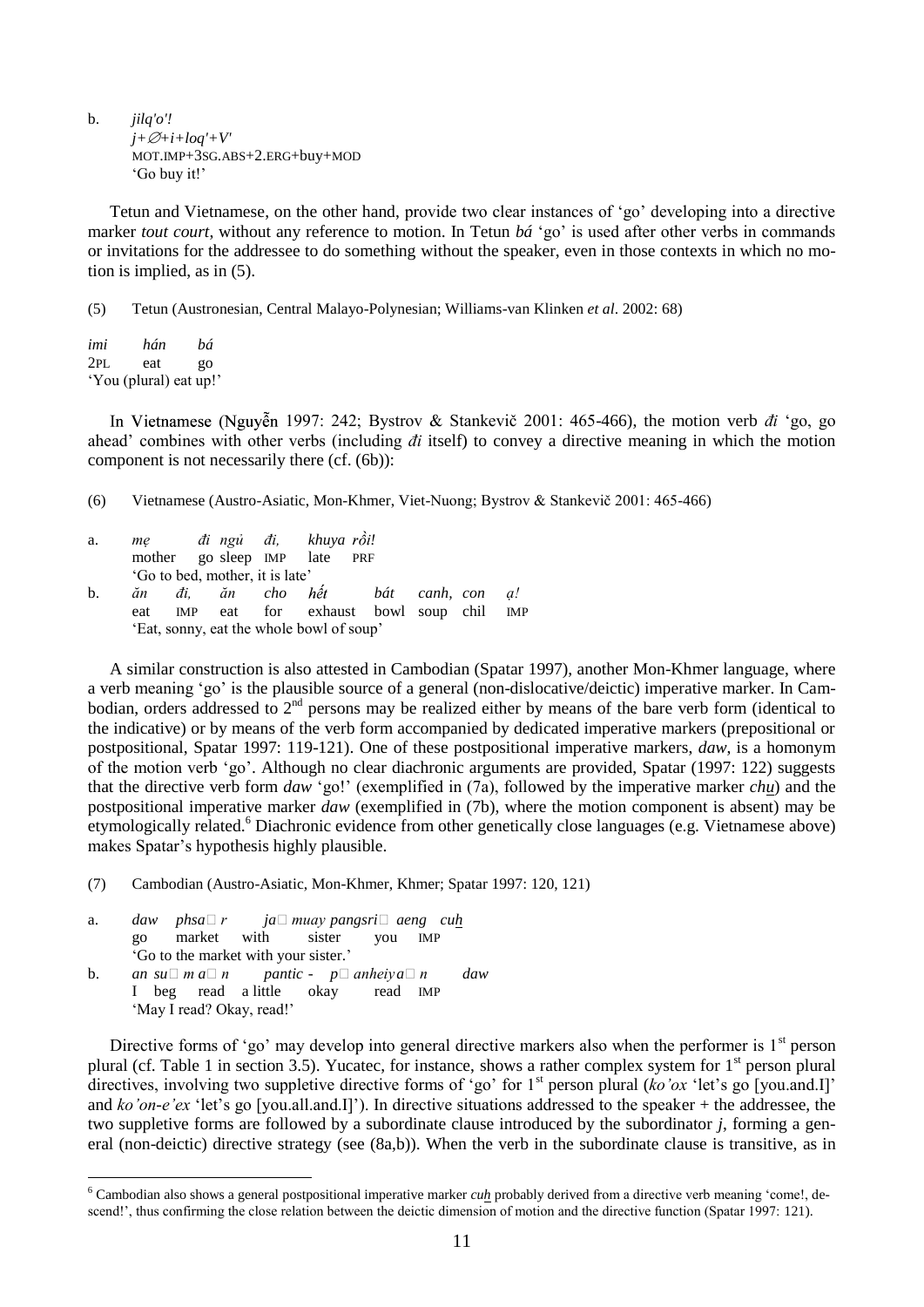(8c,d), the picture is slightly more complicated, because two constructions may be used which differ in patient marking suffixes. When the subordinate verb is marked by  $-ik$  (as in (8c)), the construction only encodes the directive situation, without any reference to motion. On the other hand, when the subordinate patient marker *-e* occurs (as in (8d)), the dislocative semantics is retained and the construction encodes a directive situation in which the realization of the desired SoA requires motion away from the place where the order is uttered.

(8) Yucatec (Hofling & Ojeda 1994: 284, 285)

| a. $ko'ox$              |               | $k'ay$ (túun) |      | b. $ko'one'ex$ <i>i</i> |               | $k'$ ay! |
|-------------------------|---------------|---------------|------|-------------------------|---------------|----------|
| HORT                    | SUBORD sing   |               | then | HORT                    | SUBORD        | sing     |
| 'Let's sing (then)'     |               |               |      | 'Let's all sing'        |               |          |
| c. $ko'ox$              |               | $il-ik!$      |      | d. $ko'ox$              |               | $il-e!$  |
| HORT                    | <b>SUBORD</b> | see-PPM       |      | <b>HORT</b>             | <b>SUBORD</b> | see-SPM  |
| 'Let's see (about) it!' |               |               |      | 'Let's go see it!'      |               |          |

To sum up, data in our sample provide evidence for a number of paths involving ‗go' as a source of directive markers (cf. Table 1, Section 3.5, for the frequency of occurrence of each path in our sample):

- (9) a. GO DO  $X > 2^{ND}$  PERSON <u>DEICTIC</u> DIRECTIVE
	- b. GO DO X > <u>DEIC</u>TIC DIRECTIVE FOR ALL PERSONS
	- c. GO DO  $X > 2^{ND}$  PERSON <u>NON-DEICTIC</u> DIRECTIVE
	- d. GO.1PL (AND/IN ORDER TO) DO  $X > 1^{ST}$  PERSON PLURAL DEICTIC DIRECTIVE
	- e. GO.1PL (AND/IN ORDER TO) DO  $X > 1^{ST}$  PERSON PLURAL NON-DEICTIC DIRECTIVE

We do not have clear evidence to establish whether at least some of the paths in (9) can be conflated together. For instance, it is not clear whether the use of ‗go' as a dislocative directive marker can be considered as an obligatory preliminary stage for the use of 'go' as a general, non-deictic directive marker: if this was the case, (9a) and (9c) could be thought of as two subsequent stages along the same path. Similarly, it is not clear whether the development of a deictic imperative out of a form originally meaning 'go' necessarily starts from 2<sup>nd</sup> person directives, and then extends to other performers: in this case, (9b) would represent the second step of the path in (9a).

A number of further questions arise as to the nature and motivations of the development of "go" into a directive marker. Firstly, it is debatable whether this development is an independent one or it is connected to the well-known pattern by which "go" grammaticalizes into an aspectual prospective marker. Craig (1991), for instance, discusses the case of Rama (an endangered Chibchan language spoken in Nicaragua), in which the same morpheme  $ba(ng)$ , a suppletive form of the verb *taak* 'go' (which nowadays only survives in the 1<sup>st</sup> person plural directive form *bang* ‗let's go') undergoes grammaticalization as a prospective marker (e.g. "I'm going to look at the baby", "he's going to walk", etc.; cf. Craig 1991: 477) and as a marker of  $1<sup>st</sup>$  person plural directive in which the meaning of motion is still retrievable (*mwaing yairi s-tuk-bang*, we soup 1PLdrink-IMP, ‗Let's (go) drink our soup!'). According to Craig, although various analyses of the relative timing of the two grammaticalization paths are possible, the two paths are somehow interconnected, and the fact that the motion meaning is still preserved in 1<sup>st</sup> person plural directives formed with *-bang* suggests that "the use of *bang* in first person imperative … is the closest link between the free lexical motion verb *bang* and a bound aspect/mood marker *-bang*" (Craig 1991: 485).

In the languages of our sample in which a "go" > directive path is attested, however, there are no cases in which the same verb is also the source of prospective and future markers. Therefore we may conclude that the existence of a path "go" directive in a language does not entail the existence of a path "go" > future/prospective in the same language, and that the two paths are only very loosely related, due to the inherent goal-orientation of verbs meaning "go": such verbs, representing the most basic encoding of the cognitive schema SOURCE-PATH-GOAL are good candidates for grammaticalization in functional domains (such as futurity and commands) in which the achievement of a goal is a salient component (Kuteva 2001: 22).

It is also tempting to think of the grammaticalization paths involving "go" as a source meaning as cases of serial verb constructions (henceforth SVCs) of the type 'go do X', i.e. as sequences of verbs "which act together as a single predicate, without any overt marker of coordination, subordination, or syntactic dependency of any other sort" (Aikhenvald 2006: 1), especially given the fact that some of the languages discussed in this section (e.g. Vietnamese, Tetun) have SVCs. Directional motion verbs are frequently involved in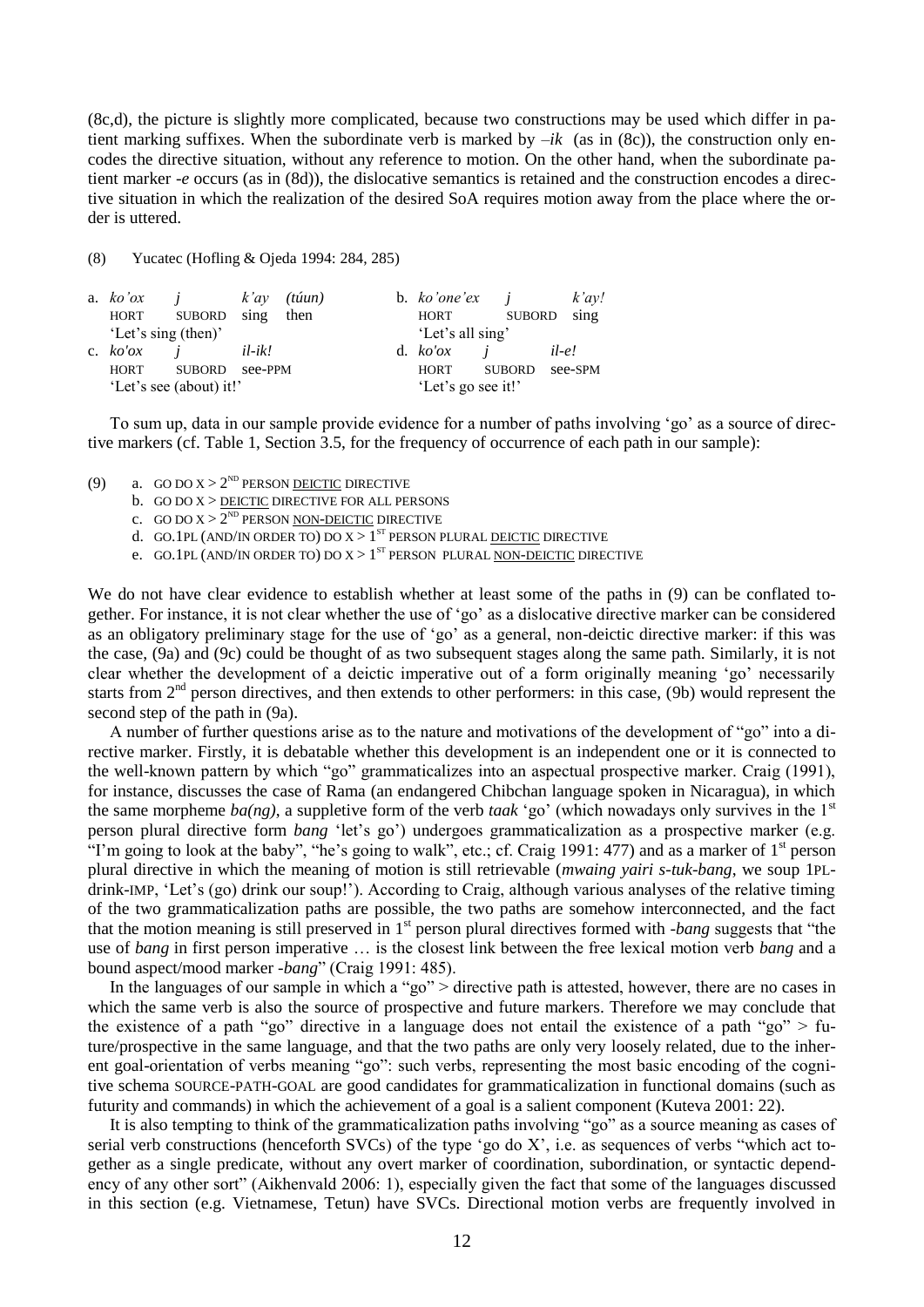SVCs, and these constructions may grammaticalize into aspectual constructions: in other words, it cannot be excluded that the SVC verb  $+$  "go" grammaticalizes first into an aspectual construction with a prospective/future meaning (much in the same way as "be going to" grammaticalizes into a future/prospective marker in English), and then, due to its inherent future-projection, the construction is used to encode directive situations.

An analysis of the patterns exemplified in this section as resulting from the grammaticalization of SVCs into aspectual constructions, however, is problematic. Take, for instance, Tetun. The motion verb *bá* in Tetun forms SVCs in which it follows other motion verbs indicating direction, as in the following example:

(10) Tetun (Hajek 2006: 243)

*nia sae fali bá* 3SG ascend again go He went up again.'

*Bá* participates in another type of SVC, exemplified in (11); in this type of construction it precedes another verb forming with it a non-contiguous structure, as demonstrated by the fact that postverbal adverbs can be optionally placed after either the first or the second verb:

(11) Tetun (Hajek 2006: 243)

*sira [bá (fali) hariis] (fali) iha tasi* 3PL go again bathe again LOC sea They went to swim in the sea again.'

The directive construction with *bá* differs from both these types of SVCs: on the one hand, *bá* appears after the other verb, as in (10) and unlike (11), but unlike the serial verb construction in (10) directive *bá* combines with all verbs and is not limited to motion verbs; on the other hand, adverbs in the directive construction (such as, e.g., *lai* ‗first', and *dei* ‗only') appear after *bá* (Lumien van Klinken 1999: 244), thus showing that this verb forms a tighter syntactic unit with the other verb than it does in SVCs such as those exemplified in (11).

To sum up, there are no reasons to think of the grammaticalization path "go" > directive as being necessarily related to other grammaticalization paths involving "go" as source meaning. In our view, the reason behind the process of grammaticalization described in this section has possibly to do with the fact that in directive situations the addressee is very frequently requested to move away from the place where the speaker utters his/her order in order to bring about the desired SoA. The high frequency of directive situations involving dislocation, which is also underscored by a number of other phenomena, such as the frequency of suppletive directive forms for verbs meaning 'go' and the frequency of dislocative affixes which are exclusively used in directives, may facilitate the reinterpretation of the verb expressing dislocation as a general directive marker. In other words, the frequency with which in directive situations the realization of the order implies a dislocation of the performer is a prerequisite for the construction [*go* do X] to be processed as a single unit and, subsequently, for the verb meaning 'go' to be reinterpreted as having a general directive (non-dislocative) function.

This conclusion is also corroborated by independent pieces of evidence. In a well-known language such as English, for instance, there is a construction (called the *go get* construction or the "double verb construction") which encodes a single event made up of a main predicate with associated motion (*go* and the main verb in this construction behave syntactically as a single unit, see Nicolle 2007: 54ff.):

(12) a. *We go watch a match every week.* b. *Did she go buy apples?*

Nicolle (2007: 58) analyses the *go get* strategy as deriving from "go and get" through conjunction elision, and identifies both a semantic and a structural change, leading to a tighter  $V+V$  construction where the motion verb is reinterpreted as marking the point of view of the speaker, rather than motion proper. Nicolle's arguments show that this construction has its most likely source in imperatives (Nicolle 2007: 54), as a consequence of the salience of the deictic dimension in directive situations, and has only at a later stage extended to declarative clauses. In other words, although the *go get* construction does not instantiate the path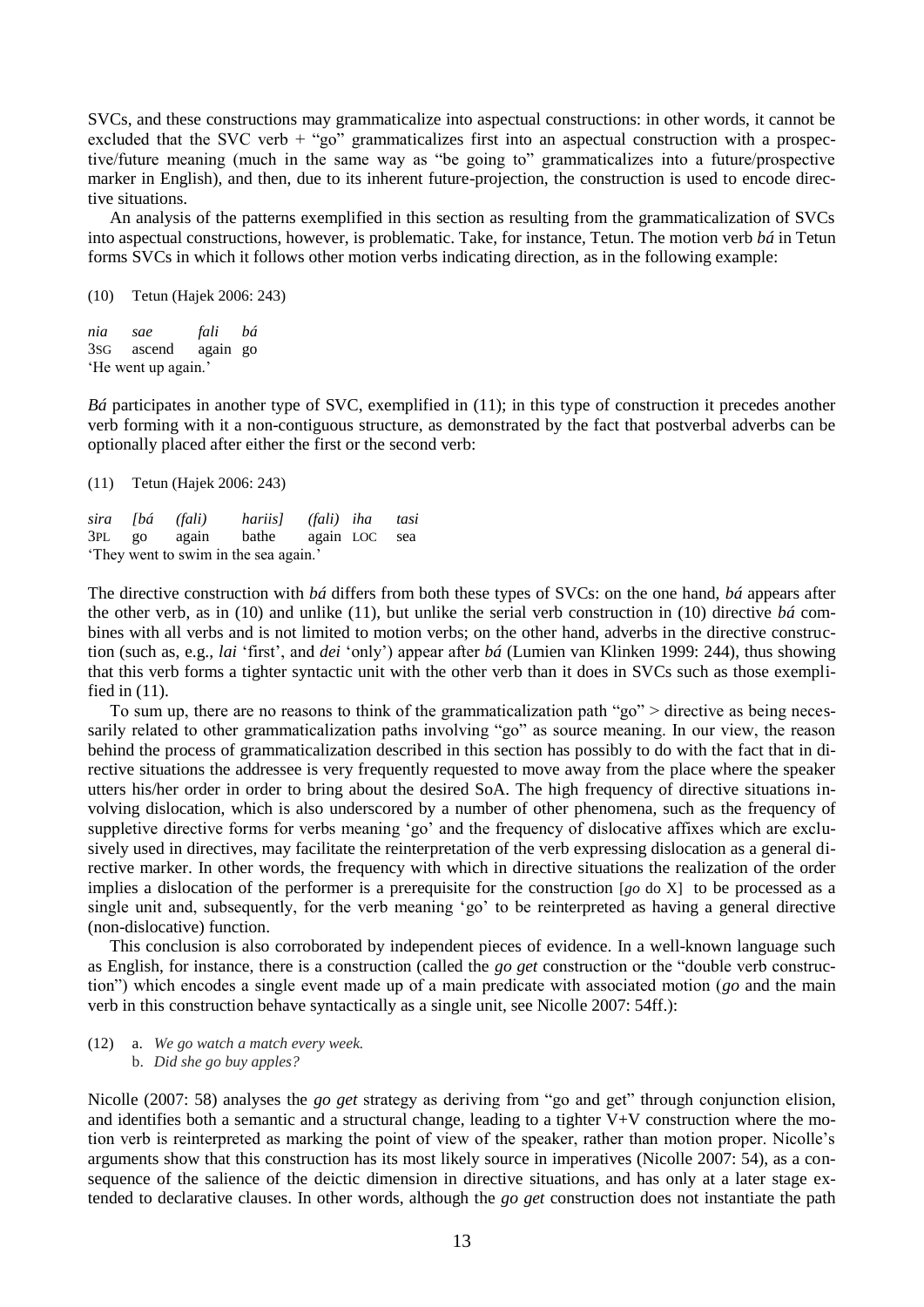"go" > directive discussed above, nonetheless it provides further (independent) evidence for the frequent association between motion and directives, which makes directive situations a privileged context for the reinterpretation of motion verbs as bearing more (inter)subjective functions.

 $3.1.1.2$  "Come" > directive

The 2<sup>nd</sup> person directive form of a verb meaning 'come' (strictly intended as *motion towards the speaker*) develops into a marker of directive situations with  $1<sup>st</sup>$  person plural performers in which no motion towards the speaker is implied. The source constructions in this path are a family of complex constructions in which the addressee is invited to move towards the speaker, in order to undertake the desired action together with her/him ('come [and] (we will) do X', 'come in order to do X', 'come do X', etc.).

Let us consider Tetun again: besides the grammaticalization of  $b\acute{a}$  as a directive marker for  $2<sup>nd</sup>$  persons (example  $(5)$  in the preceding section), in this language there is also a directive strategy addressed to  $1<sup>st</sup>$  person plural performers that derives from the grammaticalization of the  $2<sup>nd</sup>$  person directive form of 'come', *mai* (13a-b). In the sentence in (13a), in which *mai* is followed by the verb *bá* used in its lexical value of ‗go', the addressee is asked to join the speaker in performing the desired action, consisting in a displacement away from the speaker's place, together with her/him. In (13b), instead, the situation does not presuppose any motion towards the speaker, and *mai* is simply employed as a general directive marker for 1<sup>st</sup> person plural performers.

(13) Tetun (Austronesian, Central Malayo-Polynesian; Lumien van Klinken 1999: 208)

| a. | ema           | tene            | ita     | r-ak                                           | "mai | ita      | bá         | nebá" |
|----|---------------|-----------------|---------|------------------------------------------------|------|----------|------------|-------|
|    | person        |                 |         | invite 1PL. INCL 3PL-say come                  |      | 1pl.incl | $_{0}^{0}$ | there |
|    |               |                 |         | 'People invite us saying "Let's go over there" |      |          |            |       |
| b. | mai           | ita             | hamulak |                                                |      |          |            |       |
|    | come          | 1 PL. INCL pray |         |                                                |      |          |            |       |
|    | 'Let's pray.' |                 |         |                                                |      |          |            |       |

A similar situation is attested in Leti, a language closely related to Tetun. As can be observed in (14), directives addressed to 1<sup>st</sup> person plural performers consist of two clauses conjoined by  $=po$  'and then', the first of which shows the directive form of the verb 'come' inflected for person  $(2<sup>nd</sup>$  singular or plural), while the second one has a verb inflected for 1<sup>st</sup> person plural inclusive. In fast speech, the verb 'come' may occur uninflected, that is, without  $2<sup>nd</sup>$  person singular or plural agreement markers.

(14) Leti (Austronesian, Central Malayo-Polynesian; van Engelenhoven and Williams-van Klinken 2005: 753)

*mmüapo tamtïètano mu-ma=po ta-mtïètna=o*  2SG-come=then 1PL.INCL-sit=IND ‗Let's sit down.'

Ewe exemplifies the first stage of this diachronic path. In this language, directives addressed to 1<sup>st</sup> person plural performers are formed by means of the imperative of the verb ‗come' followed by an optional linker and by a verb inflected for 1<sup>st</sup> person plural imperative or subjunctive. This biclausal structure still expresses a complex situation made up of two distinct events, as the translation of (15) also shows. Yet, this structure is systematically used to encode orders to 1<sup>st</sup> person plural performers:<sup>7</sup>

(ii) *Kofi va kp*<sup>ɔ</sup> *n*<sup>ɔ</sup> *vi-a* K. come see sibling-DEF

1

‗Kofi came and saw his sibling/Kofi eventually saw his sibling.'

Although Ameka (2008: 156) does not attach any significance to the lack of the overt linker in structures such as (15), it must be remarked that the structure without the linker cannot be equated with a SVC, since in this case the second verb in the chain would remain uninflected. Therefore, it must be excluded that *va* has an aspectual meaning also when used in combination with other verbs in 1<sup>st</sup> person plural directives.

<sup>&</sup>lt;sup>7</sup> Ewe SVCs with *va* followed by another verb may "either express concrete motion or the fact that something eventually happened" (Essegbey 2004: 474), as in the following example: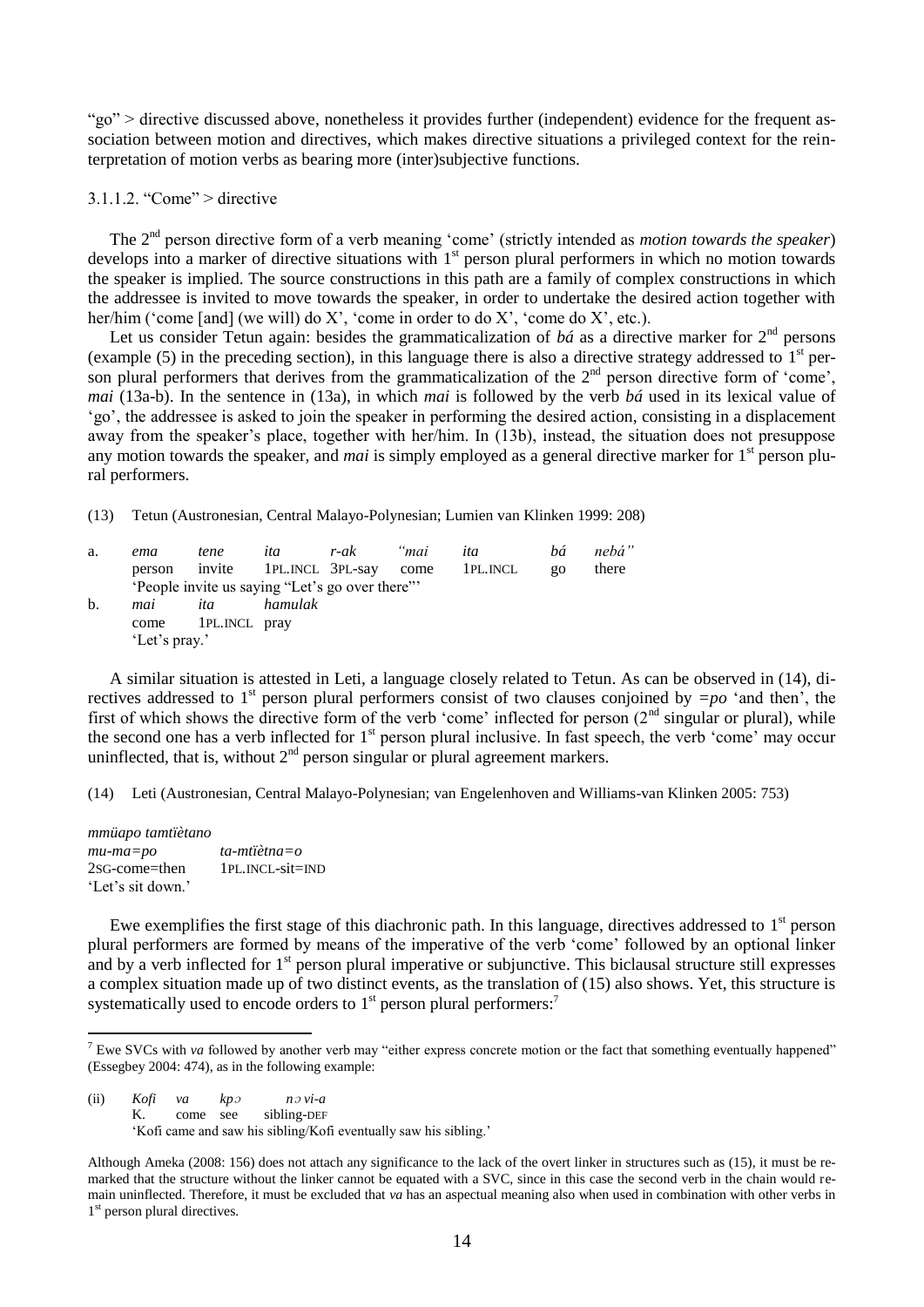(15) Ewe (Niger-Congo, Kwa; Ameka 2008: 155; see also Agbodjo & Litvinov 2001: 395)

| vă/mi-vá                               |    | $(n\acute{e})$ $m\acute{i}$ - $d\acute{u}/m\acute{i}$ - $a$ - $d\acute{u}$ - $i$ | nú    |
|----------------------------------------|----|----------------------------------------------------------------------------------|-------|
| come.IMP.2SG/2PL-come                  | LK | 1PL-eat/1PL-SBJV-eat-3SG                                                         | thing |
| 'Let's eat something/Come, let's eat!' |    |                                                                                  |       |

In Standard Modern Hebrew, orders to the speaker + the addressee are conveyed by means of the future form of the verb, as in (16a):

(16) Modern Hebrew (Afro-Asiatic, Semitic; Glinert 1989: 123; see also Malygina 2001: 271)

| a. | "n-ikanes          |  | po"  ve-'arba't-amnixns-u                                          | le-mis'ad-a      |
|----|--------------------|--|--------------------------------------------------------------------|------------------|
|    | FUT.1PL-enter here |  | and-four-they enter-PST.3PL                                        | DIR-restaurant-F |
|    |                    |  | "Let's drop in here"  and the four of them entered the restaurant" |                  |

In the colloquial language, the future can be used in combination with the imperative form of the verb *ba"* ‗come'. This form can distinguish number and gender in the singular (*bo"* ‗come:IMP.2SG.M'; *bo"i*  ‗come:IMP.2SG.F'; *bo"u* ‗come:IMP.PL'), the choice depending on the number/gender of the addressee as in the following examples:

(16) Modern Hebrew (Glinert 1989: 289; see also Malygina 2001: 271)

| $\mathbf{b}$ . | ho' |                               | n-ešev                                                   | ba-mxonit, xom gehinom baxuc |     |                 |         |  |
|----------------|-----|-------------------------------|----------------------------------------------------------|------------------------------|-----|-----------------|---------|--|
|                |     |                               | come: IMP.2SG.M FUT.1PL-sit in-car                       |                              | hot | hell            | outside |  |
|                |     |                               | 'Let's sit in the car, it's hot like hell in the street' |                              |     |                 |         |  |
| $\mathbf{c}$ . | 'im |                               | ken. bo'                                                 | n-itxalef                    |     | ba-tafkid-im    |         |  |
|                | if  |                               | yes come:IMP.2SG.M FUT.1PL-exchange                      |                              |     | INSTR-role-PL.M |         |  |
|                |     | 'If so, let's swap our roles' |                                                          |                              |     |                 |         |  |

The path described in this section can be schematized as in (17):

 $(17)$  COME<sub>[DIRECTIVE.2person]</sub> (AND/IN ORDER TO)  $DO_{(1PL)} X > 1$ <sup>ST</sup> PERSON PLURAL DIRECTIVE

Much like the diachronic path GO > DIRECTIVE, this change implies the grammaticalization of a biclausal construction into a monoclausal construction, in which the verb originally meaning ‗come' is reinterpreted as a marker of  $1<sup>st</sup>$  person plural directive. In other words, it is the whole configuration 'come +  $1<sup>st</sup>$  person plural verb' that eventually conveys the directive meaning, and this is fostered by the fact that situations in which the addressee is invited to join the speaker (i.e. to move towards her/him) in order to bring about the desired SoA together and orders addressed to 1<sup>st</sup> person plural performers are functionally similar since both entail that the speaker and the addressee join one another before undertaking the requested action together. Such functional similarity motivates the processing of [*come* do<sub>[1PL]</sub> X] as a single unit, thus preparing the ground for the reinterpretation of the verb meaning 'come' as a  $1<sup>st</sup>$  person plural directive marker. As in the case of "go" described above, the motion component becomes secondary in this grammaticalization path, and phenomena of loss of categorial status of the imperative of 'come' (e.g. loss of inflection, as in Tetun) may accompany its reinterpretation as a directive marker.

The structure "come<sub>IMP</sub> + 1<sup>st</sup> person plural verb" is attested as a non-conventionalized way to convey orders to 1<sup>st</sup> person plural performers also in conversational data from some European languages. In spoken English, for instance, 1<sup>st</sup> person plural directives with *let's* are sometimes reinforced by the imperative of 'come', as in (18), whereas in some vernacular varieties of English (e.g. in Jamaican English) "come + 1<sup>st</sup> person plural indicative" is used as a strategy to convey orders to the speaker  $+$  the addressee (exx. (19)-(20)):

- (18) *I"m naturally Scottish so that"s erm Come let's hear your Scottish accent. No Why not? Hannah does that a lot, right, she goes to America and she comes back with an American accent, she goes to Scotland, she comes back with a Scottish accent* (British National Corpus; Chris, student, 15 years old, North-west Midlands)
- (19) *If skin is to cut with lash, then come we lash the skin till water come down and wet the land* (lyrics from a sacrifice chant of Pocomania rituals, St. Thomas, Jamaica; http://www.fromjamaica.com/planet/blog/post/4949/)
- (20) *Come we go down a Unity* (lyrics from a folk song; Cassidy 2007: 144)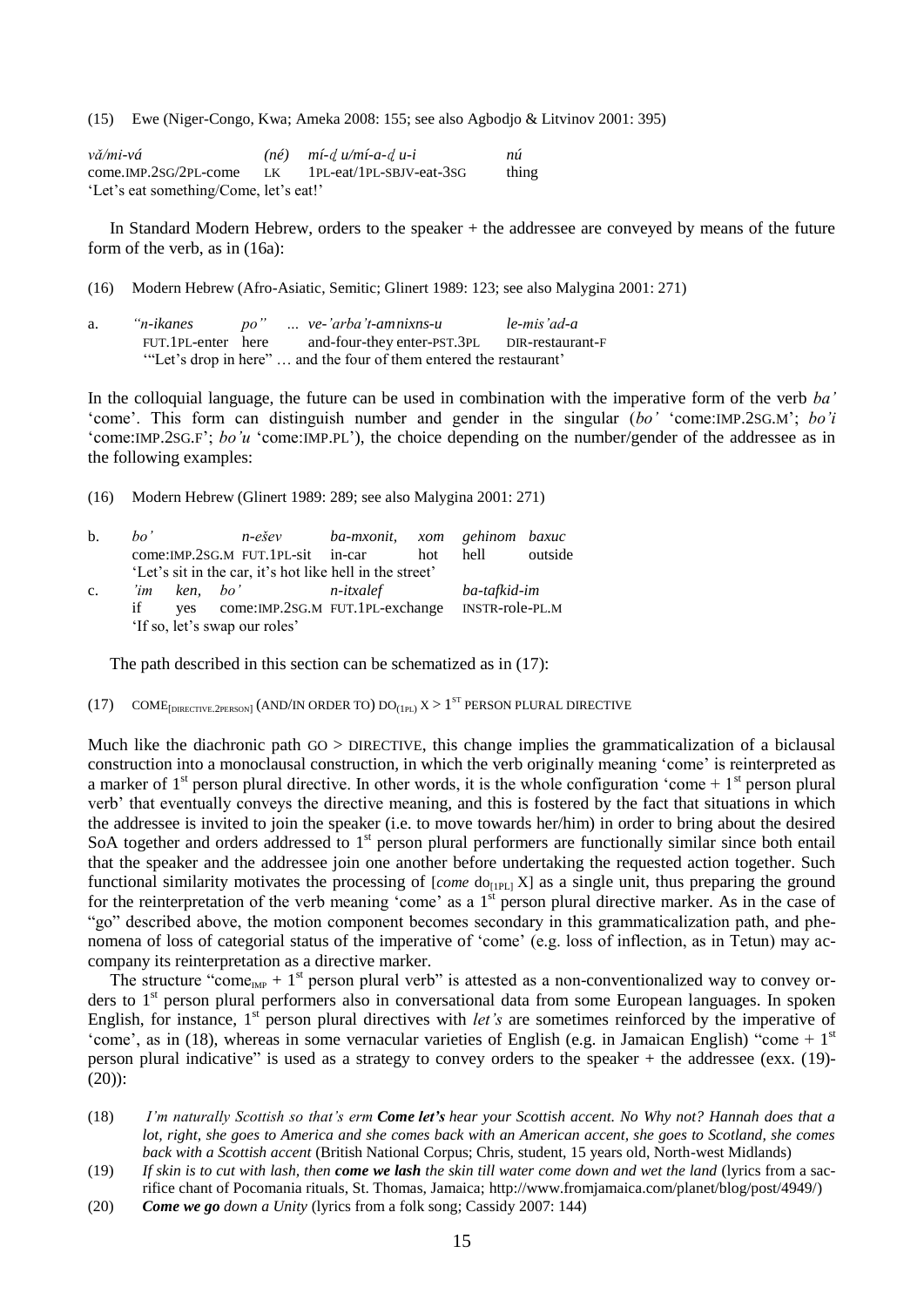Similarly, in colloquial French, the sequence *viens + on va faire x* ("come<sub>IMP.2SG</sub> + we are going to do x") is used as an expressive command strategy for 1<sup>st</sup> person plural performers, especially (but not necessarily so) in contexts in which the addressee is requested to move to the speaker's site:

- (21) *"Ohlala, un tremblement de terre !!", "Viens on va mettre à jour notre statut sur Facebook !!"* (title of a Facebook fan page)
- (22) C'est facile à faire pour elle. Elle est l'adulte, elle a un grand pouvoir. Elle va créer des activités communes où elle va demander à l'enfant de participer innocemment : « viens on va faire des confitures ensemble », « viens on va faire la cuisine ensemble », « viens on va faire de la couture ensemble », « viens on va faire le ménage *ensemble ».* [\(http://le-zinc-du-matin.over-blog.com/article-petite-fable-educative-45683810.html\)](http://le-zinc-du-matin.over-blog.com/article-petite-fable-educative-45683810.html)

A structure with the imperative of the verb "come" + a purposive subordinate clause can be hypothesized to be the source of the insubordinated directive use of purposive clauses in Tukang Besi (see below, examples (55)-(56)). Moreover, an imperative form of the verb "come" can optionally accompany a  $1<sup>st</sup>$  person plural future form used with a directive function, very much like the Modern Hebrew example discussed above (example (16b-c)): some of these cases will be mentioned in § 3.2.2 below.

# *3.1.2. From causative to directive*

Structures involving the imperative of a causative verb + another verb are often reinterpreted as directive constructions across languages. Among causative verbs, by far the most frequent sources of directive strategies are permissive verbs, i.e. verbs whose basic meaning is ‗*X lets/allows Y (to) do something*' (a sub-type of causative verbs, as argued for by Shibatani & Pardeshi 2001). There are however other causative constructions that can evolve into directive constructions: constructions employing the imperative of verbs meaning ‗give' (which often has also permissive uses) and verbs meaning ‗say/tell', or the imperative of verbs displaying a causative morpheme. Let us now examine some examples.

In Mongsen Ao, the imperative of a verb carrying the causative suffix can be interpreted either as a truly causative imperative with a  $2<sup>nd</sup>$  person performer ('make him drink the water!') or can be used to encode a directive situation in which the performer is a  $3<sup>rd</sup>$  person, as in the following example:

(23) Mongsen Ao (Sino-Tibetan, Tibeto-Burman, Kuki-Chin-Naga; Coupe 2008: 398)

*a-tsə t*ʃ *əm-i*ʔ *-aŋ* NRL-water drink-CAUS-IMP 'Make (him) drink the water/Let (him) drink the water!'

Example (24) from Maltese instantiates the use of an originally permissive construction to encode directive situations addressed to  $3<sup>rd</sup>$  and  $1<sup>st</sup>$  person plural performers. The form *ħalli* is the  $2<sup>nd</sup>$  singular imperative form of the verb *ħalla*, 'to let' (Vanhove 2000: 235), and is commonly used to convey orders addressed to 3<sup>rd</sup> person and 1<sup>st</sup> person plural (24a-b) performers. The shortened form of this imperative, *ha*, is only possible in 1<sup>st</sup> person plural directives (24c).

(24) Maltese (Afro-Asiatic, Semitic; Vanhove 2000: 236)

|                              | a. hálli nkomplu da $\exists \overline{s}$ vn awn $\exists k$ k |  |      |            |             | b. $\hbar \Delta$ alli yíkb $\epsilon$ r |  | ikūn vāf |
|------------------------------|-----------------------------------------------------------------|--|------|------------|-------------|------------------------------------------|--|----------|
|                              | HORT we.go.on a.little                                          |  | here |            | <b>HORT</b> | he.grows.up he.is he.knows               |  |          |
| 'Let's go on a little here.' |                                                                 |  |      |            |             | 'Let him grow up, he'll know.'           |  |          |
| c. $\hbar a$                 | mmá?dru ná?ra                                                   |  |      | l-frančīzi |             |                                          |  |          |
| HORT                         | we.despise a.bit the-French.PL                                  |  |      |            |             |                                          |  |          |
|                              | 'Let's despise the French a little.'                            |  |      |            |             |                                          |  |          |

In Russian too, orders addressed to  $3<sup>rd</sup>$  and  $1<sup>st</sup>$  person plural performers are expressed by means of causative constructions in which the 2<sup>nd</sup> person directive form of the verb *davajt'* 'to give, to let' is followed by a clause denoting the desired SoA. As can be observed in (25), the imperative of ‗give/let' is inflected for number depending on whether the addressee is singular or plural ('you.SG' vs. 'you.PL'). When the intended performer is  $3^{rd}$  person, the verb in the second clause is inflected for  $3^{rd}$  person and an overt pronoun is present (cf.  $(25a)$ ). The personal pronoun can be omitted, as in (25b) and (25c), but this is only possible with  $1<sup>st</sup>$ person plural performers. In a similar construction, equally possible only with 1<sup>st</sup> person plural performers,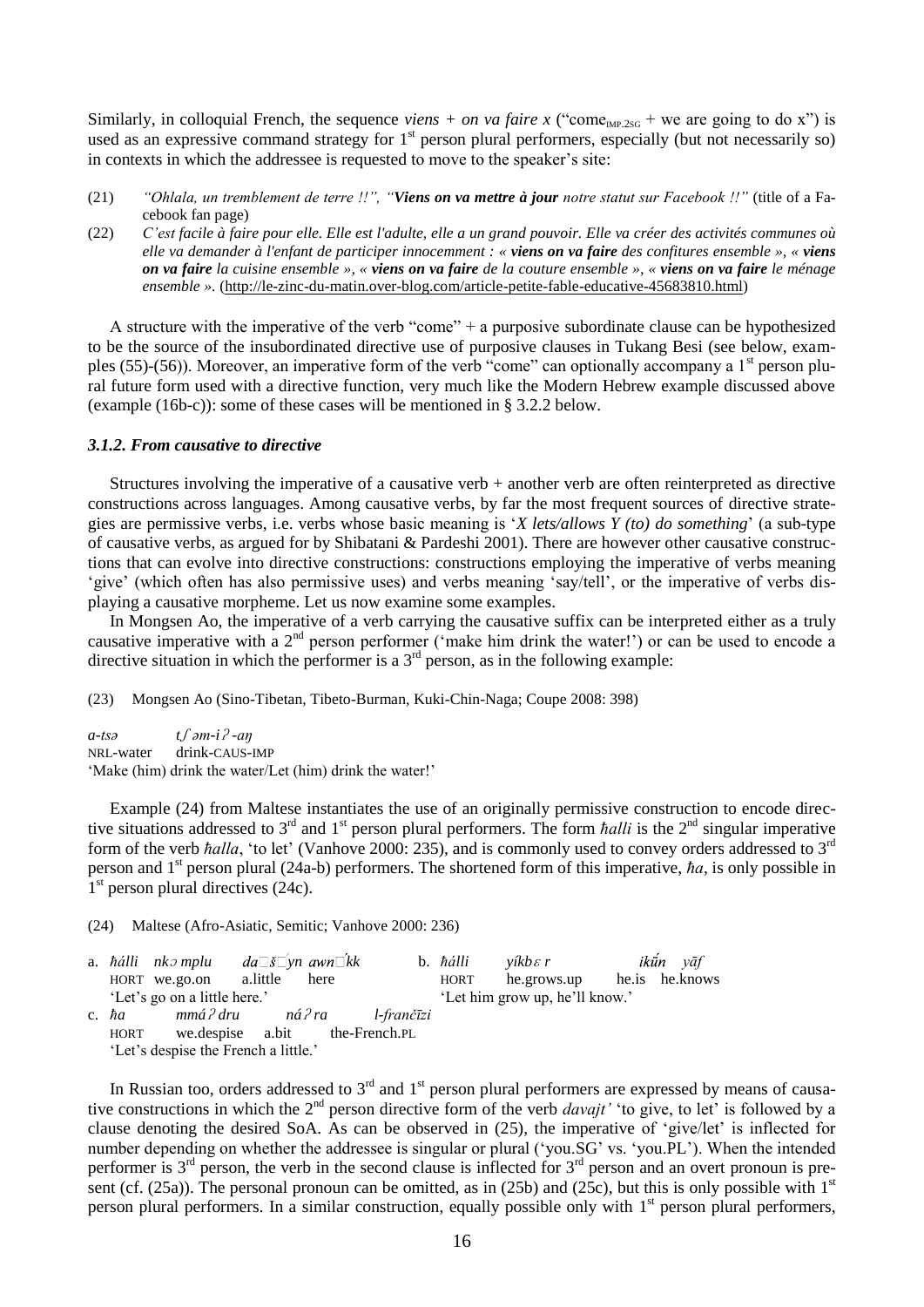the imperative of 'give', inflected for number, is followed by the infinitive of the lexical verb (25d). 'Give' + a finite verb inflected for  $1<sup>st</sup>$  person plural + an overt  $1<sup>st</sup>$  person plural pronoun is interpreted as a  $1<sup>st</sup>$  person plural exclusive directive, as in (25e):

(25) Russian (Indo-European, Slavic; Podlesskaya 2006: 278-281)

| a. <i>davajte</i>                                       | <i>on</i> | xleb              | porež-et        |           |          |
|---------------------------------------------------------|-----------|-------------------|-----------------|-----------|----------|
| give.IPFV.IMP.2PL he.NOM bread.ACC                      |           |                   | cut.PRF-FUT.3SG |           |          |
| 'Let (you.PL) him cut the bread'                        |           |                   |                 |           |          |
| b. <i>davaj</i>                                         | sygra-em  | <i>v</i> futbol   |                 | $v$ etu   | subbotu  |
| give.IPFV.IMP.2SG play.PRF-FUT.1PL in football          |           |                   |                 | on this   | Saturday |
| 'Let us (me/us and you.SG) play football this Saturday' |           |                   |                 |           |          |
| c. <i>davajte</i>                                       |           | sygra-em v futbol |                 | v etu     | subbotu  |
| give.IPFV.IMP.2PL play.PRF-FUT.1PL in football          |           |                   |                 | on this   | Saturday |
| 'Let us (me/us and you.PL) play football this Saturday' |           |                   |                 |           |          |
| d. <i>davaj</i>                                         |           | igra-t' v futbol  | po              | subbotam  |          |
| give.IPFV.IMP.2SG play.IPFV-INF in football on.every    |           |                   |                 | Saturdays |          |
| 'Let us (me/us and you.SG) play football on Saturdays.' |           |                   |                 |           |          |
| e. <i>davaj</i>                                         | my        | xleb              | porež-em        |           |          |
| give.IPFV.IMP.2sG we.NOM bread.ACC cut.PRF-FUT.1PL      |           |                   |                 |           |          |
| 'Lets we cut the bread' (exclusive reading)             |           |                   |                 |           |          |

In Chamalal, the  $3<sup>rd</sup>$  person directive marker apparently derives from the imperative of a verb meaning ‗say'/‗speak'. 3rd person directives are formed by adding the affix *-*<sup>ɬ</sup> *"a* to the imperative form (Magomedova 2004: 45). This affix (glossed OPT in the following examples) is possibly connected to the imperative of the verb meaning ‗to speak', *i*ɬ *"-a* (speak-IMP.TR).

(26) Chamalal (Nakh-Daghestanian, Daghestanian, Avar-Andic-Tsezic; Magomedova 2004: 45)

| a. $wun \text{-}abe \text{-} f'a$ | b. $ih-a-f'a$ | c. $wi\check{c}'$ -abe- $f'a$ |
|-----------------------------------|---------------|-------------------------------|
| go-IMP.INTR-OPT                   | do-IMP.TR-OPT | kick.the.bucket-IMP.INTR-OPT  |
| 'Let him go!'                     | 'Let him do!' | 'Let him kick the bucket!'    |

Cases like (26) are rather rare if compared to causative constructions with verbs meaning 'let'/'give' (Chamalal is the only language in our sample in which such a pattern is attested). Furthermore, the source construction at the basis of the Chamalal pattern can be argued to be different from the ‗give/let' causative constructions discussed so far, mainly because the act of saying does not require the realization of what is said and does not imply any causation. However, in our view it is reasonable to treat the SAY > DIRECTIVE path just exemplified as a subtype of a general CAUSATIVE > DIRECTIVE path because a construction such as  $\epsilon$ say/tell X to do...' can be easily reinterpreted as 'order X to do...', i.e. as having an inherently causative and manipulative value ( $\text{let } X \text{ do} \dots$ ).

US colloquial English provides an instance of extension of an originally permissive construction (the well-known *let's*) also to  $2^{nd}$  person directives, although in rather peculiar contexts, e.g. when the action by the 2<sup>nd</sup> person performer is contrasted with some other action to be carried out by someone else. As can be observed in (27), the clitic *'s* is no longer interpretable as referring to the 1<sup>st</sup> person plural and *lets* is employed as a general directive marker (Hopper & Traugott 2003: 11; see also van der Auwera & Taeymans  $2004$ ).<sup>8</sup>

(27) US Colloquial English (not a sample language; Hopper & Traugott 2003: 11)

*lets you go first, then if we have any money left I"ll go.*

<u>.</u>

 $8$  A similar construction is possible in Russian too in the very same context (i.e. when there is a contrast between the action ordered to the addressee and an action carried out by someone else; Podlesskaya 2006: 281):

| (iii) | davai             | $t\nu$                                                                                  | xleb   | bud-eš                   | reza-t'.            |       |
|-------|-------------------|-----------------------------------------------------------------------------------------|--------|--------------------------|---------------------|-------|
|       |                   | give.IPFV.IMP.2sG you.sG.NOM                                                            |        | bread.ACC be.AUX-FUT.2SG | <b>CUL.IPFV-INF</b> | while |
|       | $\overline{on-i}$ | bud-ut                                                                                  | $mv-t$ | posud-u                  |                     |       |
|       |                   | they-PL.NOM be.AUX-FUT.3.PL wash.IPFV-INF dishes-ACC                                    |        |                          |                     |       |
|       |                   | Let you cut the bread and them do the dishes.' Lit. 'Let you will cut and they will do' |        |                          |                     |       |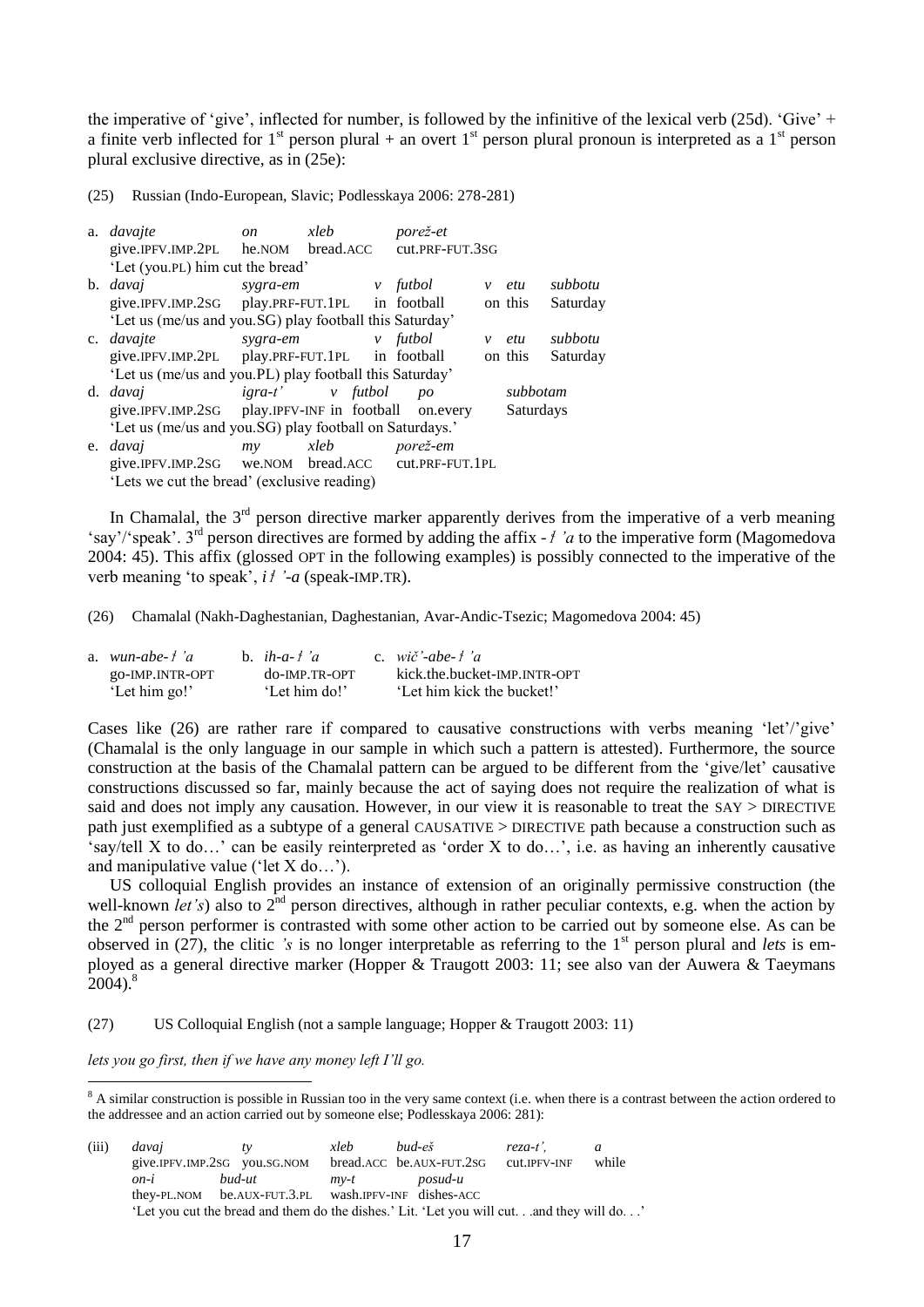The construction "imperative of a causative verb  $+$  main verb" is first reinterpreted as a directive strategy with  $3<sup>rd</sup>$  person performers. Once reinterpreted, it may be used to encode orders addressed to  $1<sup>st</sup>$  person plural performers and, more rarely, 2nd person performers, in which the original causative meaning is *incompatible* (or at least less compatible) with the inclusion of the addressee into the set of performers (in the sense that one gives permission to do things more frequently to other people than to oneself). The steps of this diachronic path are sketched in (28a):

## (28) a. LET/MAKE<sub>[DIRECTIVE.2SG/PL]</sub> (X[<sub>3PERSON</sub>] DO…) > 3<sup>rd</sup> PERSON DIRECTIVE > 1<sup>st</sup> PERSON PLURAL DIRECTIVE > 2<sup>nd</sup> PER-SON DIRECTIVE

It is significant that in the languages of our sample phenomena of attrition (such as the development of *lets* out of *let"s* < *let us*, and possibly also *ħá* < *ħálli* in Maltese) and integration (such as, e.g., the use of *davajt"*  in Russian with an infinitive complement – cf.  $(25d)$  – as opposed to finite complement clauses – cf.  $(25a-c)$ ) start when the construction comes to be used as a  $1<sup>st</sup>$  person plural directive, i.e. once it has already extended along the cline in (28a). In these communicative contexts the causative/permissive component of the construction is not transparent anymore, and the form is no longer interpretable as having a causative/permissive value. It is therefore plausible that the construction as a whole is treated as a non-compositional unit, which then undergoes reduction/integration processes.

Quite curiously, Aikhenvald (2010: 348) considers the cases in which a *let* verb is grammaticalized into a directive marker as instances of motion verbs evolving into directive markers, and speaks of a path "from LEAVE, ABANDON, LET to imperative"; in other words, she downplays the permissive semantics of these verbs and emphasizes their motion meaning (leave, abandon). She also considers cases in which a "give" verb is the source of grammaticalization as fundamentally different from cases in which a "let" verb is used (Aikhenvald 2010: 350) and, more importantly, she hypothesizes a path from *let* to 1<sup>st</sup> person plural and then to 3<sup>rd</sup> person commands ("The semantic path of development from "permissive" to first and then third person commands is intuitively clear", Aikhenvald 2010: 350, our emphasis). The fact that in many languages "let" constructions are only grammaticalized as expressions of orders addressed to 3<sup>rd</sup> person performers, whereas there are no languages in our sample in which *let* grammaticalizes only as a marker of 1<sup>st</sup> person plural directives suggests instead that 3<sup>rd</sup> person directives act as bridgeheads in this grammaticalization path.

In our view, the ordering presented in (28a) is more feasible also in semantic terms. The grammaticalization path described above involves the conventionalization of pragmatic inferences: if the addressee is requested to allow a third party to do something, this request may easily be interpreted as an order directed to the third party, especially in those situations in which the addressee is requested to act as a simple transmitter of the order and has no effective control over the realization of the desired SoA by the third party. Once the whole construction has been reinterpreted on the basis of pragmatic inference, the original meaning of ‗let/make/say' is heavily bleached because it is no longer necessary that a permission or order be issued by the addressee: the earlier notion of 'permission' becomes less specific and more general, including "a further one of suggesting or encouraging someone to do something" (Hopper  $&$  Traugott 2003: 11). At this stage, the originally complex causative construction may be reinterpreted as a simple one, as schematized in (28b):

$$
\begin{array}{ll} \text{(28)} & b. & \text{1. [[let} & \text{[{DIRECTIVE}.2PERSON]} & \text{[X}_{\text{[3RD PERSON]}} & \text{do Y}]]\\ & & \\ & 2. & \text{[let X}_{\text{[3.SG/PL]}} & \text{do Y}]_{\text{DIRECTIVE}} \end{array}
$$

Given the semantic bleaching of 'let/make/say', a re-mapping of form-function takes place: the verb originally meaning 'let/make/say' is reinterpreted as a marker of the directive function, and may extend to directives addressed to  $1<sup>st</sup>$  person plural performers, in which the original causative meaning is less compatible with the inclusion of the addressee into the set of performers:

(28) c. 3. 
$$
\left[\begin{array}{cc} X & \text{dof } Y \\ 4. & \text{ 1} \\ 4. & \text{ 1} \\ 5. & \text{ 1} \\ \text{ 2} \\ \text{ 3} \\ \text{ 4} \end{array}\right]
$$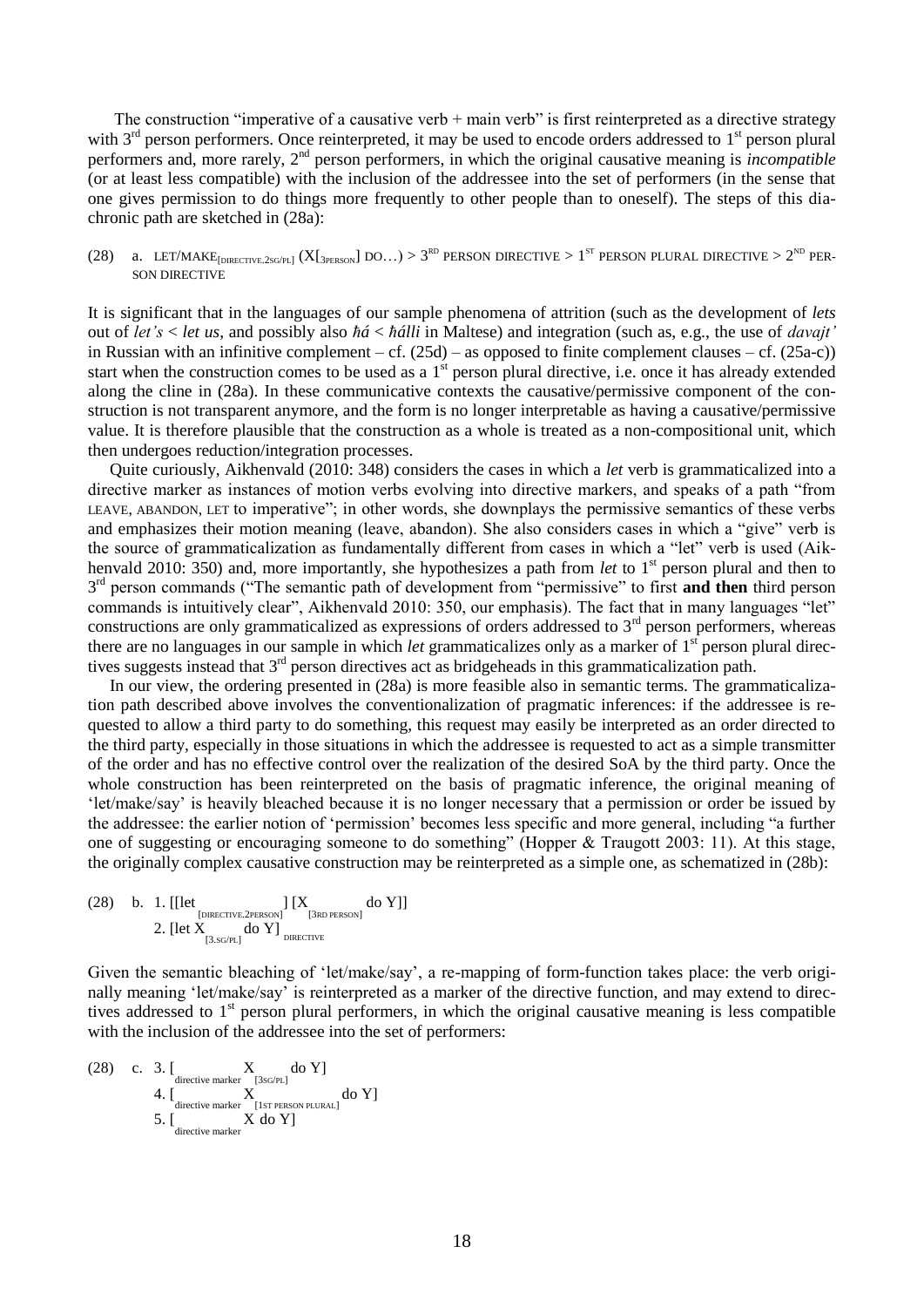#### *3.2. Cooptation*

In the following subsections (3.2.1-3.2.3) we will discuss three patterns of cooptation of non-directive forms as directives. These three patterns involve source forms that can be employed as indirect speech acts on the basis of various Searle's felicity conditions: the Sincerity condition is at play in the use (and cooptation) of optatives as directives (3.2.1), whereas the so-called Propositional condition can be argued to have a role in the adoption of future and other temporally or aspectually marked forms (present/ongoing and past/perfective forms, 3.2.2) as directive strategies.

# *3.2.1. Optatives as directives*

Constructions expressing the speaker's wish such as optative constructions (Bybee *et al*. 1994: 179; Chung & Timberlake 1985: 247) are often coopted to express directive situations. By *optative constructions*  we mean forms primarily devoted to the encoding of *optative situations*, i.e. situations in which the speaker states his/her wish without any appeal to the addressee to help make the wish come true (e.g. *May she stay forever young*).<sup>9</sup>

In many languages of our sample, optative constructions are only coopted to express orders addressed to third persons. In Dolakha Newar, for instance, the only way to convey an order to a third party is by means of the optative marker *tha*- prefixed to the verb, a form "used to mean 'let it be thus'" (Genetti 2007: 185):<sup>10</sup>

(29) Dolakha Newar (Sino-Tibetan, Tibeto-Burman, Bodic; Genetti 2007: 339-340)

| a. $th\bar{a}$ -y $\bar{a}$                |  | b. <i>chi</i> tha-si |        |
|--------------------------------------------|--|----------------------|--------|
| OPT-come                                   |  | 2sG OPT-die          |        |
| 'Let him/her come!' 'May you die!'         |  |                      |        |
| c. chana gwari gulpunun bāla-ku ju-en      |  |                      | tho-cō |
| 2sG heel never good-NMLZR be-PART OPT-stay |  |                      |        |
| 'May your heels never be good!'            |  |                      |        |

In Kusunda, a class of transitive verbs lacking a specialized imperative form their imperative by means of a construction including the imperative of the light verb 'do' preceded by a nominal contributing the predicative content, as in (30a). In directive constructions with  $3<sup>rd</sup>$  person performers, the same class of verbs employs *a-ge*, the optative of the light verb 'do', preceded by a verbal noun, as in (30c). Moreover, a handful of transitive and intransitive verbs has a suffix *-gya* in directives addressed to  $3^{rd}$  person performers. This *-gya* is homophonous with the  $3<sup>rd</sup>$  person optative of the verb 'go' (30d), and therefore it can be hypothesized, as Watters (2006: 97) also suggests, that we have to do with the grammaticalization of an originally independent optative form into a  $3<sup>rd</sup>$  person directive marker:

(30) Kusunda (isolate; Watters 2006: 90-91, 96-97)

1

| a. <i>pumba</i>        | $\partial \mathcal{Q}$ | b. $\partial$ -ge  | c. pumba          | $\partial \mathfrak{g} e$ |
|------------------------|------------------------|--------------------|-------------------|---------------------------|
| beat                   | make-IMP               | make-OPT           | beat              | make-OPT                  |
| 'Beat $(it)$ !'        |                        | 'May he do it'     | 'Let him beat it' |                           |
| d. $g-ya$              |                        | e. bəl-gya         |                   |                           |
| $3-g$ <sub>O.OPT</sub> |                        | descend-OPT        |                   |                           |
| 'May he go'            |                        | 'Let him descend!' |                   |                           |

<sup>&</sup>lt;sup>9</sup> This definition is to be intended as covering only forms/constructions whose main function is the expression of the speaker's wish, much in the spirit of Dobrushina *et al*. (2005): polysemous forms (variously labelled as *subjunctive*, *potential*, *irrealis* etc.) which have among their functions the expression of the speaker's wish will not count as instances of optative constructions (but see the discussion on (ir)realis in Section 3.5) unless it can be demonstrated on independent grounds that the other functions arose diachronically from the expression of the speaker's wish.

<sup>&</sup>lt;sup>10</sup> From the discussion in Genetti (2007: 340) one could get the impression that the prefix *tha*- is primarily a jussive marker (i.e. a marker dedicated to the expression of orders addressed to third persons) rather than an optative marker, given its nearcomplementarity with the imperative construction ("[t]he optative is generally not possible with either first- or second-person subjects<sup></sup> Genetti 2007: 340). The existence of examples such as (29b), however, shows that the prefixation with *tha*- in order to convey wishes, blessings or curses is a possibility for other persons as well, although limited to non-volitional verbs ("the optative cannot be used with a second-person subject when the verb involves a volitional action, e.g. \**chi bik tha-na-u* (2SG.ERG poison OPT-eat-IMP) 'May you eat poison'. Here the imperative would be required", *ibidem*).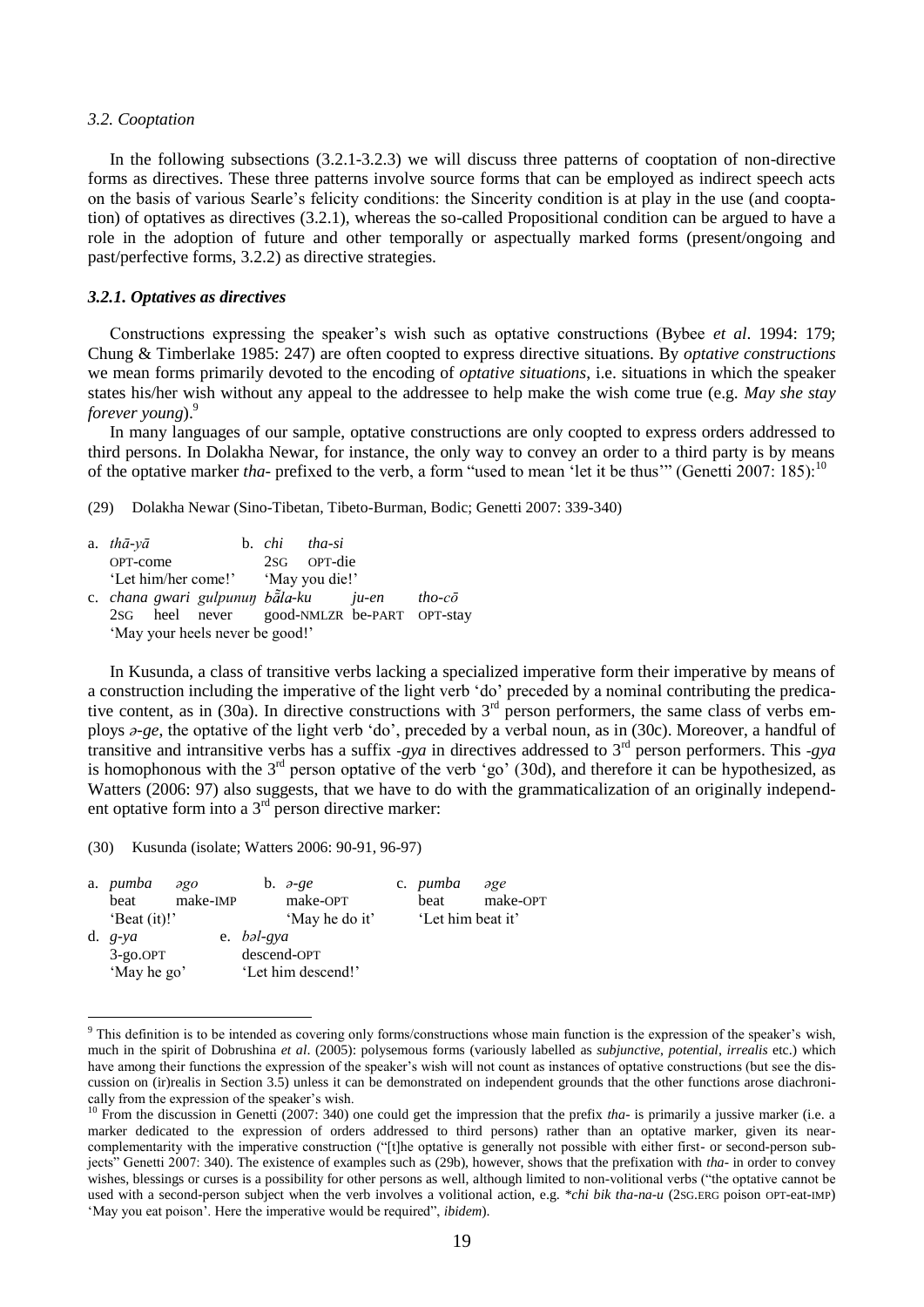In Slave, the optative is coopted to convey orders to  $3<sup>rd</sup>$  person and  $1<sup>st</sup>$  person plural performers, as in  $(31a-b)$ :<sup>11</sup>

(31) Slave (Na-Dene, Athapaskan; Rice 1989: 1111, 1118)

| a. | tse                | táduúwee                            |      | b. dez <b>O</b> a kare           |               | nágoguyeh    |  |  |
|----|--------------------|-------------------------------------|------|----------------------------------|---------------|--------------|--|--|
|    | wood               | 1DU.OPT:cut                         |      |                                  | child outside | 3PL.OPT:play |  |  |
|    | 'Let's cut wood!'  |                                     |      | 'Let the children play outside!' |               |              |  |  |
|    | c. $\ell$ edemuhté |                                     | sóné |                                  |               |              |  |  |
|    |                    | 1SG.OPT:fall_asleep PROH            |      |                                  |               |              |  |  |
|    |                    | '(I hope) that I don't fall asleep' |      |                                  |               |              |  |  |

In our sample there are no cases in which an optative construction is coopted as the only strategy available to convey orders to  $2<sup>nd</sup>$  person performers, although there are cases in which optative forms are used as polite directive strategies with 2<sup>nd</sup> person performers: in Limbu, for instance, in contrast to the imperative and the hortative, the optative can be used as an alternative way to express orders to  $2<sup>nd</sup>$  person performers, resulting in less harsh commands (van Driem 1987: 134).

The cooptation of optative forms to encode directive situations can be regarded as a case of metonymic activation of the directive scenario by referring to one of its component parts, namely the speaker's wish. The scenario behind this pathway can be summarized as follows: if the speaker expresses the wish that someone brings about a given SoA, without making any appeal to the addressee, this generally means that he/she has no expectation regarding the immediate fulfilment of his/her wish. Lack of expectation may be due to external factors such as the absence of the intended performer  $(3<sup>rd</sup>$  person) of the desired SoA. In these cases, the ambiguity between an optative and a directive situation is maximum: the speaker may be expressing his/her wish in order to induce the addressee to do something to facilitate the actualization of the desired SoA (e.g. transmitting the speaker's wish to the third party who is supposed to perform the action). Therefore, in such contexts the addressee is entitled to assume that the speech act is not the expression of a wish but the expression of a command directed to a third party, and the optative construction can be reinterpreted as a directive construction with a  $3<sup>rd</sup>$  person performer.

In other words, the use of optatives as directive strategies appears to be particularly motivated in those situations in which the speaker's wish is focused on at the expense of the other components of directive situations. Our sample (see Table 1, Section 3.5) provides evidence for the hierarchy in (32a):

(32) a.  $3^{RD}$  PERSON DIRECTIVE >  $1^{ST}$  PERSON PLURAL DIRECTIVE >  $2^{ND}$  PERSON DIRECTIVE b. OPTATIVE  $>3^\text{\tiny RD}$  PERSON DIRECTIVE  $>1^\text{\tiny ST}$  PERSON PLURAL DIRECTIVE  $>2^\text{\tiny ND}$  PERSON DIRECTIVE

This hierarchy may be read as a universal implication: if a language uses an optative construction to encode directive situations with a given performer, it uses optative constructions to encode directive situations with all the performers on its left. The question now arises whether the hierarchy in (32a) can be also interpreted as a diachronic path, i.e. whether optatives develop a directive sense with 1<sup>st</sup> person plural performers only after being reinterpreted as directive strategies with  $3<sup>rd</sup>$  person performers (and, similarly, with  $2<sup>nd</sup>$  person performers only after 1<sup>st</sup> person plural performers), as represented in (32b). Although diachronic data on the progressive cooptation of optatives as directives are difficult to obtain for the languages discussed in this section, we argue that a diachronic scenario following the path schematized in (32b) is not implausible: directive situations with  $3<sup>rd</sup>$  person performers share many features with optative situations, as the "appeal" component of the directive situation is somewhat off-the-stage if compared with  $2<sup>nd</sup>$  person and  $1<sup>st</sup>$  person plural directives, and thus a reinterpretation of an optative strategy as a  $\hat{3}^{rd}$  person directive may be more eas-

1

<sup>&</sup>lt;sup>11</sup> We consider the so-called "optative mode" of Slave a *bona fide* instance of optative construction. When used in independent clauses, its main functions are the expression of the speaker's wish, as illustrated in (31c) (Rice 1989: 1118), and the indication of unrealized actions in the past (when combined with a past morpheme; Rice 1989: 1119). Its use in purpose clauses to mark unrealized events with respect to some reference point, as in example (iv), can be thought of as an extension of its primary use in main clauses, as purpose clauses "have the special property of describing the content of the mental state of the agent of the associated matrix clause, i.e. they spell out the desire or intention for whose realization the main clause action is carried out" (Schmidtke-Bode 2009: 47):

<sup>(</sup>iv) *segháyu*ɖ *á gha rahs*ǫ *déhła* 3OPT:see:1SG CPLTZR ‗He turned around to look at me'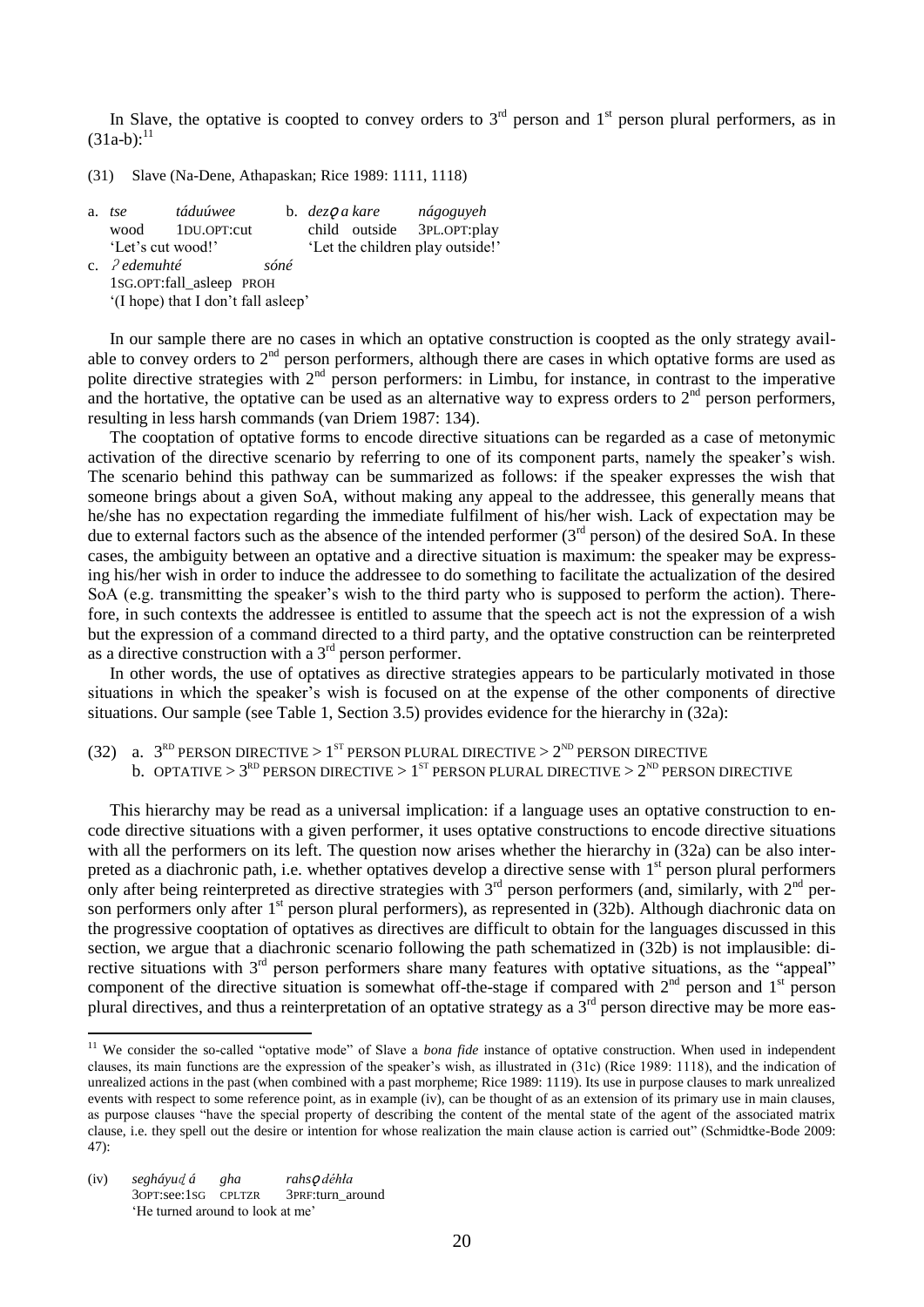ily available in this kind of directive situation, given the appropriate contextual conditions. An alternative hypothesis, however, should be mentioned: it might be argued that  $2<sup>nd</sup>$  person directives might represent the last stage of diachronic processes such as the one schematized in (32b) simply because languages have dedicated 2nd person directives more often than dedicated directives for other persons (van der Auwera *et al*. 2003; Aikhenvald 2010: 77 and *passim*). While in principle this may not be excluded in some cases, it must be remarked that there are also some processes of grammaticalization that start from directive situations with  $2<sup>nd</sup>$  person and  $1<sup>st</sup>$  person plural performers, as has been discussed above.

# *3.2.2. Futures and other temporally/aspectually marked forms as directives*

Future forms are often used with a directive illocutionary force. In Oriva, the 1<sup>st</sup> person plural inclusive future is used with a directive meaning. When there is more than one addressee, the directive meaning may be reinforced by using directive forms of motion verbs such as *cal-* $\sigma$ , 'walk-IMP.2PL',<sup>12</sup> as- $\sigma$ , 'come-IMP.2PL'. When the 1<sup>st</sup> person plural future is used in combination with  $cal\{o}$  */as* $\circ$ , there is no ambiguity as to the interpretation of the clause as a command:

(33) Oriya (Indo-European, Indic; Neukom & Patnaik 2003: 223-224)

a. *cal-*<sup>ɔ</sup> *randh-ib-a* EXHORT cook-FUT-1PL:INCL ‗Let's cook!'

<u>.</u>

b. *ame b*<sup>ɔ</sup> *hut k*<sup>ɔ</sup> *tha k*<sup>ɔ</sup> *h-il-e-*ṇ *i; as-*<sup>ɔ</sup> *kam*<sup>ɔ</sup> *ar*<sup>ɔ</sup> *mbh*<sup>ɔ</sup> *k*<sup>ɔ</sup> *r-ib-a* we much matter speak-PST-1PL:INCL.MIR come-2PL work start do-FUT-1PL:INCL ‗We have talked a lot; come, let's start working'

In Bilua (Obata 2003) using a future form is the only way to issue a command addressed to the speaker + the addressee and to  $3<sup>rd</sup>$  person performers:<sup>13</sup>

(34) Bilua (Solomons East-Papuan; Obata 2003: 314, 316)

| a. | niania   | ju                          | $a = a = a$                             |           | zari $=a$    | tи             | kala                                                                  |
|----|----------|-----------------------------|-----------------------------------------|-----------|--------------|----------------|-----------------------------------------------------------------------|
|    | mother   |                             | water 1SG=3SG.F.OBJ=VAL want=PRS IRR    |           |              |                | INDEF.SG.M                                                            |
|    | $o = pa$ |                             | $l = a$                                 |           | $to bet = o$ |                |                                                                       |
|    |          |                             | 3.SG.M=PROS 1SG.OBJ=VAL get.water=NRFUT |           |              |                |                                                                       |
|    |          |                             |                                         |           |              |                | 'Mother, I want water, so someone should go and get water for me.'    |
| b. |          | $uri \qquad qe = zio = vou$ |                                         | $qe = pa$ |              | $tau = k = ou$ |                                                                       |
|    |          |                             |                                         |           |              |                | good 1DU.INCL=go=FUT 1DU.INCL=PROS help=3SG.F.OBJ=FUT                 |
|    |          |                             |                                         |           |              |                | 'Good, we will go, we will go and help her' (= let's go and help her) |

In Limilngan<sup>14</sup> the realis future is employed for orders addressed to all persons except the  $2<sup>nd</sup>$  person singular:

<sup>&</sup>lt;sup>13</sup> The irrealis marker  $tu$  in example (34a) is not directly connected to the directive function, but rather with the fact that two clauses are juxtaposed. Tu "is not a complementizer but rather a morpheme which indicates that the clause which follows presents an unrealised situation" (Obata 2003: 215): as such, it may occur between independent clauses as well (Obata 2003: 247), indicating that the second clause describes the result of the first clause, as in the following example:

| (v) | $[o=ki=lo]$            |            | <i>Imaba</i> | $a$ <i>ve</i> = $v=$ o | angal |  |
|-----|------------------------|------------|--------------|------------------------|-------|--|
|     | $3sG.M = come = NRFUT$ | <b>IRR</b> | truly        | scold=3sg.m.obj=nrfut  | - 1sg |  |

'he will come, and truly (that will result in that) I will scold him'

<sup>&</sup>lt;sup>14</sup> The realis future is marked by a combination of a realis subject prefix  $+$  a future suffix. The same suffix, when combined with irrealis subject prefixes, yields different future-projecting meanings (e.g. potential, evitative), as in the following examples:

| (vi) | a. $w$ -in-a-yi          |  |                           | b. ngiliyi da-na-k bi-rr-a-wa-yi         |
|------|--------------------------|--|---------------------------|------------------------------------------|
|      | 3I-FUT-go-FUT            |  |                           | $dog$ DEF-II-DIST $2M < 3$ -IRR-bite-FUT |
|      | 'he will/should/must go' |  | 'that dog might bite you' |                                          |

<sup>&</sup>lt;sup>12</sup> Neukom & Patnaik (2003: 197) gloss *cal-*<sub>2</sub> as 'walk-HAB.2PL', but do not provide any clear explanation for the development from a supposed habitual form to a marker of exhortation/encouragement. Since the  $2<sup>nd</sup>$  person plural form of the imperative in Oriya also has an ending  $\text{-} \circ$  (as in *as*- $\text{-} \circ$ , 'come-IMP.2PL), it is equally possible to interpret *cal*- $\text{-} \circ$  as the second person plural form of the imperative of a verb meaning 'walk'.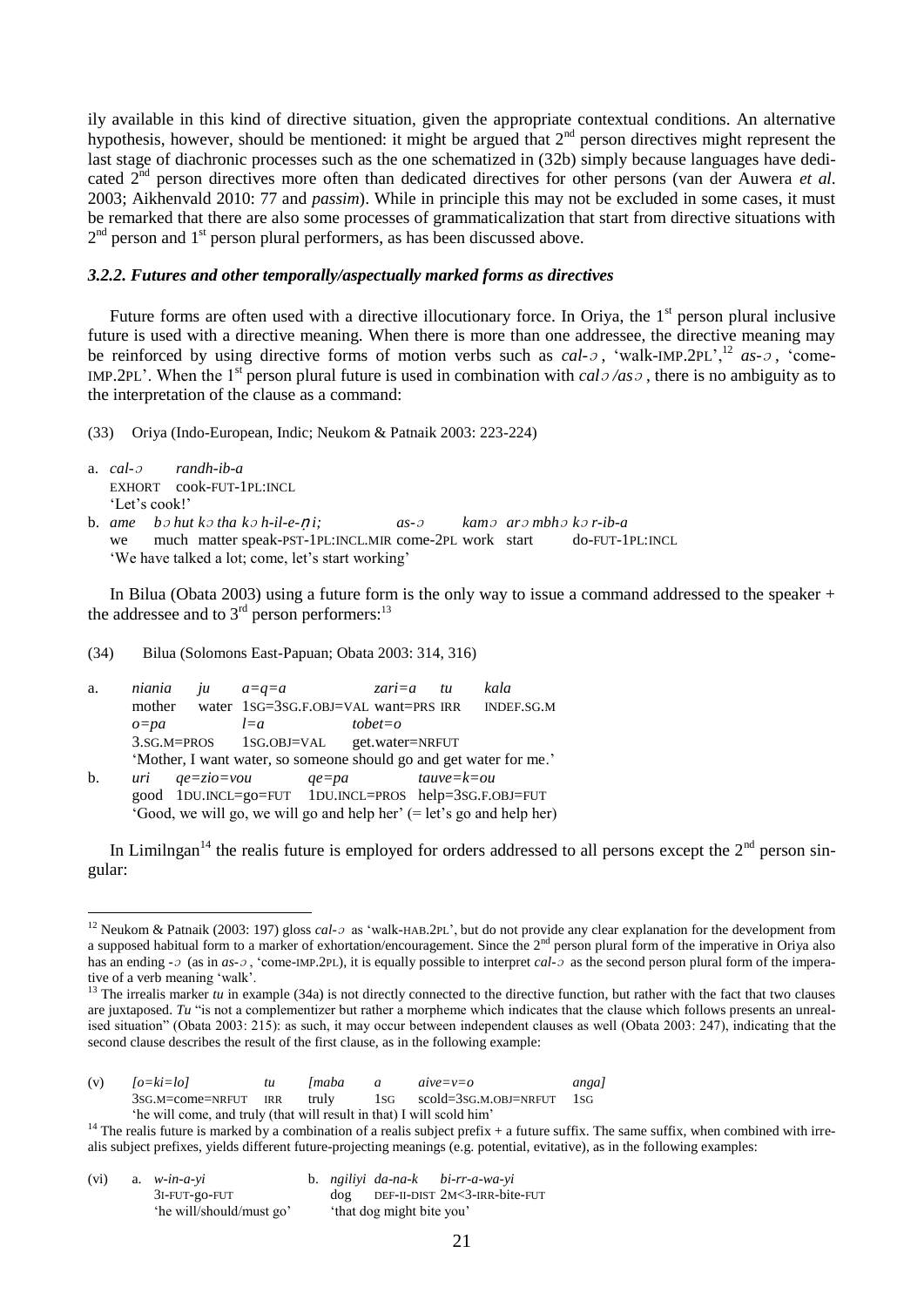(35) Limilngan (Australian, Limilngan; Harvey 2001: 94)

| a. <i>anbayk</i> | $\varnothing$ -um-in-mildinyu-k |
|------------------|---------------------------------|
| wind             | $IV < 1+2M$ -FUT-leave-FUT      |
|                  | 'Let us leave the wind'         |

- b. *ja-wi-k b-alkgan mimilung m-an-yi* DEF-I-DIST 3I-small tucker III-FUT-eat 'Let that kid eat the tucker!'
- c. *ngaykgi=nijani*  $\emptyset$ *-nga-n-mimi-ya da-ga-n* 1M=alone IV<1-FUT-sit-FUT DEF-IV-PROX ‗Let me sit here (quietly) by myself!'
- d. *wunguyi uginy -anga-lakbi* 2AG woman IV-2AG-sit.FUT ‗You women sit down!'

Finally, in Erromangan a  $2<sup>nd</sup>$  person singular future can be interpreted as a polite imperative, and in Önge the only way to encode a directive situation in which there is a  $2<sup>nd</sup>$  person singular performer is the  $2<sup>nd</sup>$  person form of the future.

(36) Erromangan (Austronesian, Eastern Malayo-Polynesian, Oceanic; Crowley 1998)

| a. $\varnothing$ -tovop | b. $ko-ntovop$    |
|-------------------------|-------------------|
| 2SG:IMP-BR:laugh        | 2SG:FUT-MR:laugh  |
| 'Laugh!'                | 'Laugh!' (polite) |

(37) Önge (South Andamanese; Dasgupta & Sharma 1982: 34)

*n-ilokowale-nene* 2SG-eat-FUT ‗You will eat/eat!'

Very much like the optative strategies discussed in 3.2.1, our sample allows us to posit the hierarchy in (38a):

(38) a. 1<sup>st</sup> PERSON PLURAL > 3<sup>rd</sup> PERSON > 2<sup>ND</sup> PERSON PLURAL > 2<sup>ND</sup> PERSON SINGULAR b. FUTURE >  $1^{ST}$  PERSON PLURAL >  $3^{RD}$  PERSON >  $2^{ND}$  PERSON PLURAL >  $2^{ND}$  PERSON SINGULAR

The hierarchy in (38a), supported by the distribution of future forms across different performers in the languages of our sample (see below, Table 1, Section 3.5), can be read as a synchronic generalization (if future strategies are used to encode a directive meaning with one of the performers on the hierarchy, then they are used with a directive meaning with all the performers on its left), and the question arises whether a diachronic interpretation (as represented in (38b)) also holds. We argue that such an interpretation is semantically plausible: the cooptation of futures as directives can be thought of as a case in which the directive scenario is evoked through reference to one of its components, namely the speaker's expectations of imminent actualization of the order; if a speaker declares the intention to do something together with the addressee (using a  $1<sup>st</sup>$  person plural form of the future), this may imply (i) that he/she wishes that the SoA at issue occurs, and (ii) that he/she will do something to realize it, i.e. he/she will be the performer together with the addressee. In specific interactional contexts, the assertion of a future intention may be easily re-interpreted as having some directive illocutionary force: the form can be therefore reinterpreted as a directive addressed to 1<sup>st</sup> person plural performers, characterized by a strong intentional/auto-prescriptive value. Once a future form has been reinterpreted on the basis of pragmatic inferences, it may acquire a general directive function available for all persons. This process may be schematized as follows:

- (39)  $1. [X_{[1ST \text{ PERSON PLURAL}]} do Y]_{[FUTURE/INTENTIONAL]}$ 
	- 2.  $[X_{[1ST\,PERSON\, PLURAL]}$  do Y]  $_{[DIRECTIVE]}$
	- 3.  $[X_{[1,2,3]}$  do Y] [DIRECTIVE]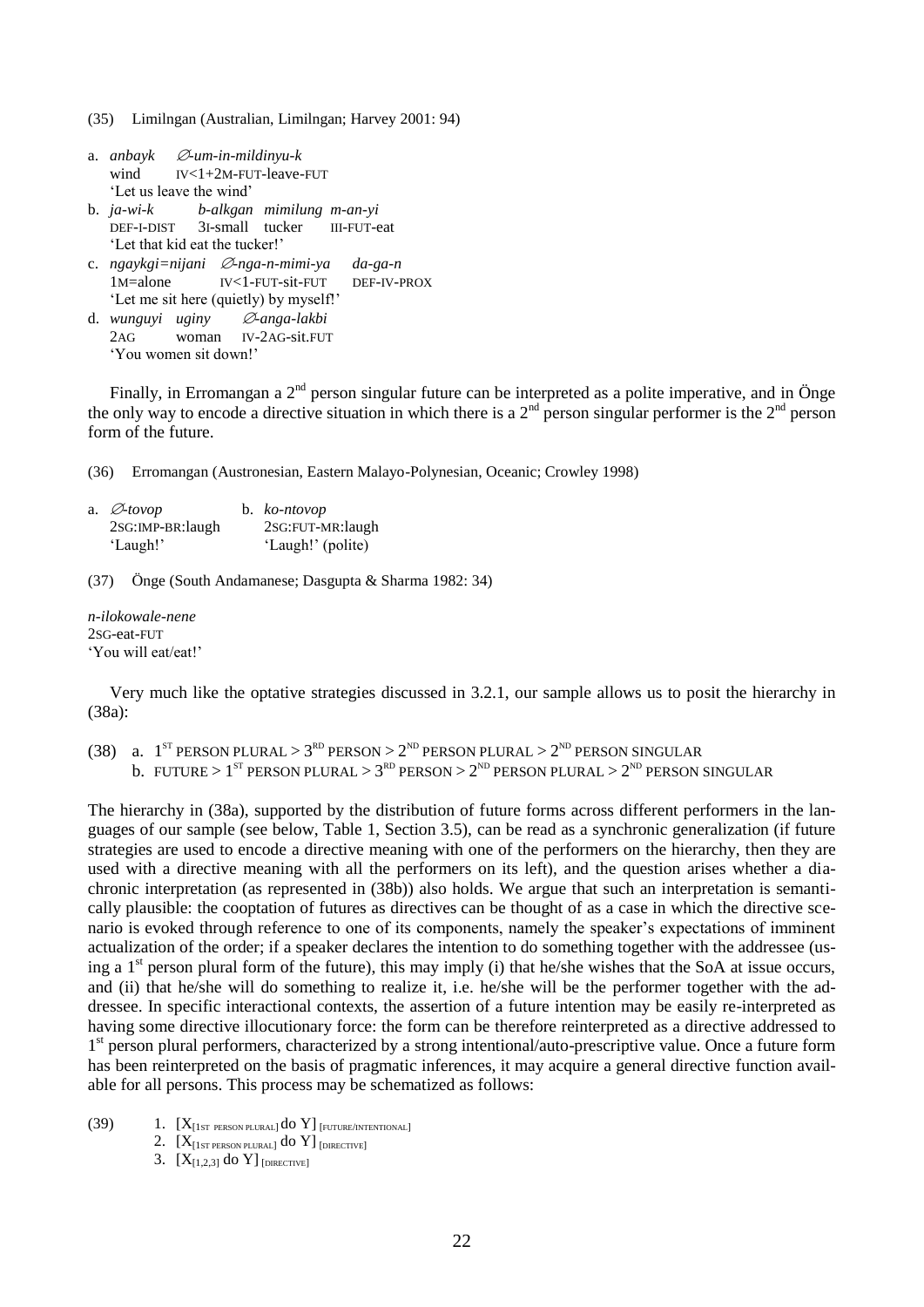In our sample, directive clauses in which a future form is used remain often ambiguous between a future and a directive interpretation, and in most cases there are no formal clues that exclude a future interpretation. In some cases, however, it is the discourse configuration that triggers a directive interpretation while disfavouring a future one. Take, for instance, the following passage from Mongsen Ao:

(40) Mongsen Ao (Sino-Tibetan, Tibeto-Burman, Kuki-Chin-Naga; Coupe 2008: 390)

*t m-pà*ʔ <sup>ɹ</sup> *à-aŋ a-ki nə t*ʃ *huwa-*<sup>ɹ</sup> *ù t sa-ù*ʔ *t*ʃ *u* friend-M come-IMP NRL-house ALL emerge-IMM.FUT thus say.PST-DECL DIST ‗―Come friend, we will go home (disfavoured) / let's go home (preferred)!‖ he said like that.'

In this passage, the directive interpretation arises as a side-effect of the presence of an imperative in the immediately preceding clause, namely the imperative of a ventive motion verb, which triggers the inference that the addressee is invited to join the speaker in performing some desired action. The configuration "come.IMP +  $V_{FUT.1PL}$ " is not conventionalized in Mongsen Ao (Coupe 2008: 390), but may become so in other languages (recall, for instance the Tetun  $1<sup>st</sup>$  person plural directive in (13), and the colloquial Hebrew pattern exemplified in (16)). When this happens, we may assume that the directive meaning is conveyed by the whole configuration, which can be conceived as an emerging construction, in which the future form contributes its particular meaning, namely the future-projecting component of a directive situation, and in which the meaning of the whole does not correspond to the meaning of the parts.

The use of future forms to encode directive situations is a typical case of cooptation, i.e. the more or less systematic reinterpretation of a form without structural changes. It must be remarked, however, that there are also cases in which a future form undergoes structural changes that give rise to a new dedicated form: one such case is attested in Modern Hebrew, in which truncated future forms are used exclusively for orders (Bat-El 2002: 657ff.).

Besides futures, there are other non-directive aspectually and/or temporally marked forms that are systematically used for the expression of orders. Forms and constructions variously labeled as imperfective, perfective, present or past are indeed frequently used across languages as a strategy to convey orders. In all these cases, the desired SoA is presented as if it were happening or as if it had already happened.

In many languages, for instance, forms associated with the on-going occurrence of an event (whether temporal or aspectual in nature) are used to convey orders. Example (41) shows the case of Wardaman, where the present tense marker -*n*, referring to "that which is always so, that which is presently so, and that which is imminent" (Merlan 1994: 176), can be used to express a straight command addressed to the speaker + the addressee:

(41) Wardaman (Australian, Gunwinyguan, Yangmanic; Merlan 1994: 183)

*worroman-bi ngayi-yo-n* fast-ART 1DU.INCL-spear-PRS 'Let's spear it quickly!'

Forms associated to the on-going occurrence of a SoA at the moment of speech are good candidates for the expression of orders because they present the desired SoA as already in progress, thus making it closer to the moment of the speech, as argued by Birjulin & Xrakovskij (2001: 41), and as widely exemplified by the directive use of non-directive forms in familiar languages (cf. (42) and (43), in which present progressive forms are used with a clear directive meaning and with urgency/imminence overtones):

- (42) *I had got my back almost round to the steps by this time but I knew I"d never get my parka open and the front door key out unless I had an edge. "You're coming with us. Now." And as he said it, shifty-eyes-withdandruff (and I"ll throw in bad breath) put out a hand for my arm.* (British National Corpus; M. Ripley, *Angel hunt*, London: Fontana Press, 1991)
- (43) *Come on darling now be a good boy. Now pick up the skateboard. Come on. Come on. Pick it up. Come on pick it up. here you are. Oliver now come on darling be a good boy give me that. Now you're coming in now because we"re going to have a bath and we"re going out. Now will you pick this up for me? Pick it up now! Oliver in a moment I"m going to get very angry with you. Now pick this pick it up now!* (British National Corpus; Nicola, 33 years old, housewife, Home Counties)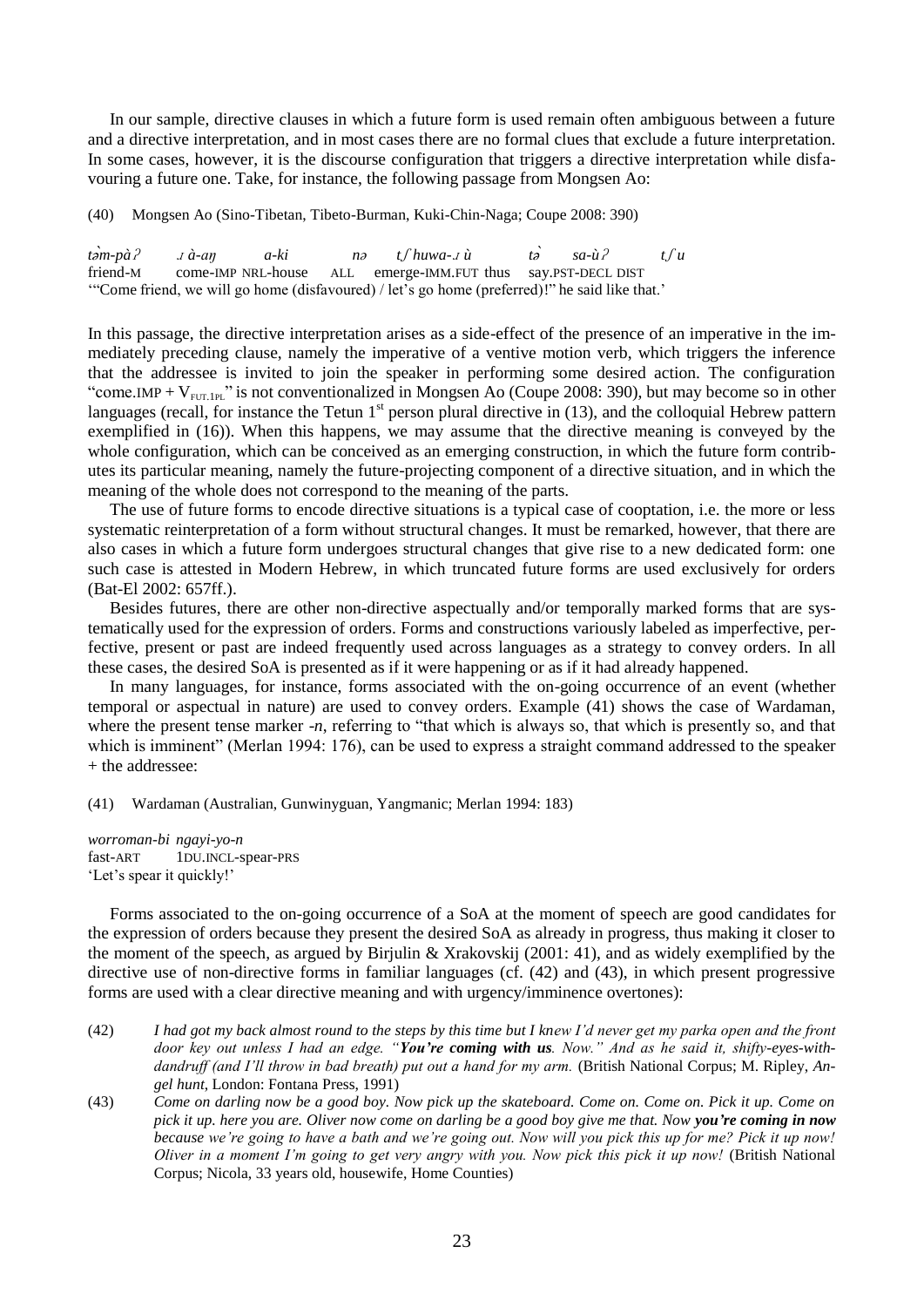In our sample, there is also a handful of languages in which past or perfective forms are coopted to express directive situations. In Kartvelian languages, for instance, the use of past perfective constructions to express directive situations addressed to 2<sup>nd</sup> person performers is common (Hewitt 1995: 571-572 for Georgian; Anderson 1963: 57 for Laz). Example (44) shows the case of Laz, in which the same form is ambiguous between a past perfective interpretation and a directive interpretation.

(44) Laz (Kartvelian; Anderson 1963: 57)

/*mómči*/

‗You gave (it) to me/Give (it) to me!'

A directive form connected to the perfective aspect is attested also in Galo, where "the most general ... imperative is in *-tó*, a form which appears to derive historically from Perfective suffix *-tó*<sup>"</sup> (Post 2008: 598):

(45) Galo (Sino-Tibetan, Tibeto-Burman, Mirish; Post 2008: 598, 578)

|                                                                   | a. $\sin$ $\sin$ $\cos$ , $\sin$ laakâa tó, kain $\sin$ , kozzúu g $\sin$ . |                     |                            |            |               |        |                        |                      |  |  |
|-------------------------------------------------------------------|-----------------------------------------------------------------------------|---------------------|----------------------------|------------|---------------|--------|------------------------|----------------------|--|--|
|                                                                   | әәт                                                                         | $\partial \partial$ | $\partial \partial M$      | làa-káa-tó |               | kaí-nà |                        | $kozziu = g\partial$ |  |  |
|                                                                   | ANAP.ACC bamboo ACC take-tent-IMP.ODIR                                      |                     |                            |            |               |        | big-NMLZR:SBJ          | awhile.ago-GEN       |  |  |
| 'Go ahead/try and get that bamboo, the big one from just before.' |                                                                             |                     |                            |            |               |        |                        |                      |  |  |
|                                                                   | b. korûm ogòaccj a $\Box$ jigò kaatóî.                                      |                     |                            |            |               |        |                        |                      |  |  |
|                                                                   | korùm                                                                       | ogò aci=əə          |                            |            | $a_n i = g_0$ |        | $k\acute{a}a$ -tó=(ə)î |                      |  |  |
|                                                                   | ancients                                                                    |                     | DIST.LOC elder.brother=TOP |            | $two = INDIV$ |        | have/exist-PRF=ETAG    |                      |  |  |
|                                                                   | 'Once upon a time there were two brothers.'                                 |                     |                            |            |               |        |                        |                      |  |  |

Perfective *-tó* in (45b) marks a predicate describing a completed event or state which is construed as a punctual, self-contained occurrence "with few or no lingering effects, which does not obviously result in a particular state, and/or with little or no immediate bearing on any subsequent events or states" (Post 2008: 579). Abrupt and "matter-of-fact" nuances are also possible with this form. As Post (2008: 598) notes, "imperative *-tó* only very rarely occurs alone, with speakers possibly preferring additional hortative marking to avoid confusion with the homophonous Perfective suffix. However, in high-context situations (as when giving an extended set of directions), such uses are possible".

In the absence of diachronic evidence, it is not straightforward to establish why past/perfective strategies are adopted to encode directive situations, and various possibilities have been suggested in the literature in this respect: this may happen because particular aspectual properties are better candidates than others for the expression of orders. Van der Auwera *et al*. (2009: 100), for instance, argue that imperatives have a *pragmatic perfectivity bias,* since they "involve an appeal to the addressee(s) to [...] perform the action as a whole", being most often 'result-oriented', and therefore triggering a perfective construal of the desired SoA. Such perfectivity bias would not only motivate the use of perfective constructions as directive constructions, but also the use of temporally marked forms that most typically align with a perfective construal of the action, such as, e.g., past and anterior forms. Alternatively, it may be assumed that the use of past tense forms to convey a not-yet-actualized meaning is motivated the fact that the past tense, which typically describes an immutable and bounded event, is particularly eligible for future reference in contexts in which there is high certainty as to the imminent actualization of the event. Past forms are indeed used with a modal (futureprojecting) function in various languages: in modern standard Persian, for instance, the past tense may be used "as a grammaticalized exponent of subjective epistemic and deontic modalization" (Tavangar  $\&$ Amouzadeh 2009: 860), and in these cases (exemplified below in (46)) it invariably has imminence overtones:

(46) Modern standard Persian (Indo-European, Iranian; not a sample language; Tavangar & Amouzadeh 2009: 861)

| a. | A: mitunæm                      | beræm |                   | birun ye dægige? |        |  |  |  |  |  |
|----|---------------------------------|-------|-------------------|------------------|--------|--|--|--|--|--|
|    | IPFV.can.1SG SBJ.go.1SG out one |       |                   |                  | minute |  |  |  |  |  |
|    | 'Can I go out for a minute?'    |       |                   |                  |        |  |  |  |  |  |
|    | B: ræfti-vo                     | zud   | bærgæšti-ya       |                  |        |  |  |  |  |  |
|    | go.PST.2SG-and quick            |       | return.PST.2SG-DP |                  |        |  |  |  |  |  |

<sup>‗</sup>Go and come back quickly!'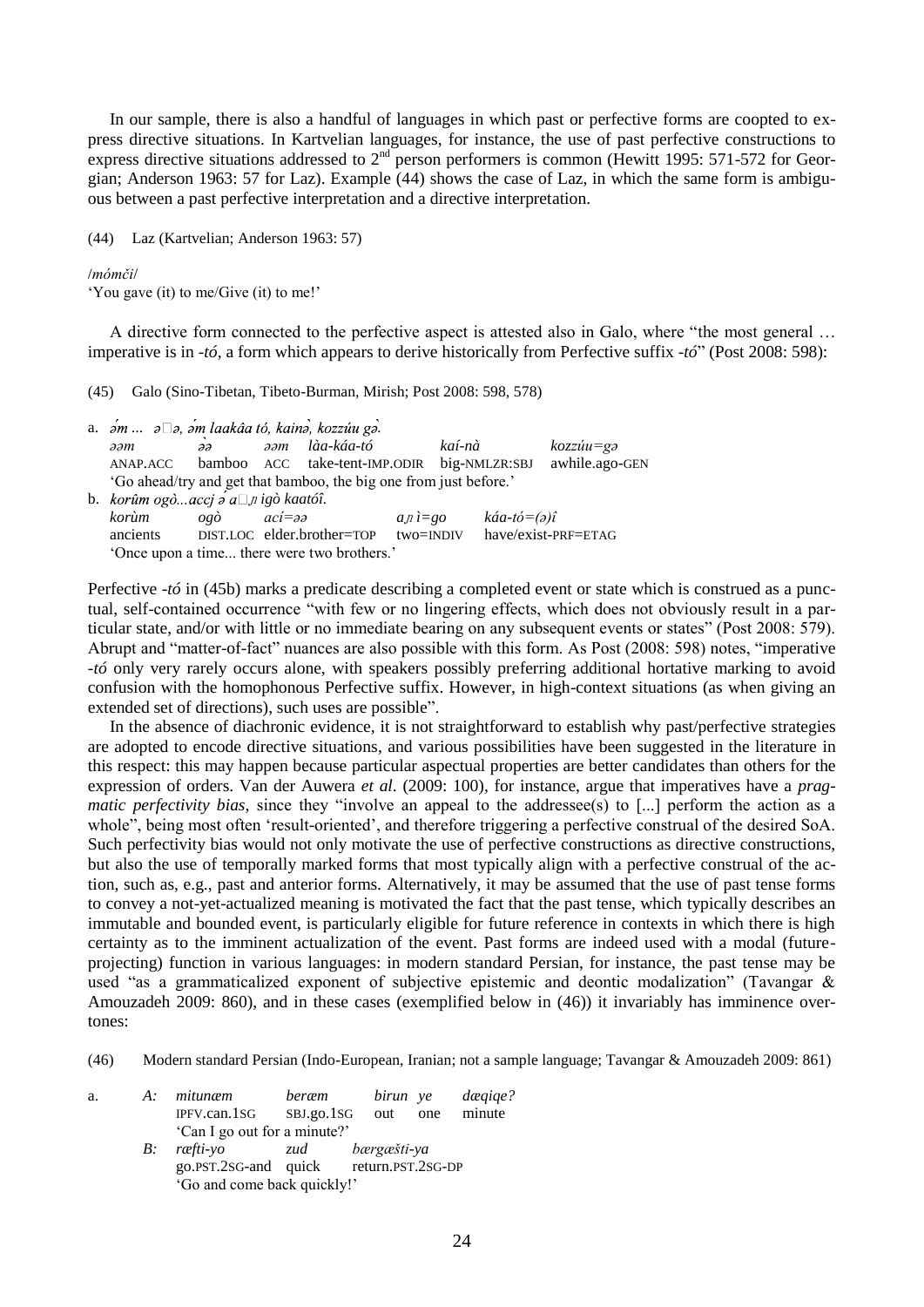| $\mathbf{b}$ .                                      |                                                                                             |    | A: ma ziyad væxt nædarim,       |  |  |  |  | bayæd <i>'æjæle konim</i> . |                                                            |  |
|-----------------------------------------------------|---------------------------------------------------------------------------------------------|----|---------------------------------|--|--|--|--|-----------------------------|------------------------------------------------------------|--|
|                                                     |                                                                                             | we | much time not.have.NPS.1PL must |  |  |  |  |                             | hurry SBJ.do.1PL                                           |  |
|                                                     | 'We haven't got much time. We must hurry up.'<br>B: negæran næbaš mæn qæza xordæm-o umædæm. |    |                                 |  |  |  |  |                             |                                                            |  |
|                                                     |                                                                                             |    |                                 |  |  |  |  |                             |                                                            |  |
|                                                     |                                                                                             |    |                                 |  |  |  |  |                             | worried not.IMP.be.2SG I food eat.PST.1SG-and come.PST.1SG |  |
| 'Don't worry. I'll eat and come back (in no time).' |                                                                                             |    |                                 |  |  |  |  |                             |                                                            |  |

Such modalized future-projecting uses of the past tense might be interpreted as resulting from a process of conventionalization of conversational implicature: by using a past form, the speaker attributes a feature of past events, namely certainty of occurrence, to an imminent future SoA; this association, which is based on a process of deictic projection (i.e. a process by which "future events, states or processes are envisaged as having already materialized", Tavangar & Amouzadeh 2006: 98), becomes part of the meaning of the past form in specific environments such as, e.g., highly assertive (e.g. promises or bets) or directive contexts.

The directive use of forms originally denoting aspectual and/or temporal properties of the event is only attested in our sample for  $2<sup>nd</sup>$  and  $1<sup>st</sup>$  person plural performers (see Table 1, Section 3.5). This is fully understandable, as only speech act participants are entitled to draw the relevant inference as to the not-yetactualized (and hence desired) character of a SoA that is presented as occurring or as already occurred.<sup>15</sup>

# *3.3. Constructionalization: insubordination as a source of directives*

<u>.</u>

In this section we will discuss cases in which directive strategies grow out of complex bi-clausal constructions in which a formerly subordinate clause is used as a main clause with a directive value (i.e. cases of insubordination): in terms of Searle's classification, the source constructions in these processes are all instances of indirect speech acts formed by a sentence embedding one directive element inside another one.

Various types of subordinate clauses may be used as main clauses with directive function. They all represent instances of insubordination, intended, following Evans (2007: 367), as "the conventionalized main clause use of what, on prima facie grounds, appear to be formally subordinate clauses". The contexts in which the directive interpretation arises can be quite various. In most cases, the ellipsed main clause expresses the speaker's wish or intention ("[I wish] that…", "[it would be nice] if..."), or contains a manipulative speech act such as an order or a question ("[Come here,] so that…"; "[Do you mind] if…?"; "[What would you think] if...?".

Insubordination is defined by Evans as a four-step process. The first stage is simply "the normal situation in which a subordinate clause is used as such" (Evans 2007: 371). When the main clause is ellipsed, insubordination proper begins. This is the second stage, in which any grammatically compatible main clause can be ―reconstructed‖ by the speaker. The insubordinated clause is conventionalized when restrictions concerning the possible range of ellipsed main clauses arise  $(3<sup>rd</sup> \text{ stage})$ . In the end of the process it may not be possible to restore any ellipsed material (4<sup>th</sup> stage, called 'constructionalization' by Evans 2007: 374), and the formerly subordinate clause may no longer be perceived as such. As Evans states, "the commonest type of insubordination is found in various types of clause concerned with interpersonal control—primarily imperatives and their milder forms such as hints and requests, but also permissives, warnings, and threats" (Evans 2007: 387), and the main trigger of insubordination processes is the tendency to avoid the face-threatening component of such manipulative clauses (see the discussion in section 4). In what follows, we will provide a survey of the most frequent patterns of insubordination giving rise to directive strategies based on their resemblance to subordinate clauses.

A serious methodological problem when dealing with alleged cases of insubordination is the lack of relevant diachronic data that unequivocally show that the direction of change is from subordinate to main clause, and not vice versa, especially if we consider that "the extensive literature on morphosyntactic change  $$ whether as grammaticization or reanalysis – largely concentrates on diachronic developments in the opposite direction, i.e. the development of subordinate constructions from material in main clauses" (Evans 2007: 375). In what follows, we basically trust our primary sources, which treat these cases under the rubric of subordinate clauses, on the basis of formal features (such as, e.g., the use of typically subordinate verb

<sup>&</sup>lt;sup>15</sup> The extension of perfective/imperfective (or past/present) forms to directive situations might also be explained on the basis of formal reasons, as mentioned, among others, by van der Auwera et al. (2009). It is widely recognized that imperatives tend to be crosslinguistically simple constructions, and therefore they tend to be expressed by the simplest verb form available in a language. Hence, if in a given language the simplest form is the one employed for past/present events, or for the perfective aspect, it is plausible to hypothesize that such form may be exploited for directives also by virtue of its being morphologically simple.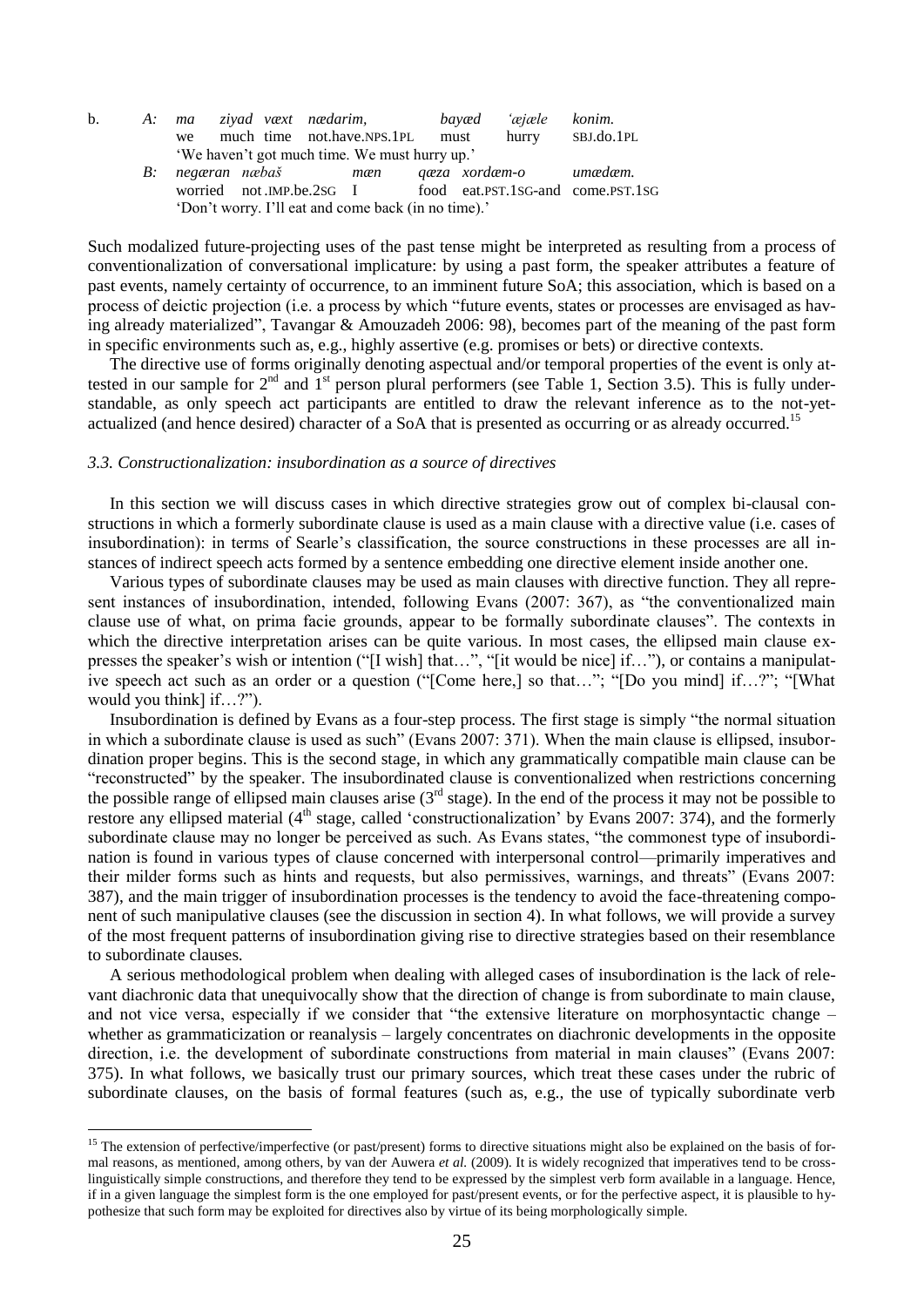forms) that do not characterize main clauses in a given language. It should be added, however, that sometimes the analysis of a given clause as insubordinated, though argued for by the grammarian, can be easily demonstrated to be fallacious, or at least questionable. Take, for instance, Eades's (1979) analysis of 3<sup>rd</sup> person directives of Gumbaynggir as representing an instance of insubordination (from purpose clause to directive). In Gumbaynggir there is what Eades calls a 'facilitative conjunction', *baya*, which is used as a purpose conjunction in examples such as (47a). The same *baya* is used as a directive marker in independent clauses with  $3<sup>rd</sup>$  person performers (47b):

(47) Gumbaynggir (Australian, Pama-Nyungan; Eades 1979: 322)

| a. | nag i:na                     |  | nura:n duna:r |                                                                          | baya gula:du nambi:la |  |  |  |  |
|----|------------------------------|--|---------------|--------------------------------------------------------------------------|-----------------------|--|--|--|--|
|    |                              |  |               | brother-in-law:OBJ give:PST honey:OBJ FAC.CONJ 3SG.AG drink:IMP          |                       |  |  |  |  |
|    |                              |  |               | 'Brother-in-law was given the honey to drink, so that he would drink it' |                       |  |  |  |  |
| b. | baya <i>n</i> ami:yu yi:lala |  |               |                                                                          |                       |  |  |  |  |
|    | FAC.CONJ woman:A cook:IMP    |  |               |                                                                          |                       |  |  |  |  |
|    | 'Let the woman cook (it)'    |  |               |                                                                          |                       |  |  |  |  |

The fact that the verb in the subordinate clause is marked as imperative suggests that the subordinate purpose clause headed by *baya* is the result of the grammaticalization of a formerly asyndetic construction in which an independent imperative clause is juxtaposed to another clause. The Gumbaynggir development would be then better interpreted as an instance of the pathway "directive (main clause)  $>$  purposive (subordinate clause)", similar to those discussed below (see footnote 19).

In Koiari, 3rd person directives are formed with the so-called hortative mood preceded by a particle, *ene*, which is also said to introduce complement clauses (Dutton 1996: 71), i.e. they look like insubordinated clauses belonging to one of the types labelled below as COMPLEMENT CLAUSE AFTER UTTERANCE PREDICATE > DIRECTIVE or COMPLEMENT CLAUSES AFTER MODAL PREDICATES > DIRECTIVE. However, as the only example of *ene* as a complementizer is (48c), in which the main verb is a manipulation predicate (tell someone to do x), it could equally well be the case that we have to do with the opposite scenario, in which an independent clause with a directive function has evolved into a complement clause of a manipulation verb (tell him: 'do x!' > tell him to do x). The lack of a clear etymology for *ene* is a sufficient reason not to count the Koiari examples in (48a-b) as instances of insubordination:

(48) Koiari (Trans-New Guinea, Koiarian; Dutton 1996: 27, 71)

1

| a.             | ene               |  |                                          |  |  |                    |        | ahu $m-e$ (< ma-e) b. ene yabu erev-ari (< ereva-ari) |  |  |
|----------------|-------------------|--|------------------------------------------|--|--|--------------------|--------|-------------------------------------------------------|--|--|
|                | CPLTZR he         |  | get-HORT                                 |  |  |                    |        | CPLTZR they see-HORT                                  |  |  |
|                | 'Let him get it!' |  |                                          |  |  | 'Let them see it!' |        |                                                       |  |  |
| $\mathbf{c}$ . |                   |  | oti Dumo=ni roi-ege ene                  |  |  | ahu                | orov-e |                                                       |  |  |
|                |                   |  | go:SS Dumo=to say-DS CPLTZR he come-HORT |  |  |                    |        |                                                       |  |  |
|                |                   |  | 'Go and tell Dumo to come!'              |  |  |                    |        |                                                       |  |  |

**Indirect questions**. In Awa Pit there is a directive form arising diachronically from a process of insubordination in which the ellipsed main clause expresses a question by the speaker (‗[I'm wondering] if you would…'), according to Curnow (1997: 247). In this language, the polite imperative is formed with the affix *-naka/-nka*, as in (49a). This affix can be decomposed into two morphemes. The first of them (*-na/-n*) is the infinitive. The other morpheme is the non-future complementizer *ka*. This analysis is supported by two facts:

- the allomorph -*nka* is attested precisely for those verb stems whose infinitive ends in *-n* rather than in  *na* (e.g.  $a$ - 'come',  $\dot{i}$  - 'go', and  $ku$ - 'eat')
- a similar construction, involving the infinitive combined with a different complementizer (the future complementizer *sa*) is attested in indirect questions with future reference (see ex. (49b)); the complementizer *ka*, on the other hand, is attested in indirect questions with present/past reference (ex. (49c)) in combination with the imperfective and perfective participles.<sup>16</sup>

<sup>&</sup>lt;sup>16</sup> Curnow explains the apparent mismatch between the inherently future semantics of directives and the use of a non-future complementizer as follows: "an imperative is irrealis, similar to future, but also non-future in intent. It is thus possible to speculate that the Infinitive and the non-future complementizer have fused in main clauses to create an imperative" (Curnow 1997: 247).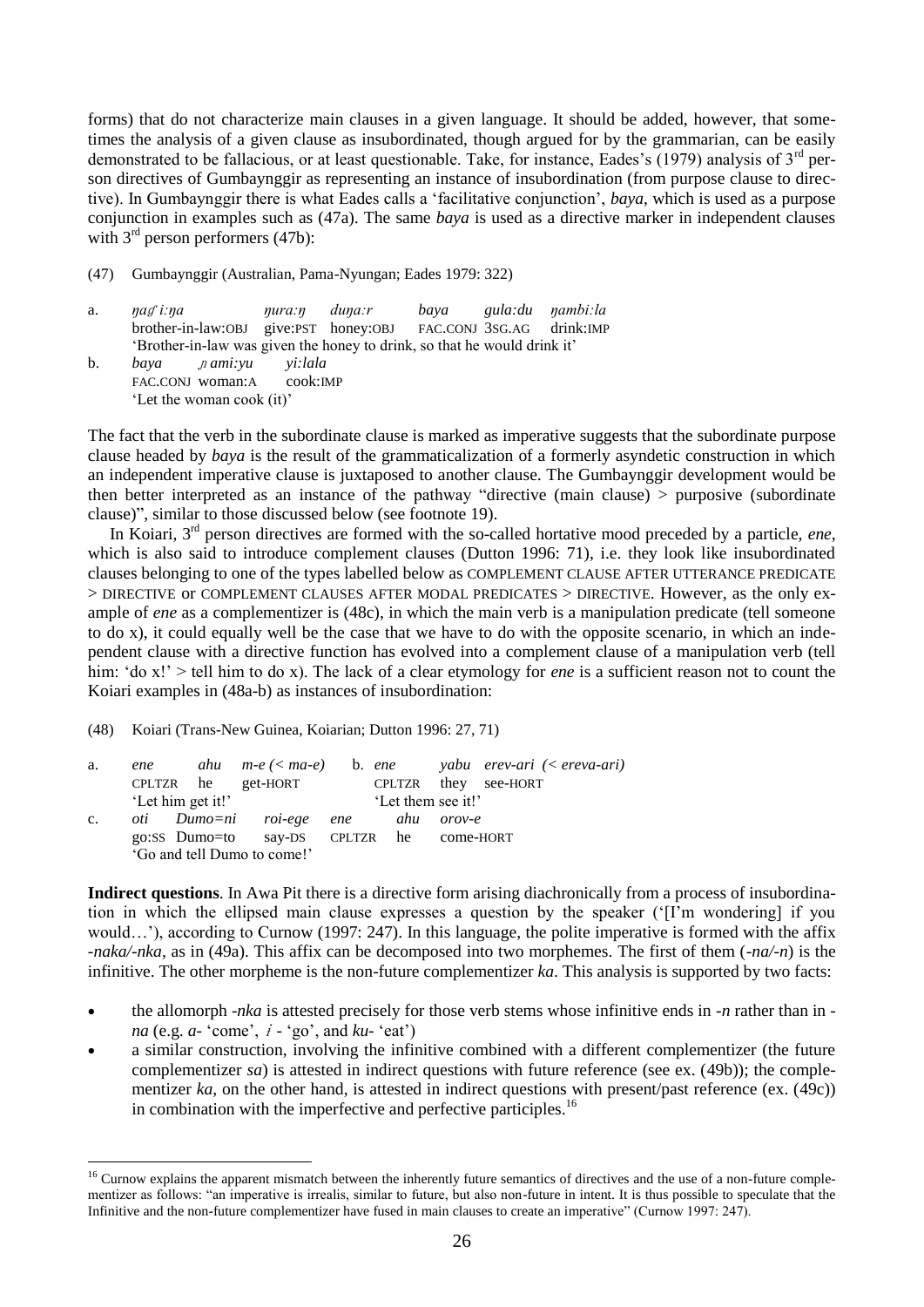(49) Awa Pit (Barbacoan; Curnow 1997: 246-247, 257)

| a.             | ayna-t<br>cook-SV                                     | kwa-nka!<br>eat-PLT:IMP |            |               |                                                                    |        |               |             |                                                                                               |              |                                           |
|----------------|-------------------------------------------------------|-------------------------|------------|---------------|--------------------------------------------------------------------|--------|---------------|-------------|-----------------------------------------------------------------------------------------------|--------------|-------------------------------------------|
|                |                                                       |                         |            |               |                                                                    |        |               |             | 'Cook and eat it!' [when giving a friend or relative a gift of food which needs to be cooked] |              |                                           |
| b.             | kutnya                                                | domingo                 |            | $paa-ma-ti$ , |                                                                    |        | $Santos = ta$ |             | $m \dot{f}$ ma-ta-w                                                                           |              | $Ricaurte = mal$                          |
|                | three                                                 | Sunday                  |            |               | become-COMP-TERM                                                   |        |               |             |                                                                                               |              | Santos=ACC ask-PST-LOCUT:SBJ Ricaurte=LOC |
|                | mizhaka=ma                                            |                         | риz-па     |               | sa                                                                 |        |               |             |                                                                                               |              |                                           |
|                | $when=INTER$                                          |                         |            |               | go:out-INF FUT:CPLTZR                                              |        |               |             |                                                                                               |              |                                           |
|                |                                                       |                         |            |               | 'Three weeks ago I asked Santos when he would go out to Ricaurte.' |        |               |             |                                                                                               |              |                                           |
| $\mathbf{c}$ . | na                                                    |                         | shi        | pyan          |                                                                    | $ki-s$ |               | $a$ - $mtu$ |                                                                                               | $mizha = ma$ |                                           |
|                | 1sg.(NOM)                                             |                         | <b>NEG</b> |               |                                                                    |        |               |             | know.(IMPFPART) be.NEG-LOCUT come-IMPFPART how=INTER                                          |              |                                           |
|                | ka                                                    |                         |            | ka            |                                                                    |        |               |             |                                                                                               |              |                                           |
|                | be:permanently.(IMPFPART) NFUT:CPLTZR                 |                         |            |               |                                                                    |        |               |             |                                                                                               |              |                                           |
|                | 'I don't know if he is coming or what.' <sup>17</sup> |                         |            |               |                                                                    |        |               |             |                                                                                               |              |                                           |

**Complement clauses after utterance predicates**. In Basque directive forms with  $3<sup>rd</sup>$  person performers (as in (50a)) may make use of the suffix *-(e)la*, the unmarked declarative complementizer (cf. (50b)).

(50) Basque (Oyharçabal 2003: 282)

| a. | eta<br>ez        | badago | etxian,                                       | datorr-ela                                                                                                    | bere andria |
|----|------------------|--------|-----------------------------------------------|---------------------------------------------------------------------------------------------------------------|-------------|
|    | not if.is<br>and |        | home.at                                       | come.3sG-CPLTZR his                                                                                           | wife        |
|    |                  |        | 'And if he's not at home, let his wife come!' |                                                                                                               |             |
| b. |                  |        |                                               | udaltzainek ukatu dute Rubioren bizkartzain zir-ela<br>policemen.ERG deny AUX Rubio.GEN bodyguard were-CPLTZR |             |
|    |                  |        |                                               | The town policemen have denied that they were Rubio's bodyguards. <sup>18</sup>                               |             |

**Complement clauses after modal predicates (including desiderative predicates)**. As an illustration of this path of insubordination, we shall briefly discuss the cases in which a main clause with a directive sense is headed by a so-called "irrealis" complementizer. A number of languages code the distinction between "realis" and "irrealis" complement clauses in the interclausal connective (Frajzyngier 1995, Ammann & van der Auwera 2004, among others). So-called irrealis complementizers generally introduce clauses governed by a

(vii) Basque (isolate; Artiagoitia 2003a: 635)

1

2003b: 712):

- a. *esanak esan, goaz-en harira* say.DET.PL say go-CPLTZR thread.ALL ‗Having said what has been said, let us go to our topic'
- b. *ez dakit guztiak ohartu dir-en* not know all.DET.PL realize AUX- CPLTZR ‗I don't know if all have noticed'

It should be remarked, however, that subjunctive clauses headed by *-en* also occur after volitional verbs (*want*, *desire*), manipulative verbs (*command*, *forbid*, *order*, *permit*, etc.), and predicate adjectives such as ‗it is good that, it is necessary that' (Artiagoitia 2003a: 640), so that in the absence of a diachronic account of how *-en* came to be used in main clauses with a directive function it is not entirely clear whether we have to do with an insubordination pattern involving a formerly interrogative subordinate clause. <sup>18</sup> The complementizer *-ela* can also introduce subordinate clauses with a temporal (simultaneity) value, as in (viii) (Artiagoitia

| (viii) | aspaldi, | artean gazte eta |           |  | berde gin-ela, erretrato bat              |  | egitera                                                                                                                   |
|--------|----------|------------------|-----------|--|-------------------------------------------|--|---------------------------------------------------------------------------------------------------------------------------|
|        | long.ago | still            | young and |  | green were- <i>ela</i> portrait one       |  | do:NMLZR.ALL                                                                                                              |
|        | hotsegin |                  |           |  | ziguten eskola ttikian yenbiltzan guztioi |  |                                                                                                                           |
|        | call     |                  |           |  | AUX school small:LOC walked:en all:DAT    |  |                                                                                                                           |
|        |          |                  |           |  |                                           |  | 'Long time ago, when we were still young and green, they called all of us who were at the small school to do a portrait.' |

However, as Artiagoitia (2003b: 712) mentions that this temporal *-ela* is not exactly homophonous with the completive *-ela*, since the two have two different accentual patterns, we consider the insubordinated use of *-ela* as an instance of the insubordinaton path leading from complement clauses after declarative verbs to directives.

 $17$  A similar insubordination scenario is possibly to be reconstructed in Basque. In this language commands with  $1<sup>st</sup>$  person plural performers are expressed with present subjunctive verbs or synthetic present forms followed by the complementizer *-en*, the unmarked interrogative complementizer (cf. (vii.a-b)):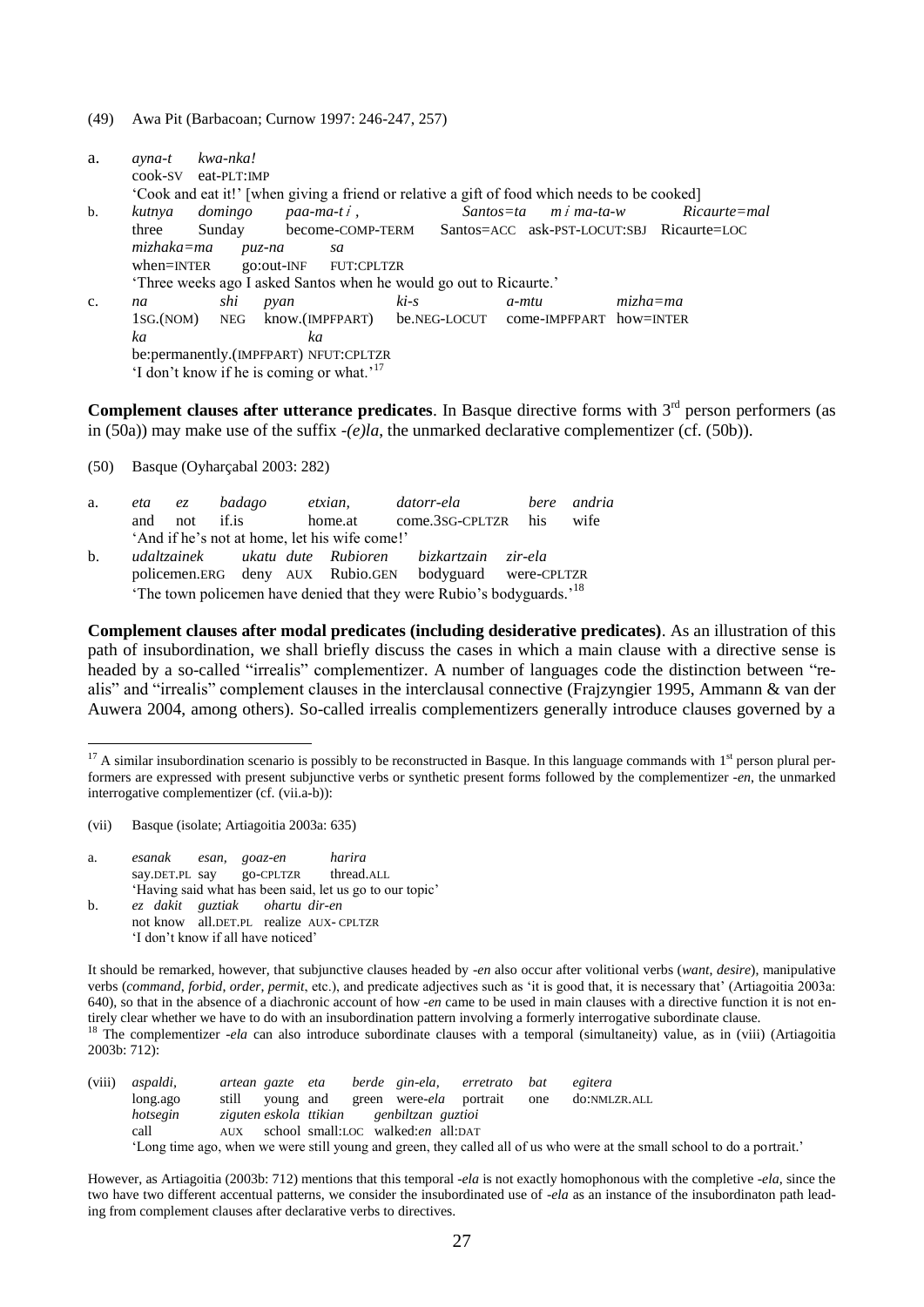subset of complement taking predicates including modal predicates (*ought to*, *must*, *be necessary that*), manipulative predicates (*order*, *persuade*, etc.), and desiderative predicates (*want*; Noonan 1985; see also Cristofaro 2003: 99). Insubordinated clauses containing an irrealis complementizer may thus in principle presuppose an ellipsed main clause with one of these predicates, and, in the absence of a thorough diachronic analysis, it is often impossible to determine exactly what type of main clause has been ellipsed. This is also the reason why it is preferable to treat the cases of insubordinated clause with an irrealis complementizer under a very general rubric "Complement clauses after modal predicates".

Balkan languages provide many cases of insubordinated clauses headed by irrealis complementizers and used for a variety of functions, including the directive function (Ammann & van der Auwera 2004). In Albanian, for instance, the modal complementizer *të* introduces main clauses with a directive function addressed to  $2<sup>nd</sup>$ ,  $3<sup>rd</sup>$  and  $1<sup>st</sup>$  person plural performers.

(51) Albanian (Indo-European, Albanian; Buchholz & Fiedler 1987: 134; Ammann & van der Auwera 2004: 297- 298)

| a. | ti.     |            | Agim, shko                      |               | te nëna | dhe                                                         | Rexhepi të | rrijë                                |               | këtu! |
|----|---------|------------|---------------------------------|---------------|---------|-------------------------------------------------------------|------------|--------------------------------------|---------------|-------|
|    | vou     |            |                                 |               |         | Agim go.IMP.2sG to mother.NOM.DEF and Rexhep IRR.CPLTZR     |            |                                      | stay.SBJV.3SG | here  |
|    |         |            |                                 |               |         | 'You, Agim, go to your mother, and Rexhep is to stay here!' |            |                                      |               |       |
| b. | hajde   |            | të                              | ikim!         |         |                                                             |            |                                      |               |       |
|    | come.on |            | <b>IRR.CPLTZR</b>               |               | QO.1PL  |                                                             |            |                                      |               |       |
|    |         |            | 'Come on, let's go!'            |               |         |                                                             |            |                                      |               |       |
| c. | sapo të |            | vijë                            |               | kv      | shoku.                                                      | ta         | marrësh                              |               |       |
|    | once    | IRR.CPLTZR |                                 | come.sbJV.3sG | that    |                                                             |            | comrade IRR.CPLTZR+him take.SBJV.2SG |               |       |
|    |         |            | 'Once that guy comes, take him' |               |         |                                                             |            |                                      |               |       |

For Albanian, an insubordination scenario in which a desiderative or, more generally, a modal predicate has been dropped, leaving the (irrealis) complementizer-headed subordinate clauses alone with a directive function has been proposed in the literature, and is preferrable to the opposite scenario postulating a reverse path, from independent main clause to subordinate clause (see the discussion in Ammann & van der Auwera 2004: 306).

**Free standing infinitives.** The main clause use of infinitives as commands is well-known from a number of European languages (see the Italian example in (52), in which the infinitive has urgency overtones). The degree of conventionalization of this use in many cases does not allow to restore the ellipsed main clause. In principle, the ellipsed main clause could be any clause containing a manipulation or modal predicate (‗request', 'order', 'it is necessary to' etc.) which is syntactically compatible with an infinitive in the governed subordinate clause (see the discussion in Evans 2007: 391-392):

(52) Italian (Indo-European, Romance; personal knowledge)

*anda-re! muove-r-si!* go-INF move-INF-REFL ‗Go, move away (from here)!'

**Purpose adverbial clauses**. Purposive constructions are subordinate constructions in which an action/event is presented as happening "by virtue of some earlier action, referred to in the previous clause" (Dixon 2004: 71). The prior action can be volitional ("performed in order that the purpose-marked action should follow", *ibidem*) or non-volitional (i.e. a natural consequence of the prior action). In some languages purposive constructions, which have a clear future-projecting semantics, may insubordinate and acquire a future meaning and/or an advisory/directive value. The two developments are possibly two independent developments, as there are languages in which the purposive clause develops into a directive construction without being used as a future strategy.

In Arabana (Hercus 1994) the insubordinated purposive can be used to express an order to  $1<sup>st</sup>$  person plural performers: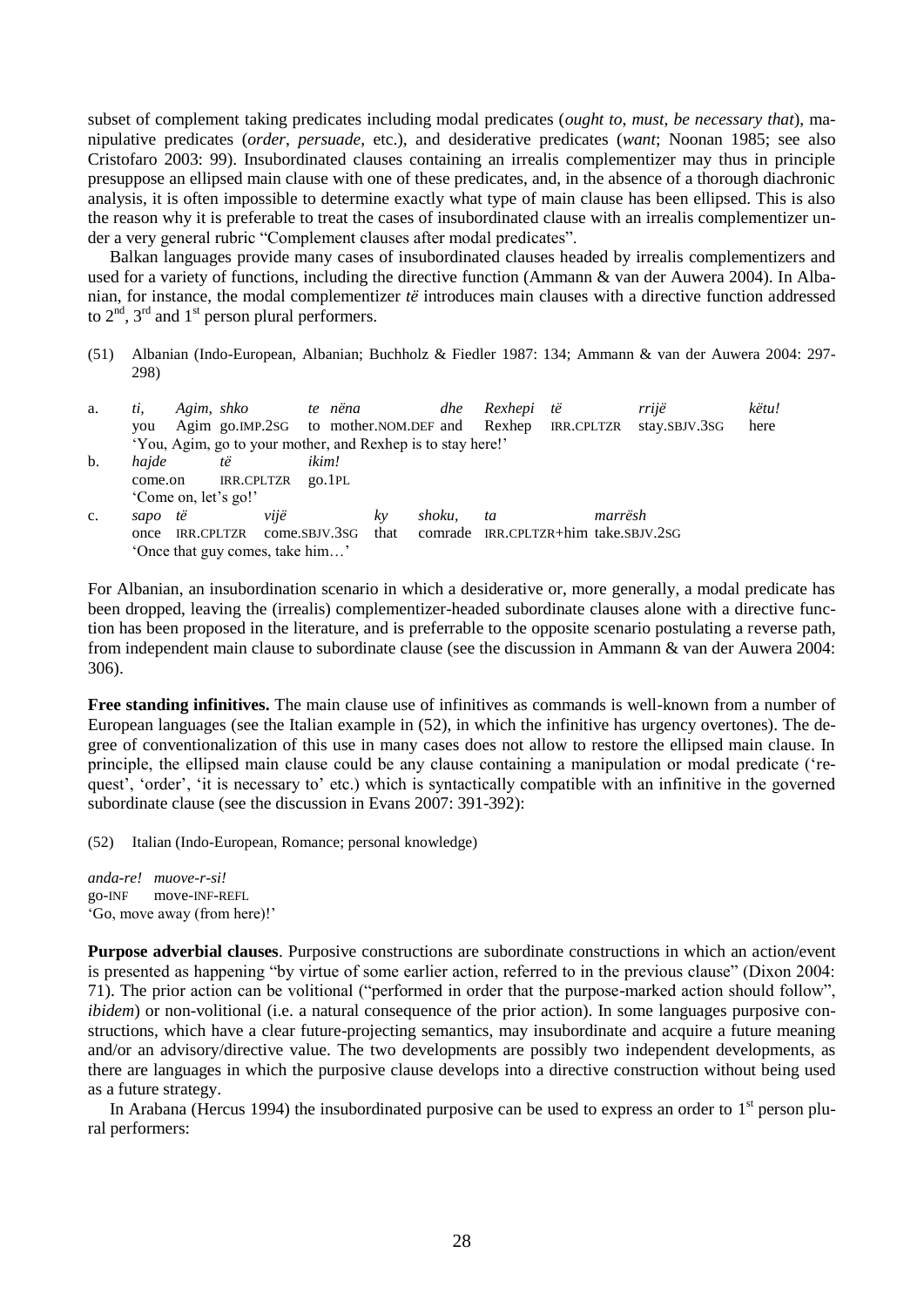(53) Arabana (Australian, Pama-Nyungan; Hercus 1994: 189, 182)

| a.                                     | antha yuka-rnda                | puntyu                 | mani-lhiku |            |  |  |  |  |
|----------------------------------------|--------------------------------|------------------------|------------|------------|--|--|--|--|
|                                        | go-PRS                         | meat                   | get-PURP   |            |  |  |  |  |
|                                        | 'I am going to get some meat.' |                        |            |            |  |  |  |  |
| b.                                     | arimpa                         | kudnala-lhukei! Wadlhu |            | ngurku-nga |  |  |  |  |
|                                        | we.two.INCL sleep-PURP         |                        | place      | good-LOC   |  |  |  |  |
| 'Let's camp in this good spot (here)!' |                                |                        |            |            |  |  |  |  |

In Tukang Besi (Donohue 1999), *ako* 'purpose' is used as a sentence-initial particle or as a verbal suffix in 1<sup>st</sup> person plural directives (54e-f). The same *ako*, glossed as 'do.for', appears "in either a contiguous constructions (54a) (*sic*) or a non-contiguous constructions (54b), the second of these functioning similarly to the 'prepositional' role, introducing new arguments into the clause" (Donohue 1999: 187, adapted). Moreover, it may appear: (i) as a verbal suffix, functioning as an applicative (54c), i.e. introducing arguments in dative, instrumental, theme, cause or purpose semantic roles (Donohue 1999: 225), and (ii) as a sentenceinitial particle introducing purpose clauses (54d).

(54) Tukang Besi (Austronesian, Western Malayo-Polynesian, Sulawesi; Donohue 1999: 187, 201, 409, 456)

| a.             |                             | no-wila kua daoa ako te ina-no                     |                      |          |                                                                   |
|----------------|-----------------------------|----------------------------------------------------|----------------------|----------|-------------------------------------------------------------------|
|                |                             | 3R-go ALL market do.for CORE mother-3POSS          |                      |          |                                                                   |
|                |                             | 'They went to the market for their mother.'        |                      |          |                                                                   |
| b.             |                             | no-wila kua daoa no-ako te ina-no                  |                      |          |                                                                   |
|                |                             |                                                    |                      |          | 3R-go ALL market 3.R-do.for CORE mother-3POSS                     |
|                |                             |                                                    |                      |          | They went to the market, all the while doing it for their mother. |
| $\mathbf{c}$ . |                             | no-wila-ako te ina-no                              |                      | kua daoa |                                                                   |
|                |                             | 3R-go-do.for CORE mother-3POSS ALL market          |                      |          |                                                                   |
|                |                             | They went to the market for their mother.'         |                      |          |                                                                   |
| $d_{\cdot}$    | no-kulia                    |                                                    | ako na-j[um]ari guru |          |                                                                   |
|                |                             | 3R-study.at.university PURP 3IRR-become.SI teacher |                      |          |                                                                   |
|                |                             | 'She studied so that she could become a teacher.'  |                      |          |                                                                   |
| e.             |                             | ako to-wila i lapanga                              |                      |          |                                                                   |
|                |                             | PURP 1PL.R-go OBL sport.field                      |                      |          |                                                                   |
|                | 'Let's go the sports field' |                                                    |                      |          |                                                                   |
|                |                             |                                                    |                      |          |                                                                   |

f. *to-manga-ako* 1PL.R-eat-APPL ‗Let's eat.'

While the sentence-initial use of *ako* in (54e) is a crystal-clear example of an insubordinated purpose clause, it is not entirely clear whether the use of *-ako* as an applicative suffix with directive meaning in (54f) can be considered as an instance of insubordination. Donohue's grammar has no examples of purpose clauses in which *-ako* is suffixed to the verb in the dependent clause. However, verbs suffixed with *-ako* may appear after an imperative clause containing the imperative verb form *mai* ‗come', as in (55). These structures could represent the original biclausal construction whose subordinate clause has undergone a process of insubordination. This might also explain why both the insubordinated clause introduced by *ako* and the independent verb suffixed with *-ako* are used as directives for 1<sup>st</sup> person plural performers: this pattern would originate from an earlier structure in which a ventive motion verb was used, similar to the cases discussed in Section 3.1.1.2 (*come*  $> 1<sup>st</sup>$  person plural directive), and to the Oriya and Mongsen Ao cases discussed, respectively, in (33) and (40).

(55) Tukang Besi (Donohue 1999: 456)

*mai to-rambi-ako* come 1PL.R-play\_music-APPL ‗Let's go and join in the orchestra.'

Finally, Even provides an instance of insubordination PURPOSIVE > DIRECTIVE in which the originally dependent clause has taken on some properties of main clauses. The so-called imperative paradigm 2 (Malchukov 2001: 164; glossed IMP2 in (56)) is formally identical to the conjugating purposive converb, as demon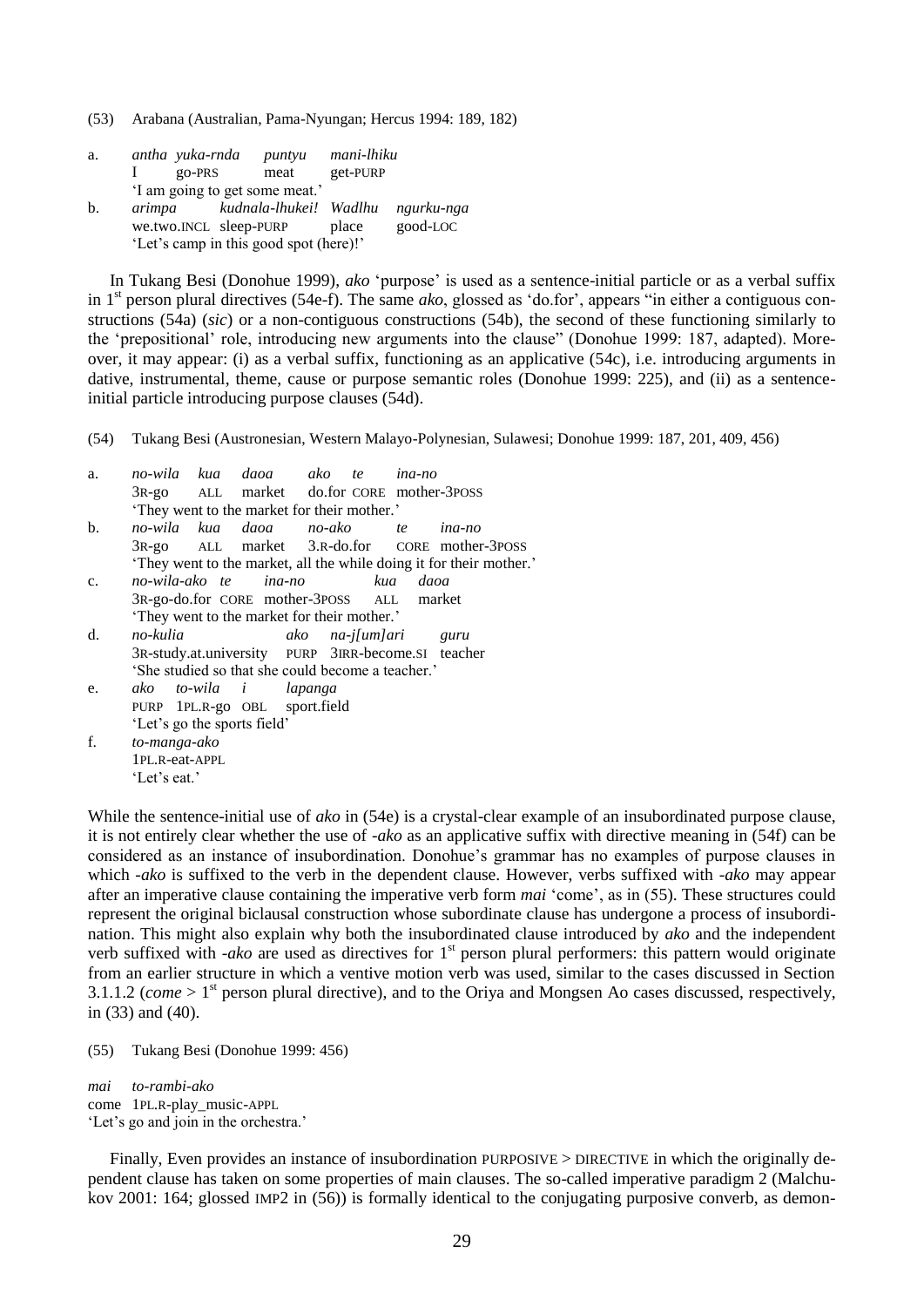strated by (56a) and (56b). Only in their main clause use, however, imperatives derived from purposive constructions can combine with the free  $2<sup>nd</sup>$  person pronouns *hi* 'you' and *hu* 'you[pl]' (cf. (56c) vs. (56d)):

(56) Even (Altaic, Tungusic; Malchukov 2001: 165, 167)

| a.             |                                                       |                           | ilan dolbani-v bi-sid'i             | $emu-de-i$                                                    |      |  |  |
|----------------|-------------------------------------------------------|---------------------------|-------------------------------------|---------------------------------------------------------------|------|--|--|
|                |                                                       |                           | three night-ACC be-ANT.CONV         | bring-IMP2-REFL.SG                                            |      |  |  |
|                |                                                       | 'Bring it in three days!' |                                     |                                                               |      |  |  |
| $\mathbf{b}$ . | ama.                                                  |                           | edu tegeci-d-li,                    | nokle-de-j                                                    |      |  |  |
|                |                                                       |                           | father here sit-PROG-IMP.2SG        | shoot-PURP-REFL.SG                                            |      |  |  |
|                |                                                       |                           |                                     | 'Father, sit here in order to shoot [afterwards]!'            |      |  |  |
| $\mathbf{c}$ . |                                                       |                           |                                     | tiek hu=de min-gecin muka-vur tet-te-vur                      |      |  |  |
|                |                                                       |                           |                                     | now you.PL=CLIT me-EQUAT coat-REFL.PL take.on-IMP2-REFL.PL    |      |  |  |
|                |                                                       |                           | 'Now put your coats on as I [did]!' |                                                               |      |  |  |
| d.             |                                                       |                           | $mer$ (*hu) $oj-u$ tet-te-vur       |                                                               | ga-d |  |  |
|                |                                                       |                           |                                     | self's (you.PL) clothes-ACC take.on-PURP-REFL.PL take-AOR.3PL |      |  |  |
|                | They took their clothes to put them on. <sup>19</sup> |                           |                                     |                                                               |      |  |  |

#### *3.4. Irrealis and directives*

1

In languages marking a distinction between actualized and unactualized situations by means of a binary morphosyntactic opposition between so-called *realis* (or neutral) and *irrealis* markers,<sup>20</sup> directive situations happen to be frequently encoded by irrealis markers.<sup>21</sup> The preferential association between directive situations and irrealis markers has long been recognized in the literature on (ir)realis (Mithun 1995: 376; Chafe 1995: 350), and in her typological survey of imperatives Schalley (2008: 98ff.) lists irrealis forms among the most common indirect (i.e. morphologically non-dedicated) imperative strategies.

Languages using an irrealis marker for directives usually employ the very same form also for other functions (future, complementation after desiderative verbs etc.). In other words, the coding of directive situations is but one of the functions of irrealis-marked structures in these languages. There are two possible explanations for why such irrealis-marked structures are used to express a directive situation: (i) we might suppose that directives are marked as irrealis by virtue of the non-actualization of the desired SoA in the directive situation, or (ii) we can argue that the presence of the irrealis marker is (primarily) motivated by the other functions for which the structure is used (future, optative, potential, etc.). The reader is referred to Mauri & Sansò (2011), who opt for the second explanation and hypothesize that in these cases an irrealismarked structure has spread to other contexts such as the directive situation following one of the paths described above (from future to directive, from optative to directive, etc.), and therefore the irrealis marker is only indirectly connected to the logical irreality implied by the directive situation.

*għidtlek dan kollu ħalli/ħa tagħraf tilqa" ruħek*

I said-to-you this all so.that you.know you.meet soul-your

‗I told you all that so that you'll know how to protect yourself' (< I told you all that; may you know how …)

 $19$  It is also worth noting that the path PURPOSIVE > DIRECTIVE is not unidirectional, and in some languages directive markers may develop a purposive value. In Maltese, for instance, *ħálli* (and its shortened form *ħa*) is used as a directive marker for 1<sup>st</sup> plural and 3<sup>rd</sup> persons, as in (23) above. The same form can be used in the second clause in a sequence to mark a purposive relation between the first and the second clause, as in (ix).

<sup>(</sup>ix) Maltese (Afro-Asiatic, Semitic; Vanhove 2000: 236, 238)

<sup>&</sup>lt;sup>20</sup> The linguistic relevance of "(ir)realis" as a grammatical category or as a notion relevant to the grammatical organization of the world's languages has been questioned at least since Bybee *et al*. (1994) and Bybee (1998). This question is far beyond the purposes of this paper, but the reader is referred to de Haan (to appear) for an up-to-date survey of the debate on irrealis, and to Cristofaro (to appear) for a recent attempt to question the validity of irrealis as a grammatical category and as a semantic dimension mostly based on diachronic arguments.

<sup>21</sup> Cases in which directive situations are encoded by means of **realis** markers are also attested. The reader is referred to Mauri & Sansò (to appear) for a survey of the coding of directive situations in languages with a realis-irrealis distinction.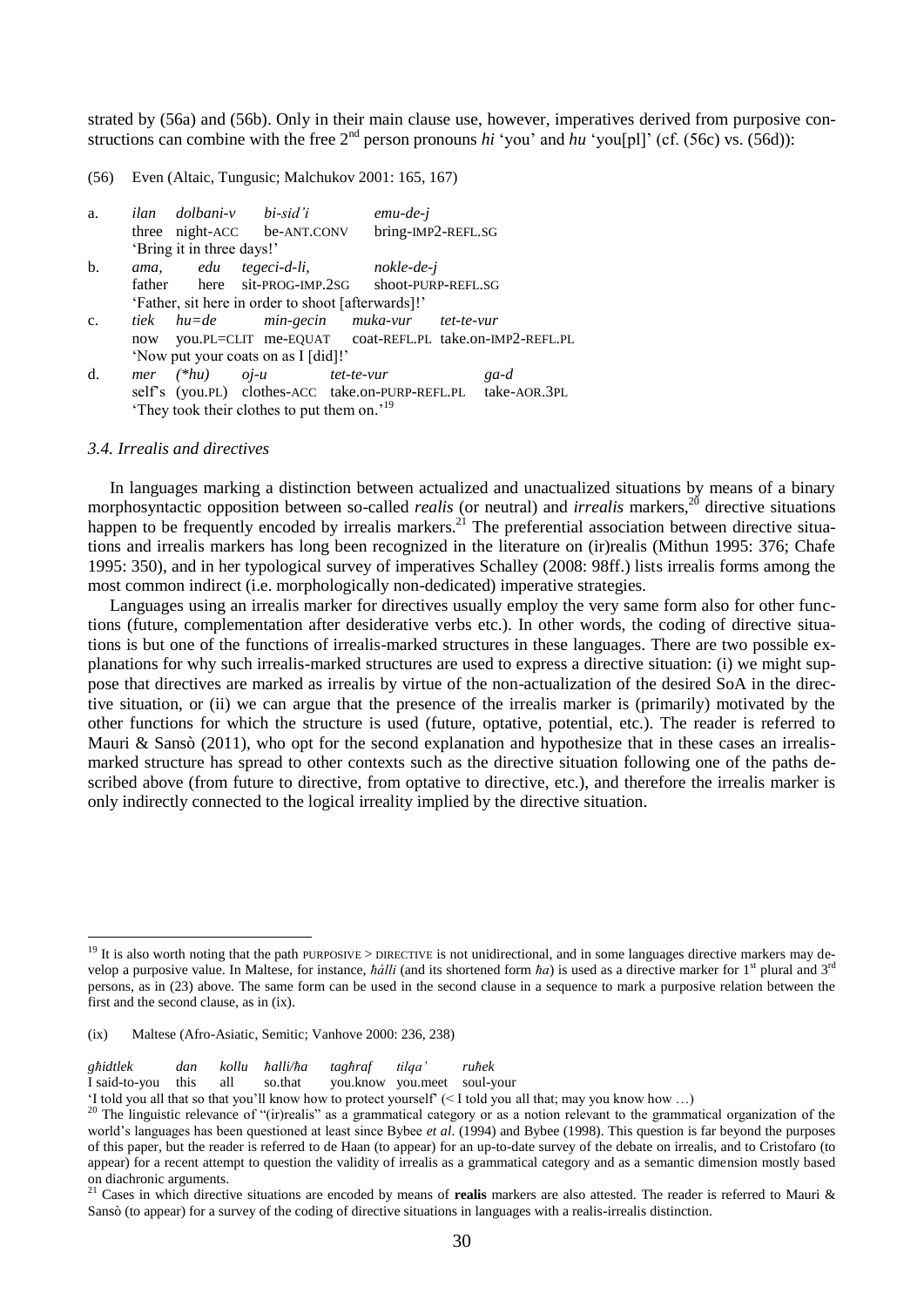# *3.5. Frequency*

The patterns discussed in sections 3.1-3.4 are not evenly distributed across languages: some constructions are more often than others the source of directive constructions, and although the sample of the present study is rather restricted to draw any conclusion on the cross-linguistic diffusion of the various patterns, some tendencies emerge with sufficient clarity.

| <b>Source</b>                               | Attested in  languages            | <b>Performers</b>                                         |
|---------------------------------------------|-----------------------------------|-----------------------------------------------------------|
| Optative                                    | 11                                | 3 only: 4 lgs (36.36%)                                    |
|                                             |                                   | 3, 1pl: 3 lgs (27.27%)                                    |
|                                             |                                   | 3, 1pl, 2: 4 lgs (36.36%)                                 |
| Go                                          | 11 (motion directive: 2 lgs; non- | 2 only: 5 lgs (45.45%)                                    |
|                                             | motion directive: 9 lgs)          | 1pl only: 3 lgs (27.27%)                                  |
|                                             |                                   | 2, 1pl: 2 lgs (18.18%) [1 motion, 1 non-motion directive] |
|                                             |                                   | 2, 1pl, 3: 1 lg (9.09%) [motion directive]                |
| Come                                        | 9                                 | 1pl: 9 lgs (100%)                                         |
| Causative                                   | 16                                | 3 only: 11 lgs (68.75%)                                   |
|                                             |                                   | 3, 1pl: 5 lgs (31.25%)                                    |
| Future                                      | 19                                | 1pl only: 6 lgs (31.58%)                                  |
|                                             |                                   | 1pl, $3:1 \lg (5.26\%)$                                   |
|                                             |                                   | 1pl, 3, 2: 10 lgs (52.63%)                                |
|                                             |                                   | Incomplete data: 2 lgs                                    |
| Present/imperfective                        | 12                                | 2 only: 6 lgs (50%)                                       |
|                                             |                                   | 1pl only: 3 lgs (25%)                                     |
|                                             |                                   | 2, 1pl: 2 lgs (16.67%)                                    |
|                                             |                                   | Incomplete data: 1 lg                                     |
| Past/perfective                             | 6                                 | 2 only: 2 lgs (33.33%)                                    |
|                                             |                                   | 1pl only: 2 lgs (33.33%)                                  |
|                                             |                                   | Incomplete data: 2 lgs                                    |
| <b>Irrealis</b>                             | 23                                | 3 only: 3 lgs (13.04%)                                    |
|                                             |                                   | 2 only: 1 lg (4.35%)                                      |
|                                             |                                   | 3, 1pl: 3 lgs (13.04%)                                    |
|                                             |                                   | 3, 1pl, 2: 8 lgs (34.78%)                                 |
|                                             |                                   | Incomplete data: 8 lgs                                    |
| Realis                                      | $\overline{c}$                    | $1+2$ , 2, 3: 2 lgs (100%)                                |
| <b>Insubordination:</b>                     |                                   |                                                           |
| Complement clause after utterance predicate | 6                                 |                                                           |
| Complement clause after modal predicate     | 6                                 |                                                           |
| Conditional protasis                        | 5                                 |                                                           |
| Indirect interrogative                      | 3                                 |                                                           |
| Purpose clause                              | 9                                 |                                                           |
| Infinitive/nominalization                   | 6                                 |                                                           |

Table 1. *The frequency of the diachronic patterns identified in §§ 3.1 to 3.4*.

Table 1 summarizes the frequency of the various sources of directive constructions in our sample, with the indication, whenever relevant, of the different persons involved in each pattern. Although overall the figures are quite low, and the vast majority of directive constructions have no clear source, some tendencies emerge rather strikingly, and the distribution of the various strategies across different performers corroborates the hierarchies proposed in (28), (32), and (38). Leaving aside the case of irrealis constructions used as directive strategies, by and large the most common source of directive constructions are future constructions, a pattern attested in 19 languages out of 200, causative constructions (16 languages) and present/imperfective constructions (12 languages). These figures should be taken as an approximation, as in general the grammars of single languages tend to overlook alternative or emerging directive strategies, especially if the language in question has a dedicated directive.

# **4. Conclusions: factors at work in the development of directive constructions**

The aim of this paper was to reconstruct the diachronic scenarios leading to the emergence and development of directive markers and constructions. The analysis has shown that it is possible to identify a limited set of sources that are recurrent across languages and tend to develop their directive function following similar pathways. Three major claims can summarize the findings of this work: (i) **person** plays a crucial role in the coding of directive situations, both in synchronic and diachronic terms; (ii) a further central aspect in the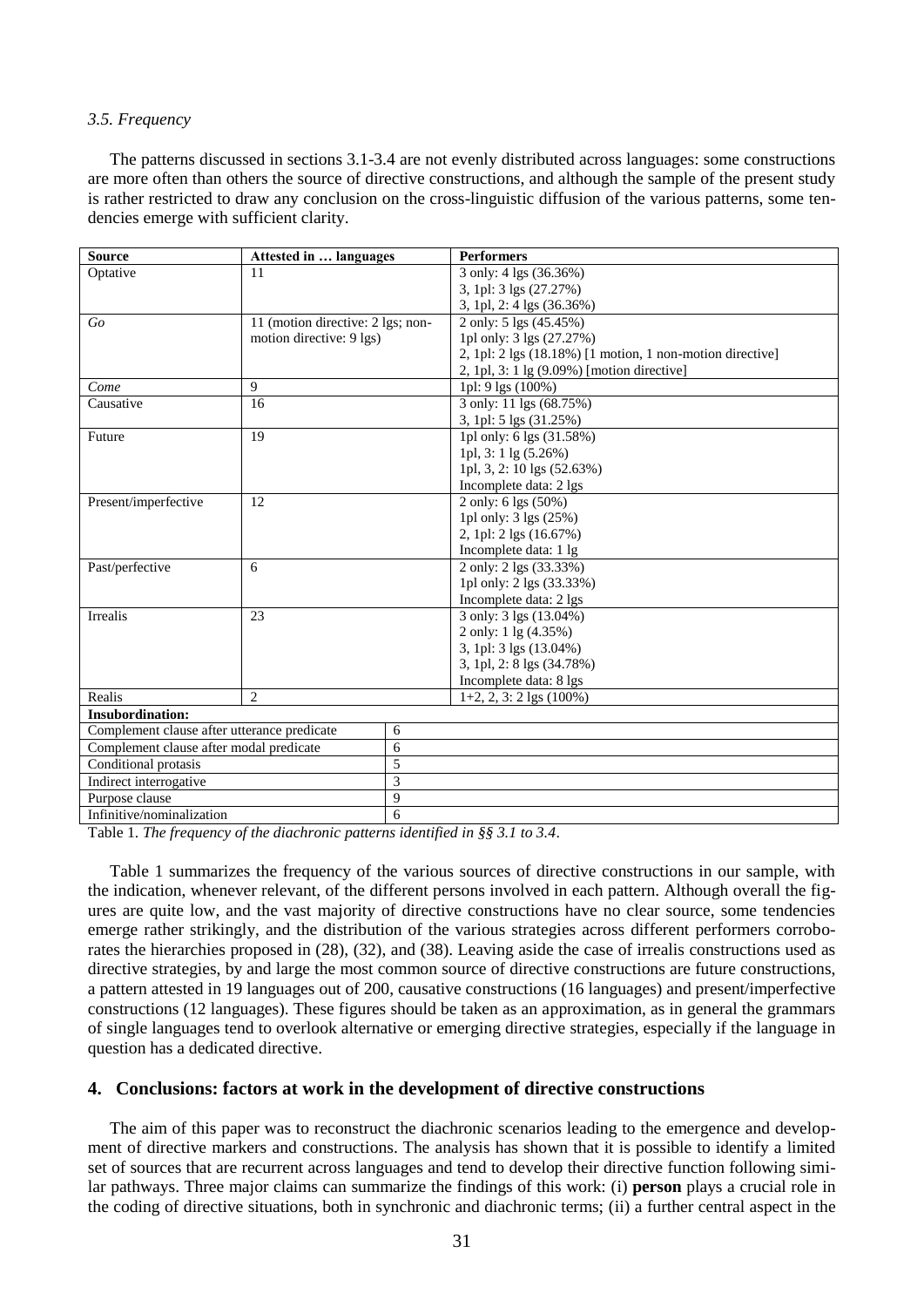development of directives is the widespread tendency to **avoid face-threatening acts**, or explicit requests, by means of indirect speech acts (that, in the long run, may become conventionalized ways of expressing orders in a given language); (iii) the analysis of the sources of directive strategies may also account for the **synchronic variation** attested in the coding of directive situations. Let us now discuss these three issues in detail.

First of all, there are diachronic pathways in which source constructions develop into directive markers starting from specific performers, thus showing that in directive situations PERSON is not merely an epiphenomenon, but rather a *functional factor*. The *identity of the performer*  $(1<sup>st</sup>$  plural,  $2<sup>nd</sup>$  or  $3<sup>rd</sup>$  person) indeed crucially determines the type of directive speech act conveyed by the sentence, and it is possible to explain some diachronic pathways on the basis of the functional contiguity existing between specific source constructions and particular types of directive speech act, as identified by the person of the performer. A major demarcation line can be drawn between *speech act participants* on the one hand and *third parties* on the other hand.

If the P(erformer) coincides with the addressee(s)  $(2<sup>nd</sup>$  person), the speech act is a *prototypical* command, whereas if P coincides with the addressee plus the speaker  $(1<sup>st</sup>$  person plural) the speech act can be conceived as a *mediated* command, in which the addressee is invited to join the speaker in order to bring about the desired SoA (i.e. the real intended receiver of the order is the addressee, but the speaker may include herself/himself within the set of performers). The fact that both the speaker and the addressee(s) are present when the speech act is uttered explains why the cooptation of aspectually and/or temporally marked nondirective forms as directives (section 3.3.2) is generally attested only with  $2<sup>nd</sup>$  person and  $1<sup>st</sup>$  person plural performers. When non-directive forms referring to the present or the past are used to refer to a desired (and hence unactualized) SoA it is the addressee that is entitled to draw the relevant inferential enrichments, because s/he necessarily knows that the desired SoA has not occurred yet and thus understands that the speaker's choice of a form referring to the present or the past is motivated by his/her high expectations of imminent actualization of the desired SoA.

Moreover, commands addressed to the addressee(s) or to the addressee(s) + the speaker often imply a displacement away from the place of the speech act in order to perform the order (e.g. *'go and catch it!'*, 'let's go and catch it!'); the same does not hold true for 3<sup>rd</sup> person performers, who might already be distant from the place where the directive speech act is uttered. The frequency of directive situations implying a displacement and the fact that addressees have direct access to the spatial deictic information of the speech act allow for the reinterpretation of the verb meaning ‗go' in constructions [*go* do X] as a general, non-dislocative directive marker, as discussed in Section 3.1.1.1.

Directive speech acts addressed to  $2<sup>nd</sup>$  person or 1<sup>st</sup> person plural performers thus share a number of properties, which make them possible bridgeheads for some diachronic pathways discussed above. However, they also show a number of differences, first and foremost with respect to which components of the directive situation are in focus and how the speech act is construed. For instance, directive situations with  $1<sup>st</sup>$  person plural performers can be construed as complex events in which (*i*) the addressee is first ordered to join the speaker (*'come!'*) and then (*ii*) the intention to bring about the desired SoA together is expressed. In such a twofold structure, COME tends to be reinterpreted as a directive marker (see Section 3.1.1.2).

Furthermore, if the set of performers includes the speaker and the addressee, the speech act has a futureprojecting, auto-prescriptive component, which focuses on the speaker's expectations that s/he will bring about the desired SoA together with the addressee. The fact that the cooptation of future forms as directives seems to start from 1<sup>st</sup> person plural future forms is therefore perfectly comprehensible: orders addressed to the speaker + the addressee are the only directive speech acts in which the speaker has some control over the actualization of the order and this allows him/her to use a future form to evoke the request through metonymy (section 3.2.2).

If the intended P is a third party  $3^{rd}$  person directive) the speech act is an exhortation to somebody who is typically absent from the communicative situation to bring about the desired SoA, and the directive situation may be construed in at least two different ways, depending on the role assigned to the addressee. In case the appeal to the addressee is left off-stage, an indirect speech act can be used consisting of the expression of the speaker's wish that the third party realizes the SoA. Such an indirect speech act is encoded by optative constructions across languages, i.e. by constructions that are devoted to the expression of the speaker's wish. Optative constructions may be coopted to serve a directive function because they metonymically evoke the abstract cognitive schema of orders and requests, as argued by Thornburg & Panther (1997). The fact that this happens more easily when the performer is a third party can be explained by invoking the functional contiguity between optative situations and directive situations addressed to third person performers (in which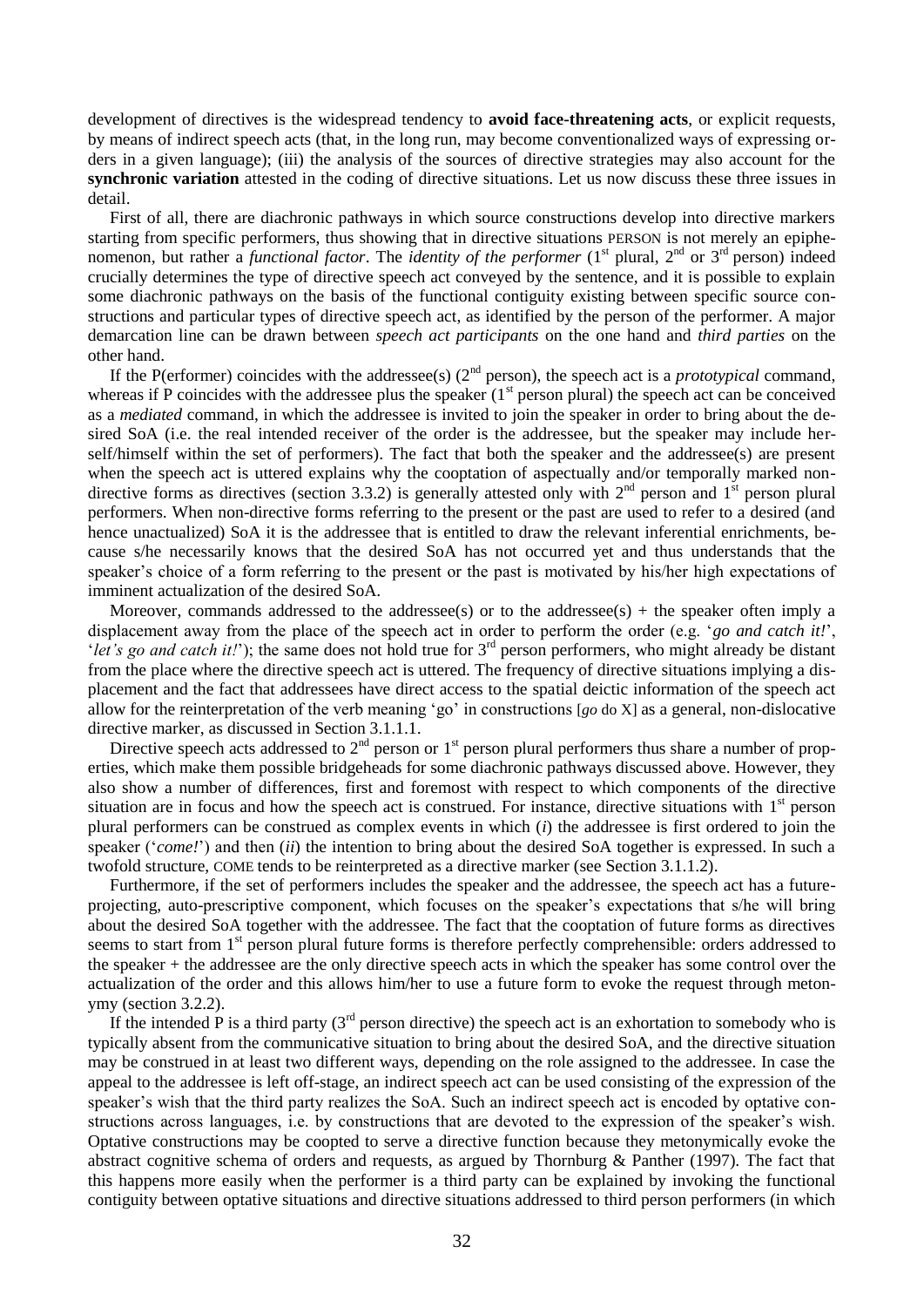the control of the communicative dyad over the realization of the order is quite low with respect to other directive situations). On the other hand, in case the appeal to the addressee to help make the desired SoA true is explicit, the speech act may be construed as a complex *causative/permissive* event, in which the addressee is ordered (*let!*, *say!*, etc.) to make/allow the third party to bring about the desired SoA. The addressee may be simply a transmitter or may have some authority over the performer, which explains why imperative of causative verbs grammaticalize into directive markers starting from 3<sup>rd</sup> person directives (3.1.2).

In other words, person proves to be a crucial functional factor both in synchrony, distinguishing the various types of directive speech acts, and in diachrony, determining which performers are more likely to act as bridgeheads in diachronic processes of grammaticalization and cooptation. Once a given source construction acquires a directive function starting from a given performer, it may then extend to other persons along nonrandom clines (cf. also van der Auwera *et al.* 2003), following the paths summarized in Table 2:

| $-$ go         | $> 2nd$ person (motion or non-motion) directive, 1 <sup>st</sup> person plural (motion or non-motion) directive |
|----------------|-----------------------------------------------------------------------------------------------------------------|
| - past/present | $> 2nd$ person directive, 1 <sup>st</sup> person plural directive                                               |
| - come         | $> 1st$ person plural directive                                                                                 |
| - future       | $> 1st$ person plural $> 3rd$ person $> 2nd$ person plural $> 2nd$ person singular directive                    |
| - optative     | $> 3rd$ person directive $> 1st$ person plural directive $> 2nd$ person directive                               |
| - causative    | $> 3rd$ person directive $> 1st$ person plural directive $> 2nd$ person directive                               |

Table 2**.** *The role of person in the development of directive constructions.*

The data discussed above show that the identity of the performer and the tendency to use indirect speech acts to convey orders may conspire together towards the emergence and entrenchment of new directive strategies. Furthermore, in section 3.3 we discussed a number of recurrent pathways that apparently do not correlate with specific persons, but rather highlight the tendency to avoid face-threatening acts in directive situations by softening the face-threatening component and leaving it unexpressed, as an up-hanging inference in the background.

The insubordination cases discussed in section 3.3 are indeed the result of what Evans (2007: 387) effectively describes as putting the face-threatening act 'off the record'. The avoidance of the threat is perceived as a successful strategy which increases the manipulative force of the speech act in a socially acceptable way. Although insubordination patterns appear to be triggered by reasons of politeness, this does not mean that the resulting constructions necessarily show a reduced degree of threat and authority. As Evans (2007: 393) correctly observes, there are oversimplifications connected to the idea that insubordinated directives ―are favoured in requests for reasons of politeness by virtue of playing down the explicit interpersonal control made evident in imperatives and other direct commands". Indeed, once the directive function of an insubordinated strategy is conventionalized, its pragmatic connotations depend on a number of languagespecific and culture-specific factors. In some cases (as, e.g., in the Italian free-standing infinitives exemplified in (52)) the insubordinated directive may even sound more imperious than other imperative constructions of the same language.

The diachronic pathways discussed in section 3 can also provide an explanation for the variation attested at the synchronic level under at least two respects. First of all, as widely exemplified throughout the paper, directive situations are most frequently coded by means of different strategies depending on the person of the performer, to such an extent that different labels are often used in descriptive grammars, such as imperative, hortative, jussive, etc. Yet, there are also several languages in which a unified directive paradigm exists (cf. van der Auwera *et al*. 2003, 2005), and this points to the fact that a functional core common to all the directive situations can be identified, in spite of the diversity existing between directive speech acts addressed to different persons.

The analysis of the diachronic sources of directives can shed some light on the reasons motivating both the use of different forms encoding different directive situations, and, at the same time, their unified perception as different sub-cases of the same functional domain. On the one hand, the properties differentiating directive situations addressed to different performers and the crucial role of person are one (perhaps not the less important) motivation for the variation attested synchronically. On the other hand, the regular diachronic paths through which a given directive form may gradually extend across persons (see Table 2) prove the existence of a unified directive functional domain. The synchronic cross-linguistic and intra-linguistic variation attested in the coding of directives may therefore be ascribed, at least partly, to the existence of different diachronic paths that start from different sources and have the potential for extending to the whole directive domain to different degrees.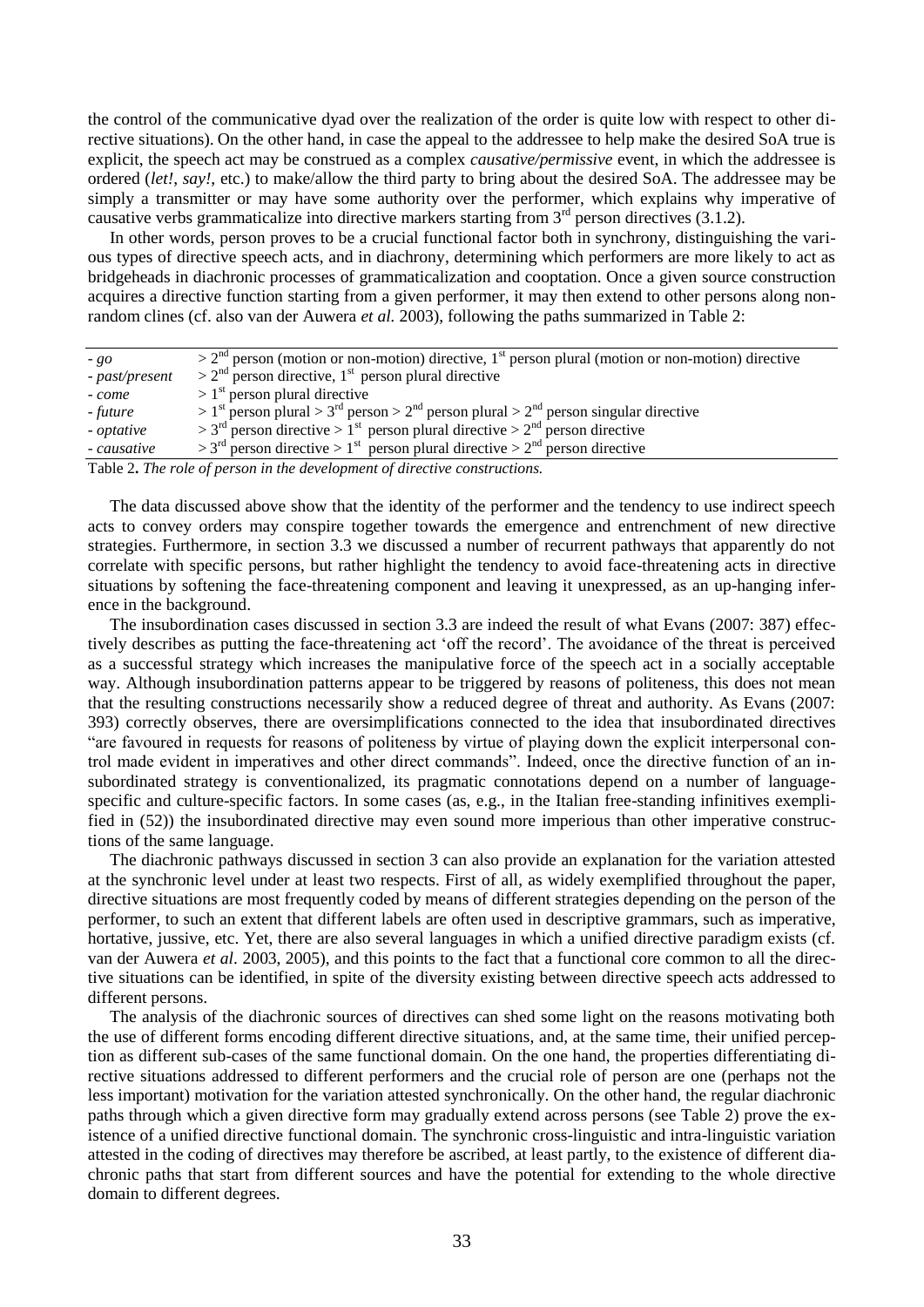*Caterina Mauri Andrea Sansò* Dipartimento di Linguistica Teorica e Applicata Università di Pavia Corso Strada Nuova 65, I-27100, Pavia caterina.mauri@unipv.it

Dipartimento di Diritto, Economia e Culture Università dell'Insubria Via S. Abbondio, 9 – I-22100 Como [andrea.sanso@uninsubria.it](mailto:andrea.sanso@uninsubria.it)

#### **Acknowledgements**

This paper is the result of joint work by the two authors. Caterina Mauri has written Sections 1, 3.1.1.2, 3.1.2, and 4; Andrea Sansò has written Sections 2, 3.1.1.1, 3.2.1, 3.2.2, 3.3, 3.4, and 3.5. The bulk of this paper has grown out of a seminar at the Department of Linguistics of the Max Planck Institute for Evolutionary Anthropology at Leipzig (February 2008). We wish to thank Martin Haspelmath for providing us with an ideal research environment and for giving us the occasion to present our on-going research. Parts of this paper were also presented at various conferences (NRG 4, Leuven 2008; SWL 3, Berlin 2008; 41<sup>st</sup> Annual Meeting of the SLE, Forlì 2008). We thank the audience at these conferences for many insightful comments and remarks. Johan van der Auwera, Alexandra Aikhenvald, Sonia Cristofaro, and two anonymous referees read and discussed various parts of this article at different stages, and were very helpful in improving the argumentation and the discussion of data. The usual disclaimers apply.

# **Appendix – Language Sample**

The classification is based on the *World Atlas of Language Structures* (Haspelmath et al. 2005). **Families** are in bold, GENERA in small capitals.

**Afro-Asiatic**: BERBER: Tamasheq; EASTERN CUSHITIC: Dhaasanac, Somali; BIU MANDARA: Hdi, Mina; WEST CHADIC: Hausa; SEMITIC: Arabic (Cairene), Hebrew (Modern), Maltese. **Algic**: ALGONQUIAN: Ojibwa (Severn), Passamaquoddy-Maliseet. **Altaic**: MONGOLIC: Mangghuer; TURKIC: Kazakh, Turkish, Tuvan; TUNGUSIC: Even, Manchu, Udihe. **Andamanese**: SOUTH ANDAMANESE: Önge. **Arauan**: Jarawara, Paumarí. **Araucanian**: Mapudungun. **Arawak**: Apurinã, Baure, Tariana. **Australian**: PAMA-NYUNGAN: Arabana, Diyari, Gumbaynggir; Kugu Nganhcara, Kuku Yalanji, Nyangumarta, Pitjantjatjara, Pitta-Pitta; GUNWINYGIC: Bininj Gun-Wok; NUNGGUBUYU: Nunggubuyu; YANGMANIC: Wardaman; GAAGUDJU: Gaagudju; LIMILNGAN: Limilngan; TANGKIC: Kayardild, Yukulta; WEST BARKLY: Jingulu. **Austro-Asiatic**: MUNDA: Santali; ASLIAN: Jahai; VIET-MUONG: Vietnamese. **Austronesian**: SUNDIC: Javanese, Madurese, Mualang; SULAWESI: Tukang Besi; MESO-PHILIPPINE: Tagalog; NORTHERN PHILIPPINE: Yami; YAPESE: Yapese; OCEANIC: Araki, Erromangan, Efate (South), Hoava, Kokota, Kwamera, Maori, Mwotlap, Patep, Tawala, Tokelauan, Toqabaqita, Tuvaluan; SOUTH HALMAHERA – WEST NEW GUINEA: Taba; CENTRAL MALAYO-POLYNESIAN: Leti, Tetun (Fehan); TSOUIC: Tsou. **Barbacoan**: Awa Pit. **Bosavi**: Edolo. **Caddoan**: Caddo. **Cariban**: Apalai, Trio. **Chapacura-Wanhan**: Wari'. **Chibchan**: ARUAK: Ika; TALAMANCA: Teribe. **Chukotko-Kamchatkan**: NORTHERN CHUKOTKO-KAMCHATKAN: Chukchi. **Dravidian**: CENTRAL DRAVIDIAN: Kolami; SOUTH-CENTRAL DRAVIDIAN: Koṇ ḍ a; SOUTHERN DRAVIDIAN: Kodava, Malayalam, Tamil. **Eskimo-Aleut**: Kangiryuarmiut. **Guahiban**: Guahibo (Sikuani). **Guaicuruan**: Mocoví. **Hmong-Mien**: Mien. **Hokan**: YUMAN: Tiipay (Jamul). **Indo-European**: ALBANIAN: Albanian; ARMENIAN: Armenian; BALTIC: Latvian; CELTIC: Scottish Gaelic; GERMANIC: German; INDIC: Bagri, Oriya; IRANIAN: Zazaki; ROMANCE: Italian, Mesoccan, Portuguese, Romanian; SLAVIC: Russian, Upper Sorbian. **Iroquoian**: NORTHERN IROQUOIAN: Tuscarora. **Kartvelian**: Laz. **Keresan**: Laguna Keres. **Khoisan**: NORTHERN KHOISAN: Ju|'hoan. **Kiowa-Tanoan**: Jemez. **Lower Mamberamo**: Warembori. **Macro-Ge**: GE-KAINGANG: Apinayé. **Marind**: SOUTH BIRD'S HEAD: Inanwatan. **Mayan**: Sipakapense Maya, Tzutujil, Yucatec. **Mixe-Zoque**: Chimalapa Zoque (San Miguel). **Muskogean**: Koasati. **Na-Dene**: ATHAPASKAN: Dëne Sųłiné, Slave. **Nakh-Daghestanian**: AVAR-ANDIC-TSEZIC: Chamalal, Godoberi, Hunzib, Khwarshi; LAK-DARGWA: Icari Dargwa; LEZGIC: Lezgian. **Nambikuaran**: Nambikuara, Sabanê. **Niger-Congo**: NORTHERN ATLANTIC: Noon; SOUTHERN ATLANTIC: Kisi; BANTOID: Babungo, Chichewa, Chingoni, Kitalinga, Lingala, Makonde; PLATOID: Fyem; EASTERN MANDE: Boko; KWA: Ewe. **Nilo-Saharan**: KUNAMA: Kunama; BONGO BAGIRMI: Mbay; NILOTIC: Lango, Pokot. **Northwest Caucasian**: Abkhaz. **Oto-Manguean**: MIXTECAN: Chalcatongo Mixtec. **Penutian**: SAHAPTIAN: Nez Perce. **Quechuan**: Quechua (Ecuadorean). **Salishan**: CENTRAL SALISH : Upriver Halkomelem; INTERIOR SALISH: Lillooet. **Sepik**: EAST SEPIK: Manambu; YELLOW RIVER: Namia. **Sino-Tibetan**: CHINESE: Cantonese; BODIC: Athpare, Limbu, Manange, Newari (Dolakha), Sherpa, Tamang, Thakali; KUKI-CHIN-NAGA: Ao (Mongsen), Hakha Lai, Meithei; RGYALRONG: Caodeng rGyalrong; QIANGIC: Qiang; TANIC: Galo. **Solomons East-Papuan**: Bilua, Lavukaleve. **Tacanan**: Cavineña. **Tai-Kadai**: KAM-TAI: Lao. **Totonacan**: Misantla Totonac. **Torricelli**: KOMBIO-ARAPESH: Bukiyip. **Trans-New Guinea**: AWJU-DUMUT: Korowai; BINANDEREAN: Korafe, Suena; CHIMBU: Golin; DANI: Dani (Lower Grand Valley); KOIARIAN: Koiari; KUTUBUAN: Fasu; MADANG: Kobon, Tauya. **Tucanoan**: Siona. **Tupian**: TUPI-GUARANÍ: Tapiete. **Uralic**: FINNIC: Finnish; UGRIC: Hungarian, Vogul (Mansi). **Uto-Aztecan**: AZTECAN: Pipil; NUMIC: Northern Paiute, Timbisha; TAKIC: Cupeño. **Wappo-Yukian**: WAPPO: Wappo. **Yukaghir**: Kolyma Yukaghir. **Isolates**: Ainu, Basque, Burushaski, Chitimacha, Japanese, Korean, Kusunda, Kwaza, Mosetén, Movima, Nivkh, Puinave, Urarina.

## **References**

Agbodjo, Kofi H., and Viktor P. Litvinov. 2001. Imperative sentences in Ewe. In: Xrakovskij (ed.), 390-403.

Aikhenvald, Alexandra Y. 2006. Serial verb constructions in typological perspective. In: Aikhenvald, Alexandra Y., and Robert M. W. Dixon (eds.), *Serial Verb Constructions. A Cross-linguistic Typology*, 1-68. Oxford: Oxford University Press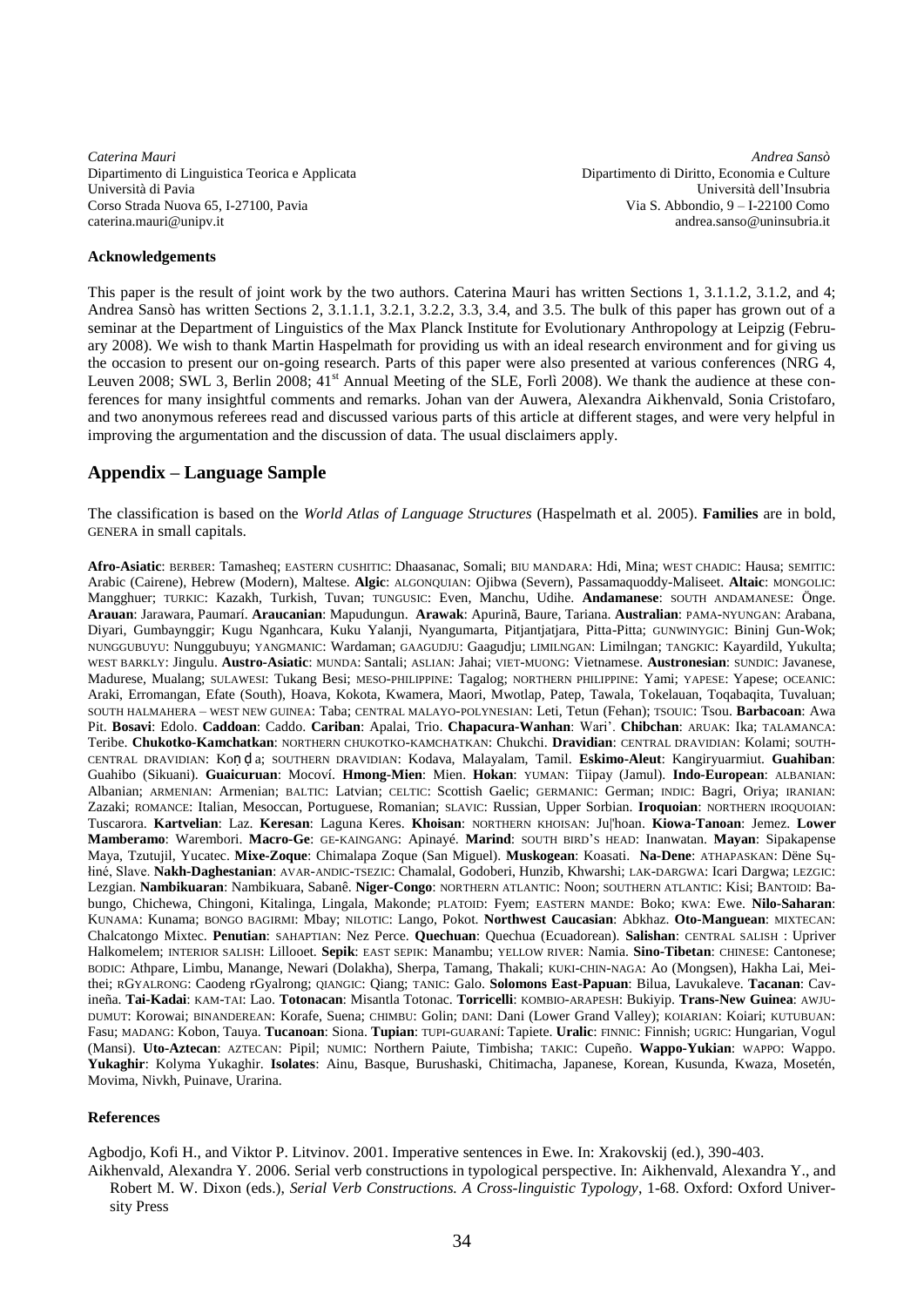Aikhenvald, Alexandra Y. 2010. *Imperatives and commands*. Oxford: Oxford University Press.

- Ameka, Felix K. 2008. Aspect and modality in Ewe: A survey. In: Ameka, Felix K., and Mary E. Kropp Dakubu (eds.), *Aspect and modality in Kwa languages*, 135-194. Amsterdam: John Benjamins.
- Ammann, Andreas, and Johan van der Auwera. 2004. Complementizer-headed main clauses for volitional moods in the languages of South-Eastern Europe: A Balkanism?. In: Mišeska Tomić, Olga (ed.), *Balkan syntax and semantics*, 293-314. Amsterdam: John Benjamins.
- Anderson, Ralph D. 1963. A grammar of Laz. PhD Dissertation, University of Texas at Austin.
- Artiagoitia, Xabier. 2003a. Complementation. In: Hualde & Ortiz de Urbina (eds.), 634-656.
- Artiagoitia, Xabier. 2003b. Adjunct subordination. In: Hualde & Ortiz de Urbina (eds.), 711-761.
- Asher, Nicholas, and Alex Lascarides. 2001. Indirect speech acts. *Synthese* 128: 183-228.
- Barrett, Edward R. 1999. A grammar of Sipakapense Maya. PhD Dissertation, University of Texas at Austin.
- Bat-El, Outi. 2002. True Truncation in Colloquial Hebrew Imperatives. *Language* (78): 651-683.
- Birjulin, Leonid A., and Viktor S. Xrakovskij. 2001. Imperative sentences: theoretical problems. In: Xrakovskij (ed.), 3- 50.
- Brown, Penelope, and Stephen C. Levinson. 1987. *Politeness: Some universals in language usage*. Cambridge: Cambridge University Press.
- Buchholz, Oda, and Wilfried Fiedler. 1987. *Albanische Grammatik*. Leipzig: Enzyklopädie.
- Bybee, Joan. 1998. "Irrealis" as a grammatical category. *Anthropological Linguistics* 40 (2): 257-271.
- Bybee, Joan. 2006. *Frequency of use and the organization of language.* Oxford: Oxford University Press.
- Bybee, Joan, Revere Perkins, and William Pagliuca. 1994. *The evolution of grammar. Tense, aspect, and modality in the languages of the world*. Chicago: The University of Chicago Press.
- Bybee, Joan, and Suzanne Fleischman (eds.) 1995. *Modality in grammar and discourse*. Amsterdam: John Benjamins.

Bystrov Igor S., and Nonna V. Stankevič. 2001. Imperative in Vietnamese. In: Xrakovskij (ed.), 461-474.

- Cassidy, Frederic G. 2007. *Jamaica Talk. Three hundred years of the English language in Jamaica*. Kingston: University of West Indies Press.
- Chafe, Wallace. 1995. The realis-irrealis distinction in Caddo, the Northern Iroquoian languages, and English. In: Bybee & Fleischman (eds.), 349-365.
- Chung, Sandra, and Alan Timberlake. 1985. Tense, aspect, and mood*.* In: Shopen, Timothy (ed.), *Language typology and syntactic description*, Vol. 3: *Grammatical categories and the lexicon*, 202–258. Cambridge: Cambridge University Press.
- Clark, Herbert H. 1979. Responding to indirect speech acts. *Cognitive Psychology* 11: 430-477.
- Coupe, Alec. 2008. *A grammar of Mongsen Ao*. Berlin: Mouton de Gruyter.
- Craig, Colette G. 1991. Ways to go in Rama: a case study in polygrammaticalization. In: Traugott, Elizabeth C., and Bernd Heine (eds.), *Approaches to Grammaticalization*, 455-492. Amsterdam: John Benjamins.
- Cristofaro, Sonia. 2003. *Subordination*. Oxford: Oxford University Press.
- Cristofaro, Sonia. To appear. Descriptive notions vs. grammatical categories: unrealized states of affairs and 'irrealis'. *Language Sciences*.
- Croft, William. 2000. *Explaining Language Change*. London: Longman.
- Croft, William. 2010. The origins of grammaticalization in the verbalization of experience. *Linguistics* 48 (1): 1-48.
- Crowley, Terry. 1998. *An Erromangan (Sye) grammar*. Honolulu: University of Hawai'i Press.
- Curnow, Timothy J. 1997. A grammar of Awa Pit (Cuaiquer): An indigenous language of south-western Colombia. PhD Dissertation, Australian National University.
- Danielsen, Swintha. 2007. *Baure. An Arawak language of Bolivia*. Leiden: CNWS Publications.
- Dasgupta, Dipankar, and Sameer R. Sharma. 1982. *A hand book of Onge language*. Calcutta: Anthropological Survey of India, Government of India.
- de Haan, Ferdinand. To appear. Irrealis: fact or fiction? *Language Sciences*.
- Diewald, Gabriele. 2002. A model for relevant types of contexts in grammaticalization. In: Wischer & Diewald (eds.), 103-120.
- Dixon, Robert M. W. 2004. *Australian languages*. Cambridge: Cambridge University Press.
- Dobrushina, Natalia, and Valentin Goussev. 2005. Inclusive imperatives. In: Filimonova, Elena (ed.), *Clusivity. Typology and case studies of the inclusive–exclusive distinction*, 179-211. Amsterdam: John Benjamins.
- Dobrushina, Natalia, Valentin Goussev, and Johan van der Auwera. 2005. The optative. In: Haspelmath *et al*. (eds.), 298-301.
- Donohue, Mark. 1999. *A grammar of Tukang Besi*. Berlin: Mouton de Gruyter.
- Dutton, Tom. 1996. *Koiari*. Munich: LINCOM Europa.
- Eades, Diana. 1979. Gumbaynggir. In: Dixon, Robert M. W., and Barry J. Blake (eds.), *The Handbook of Australian Languages*, Vol. I, 245-361. Amsterdam: John Benjamins.
- Essegbey, James. 2004. Auxiliaries in serializing languages: on COME and GO verbs in Sranan and Ewe. *Lingua* 114: 473-494.
- Evans, Nicholas. 2007. Insubordination and its uses. In: Nikolaeva, Irina (ed.), *Finiteness. Theoretical and empirical foundations*, 366-431. Oxford: Oxford University Press.
- Frajzyngier, Zygmunt. 1995. A functional theory of complementizers. In: Bybee & Fleischmann (eds.), 473-502.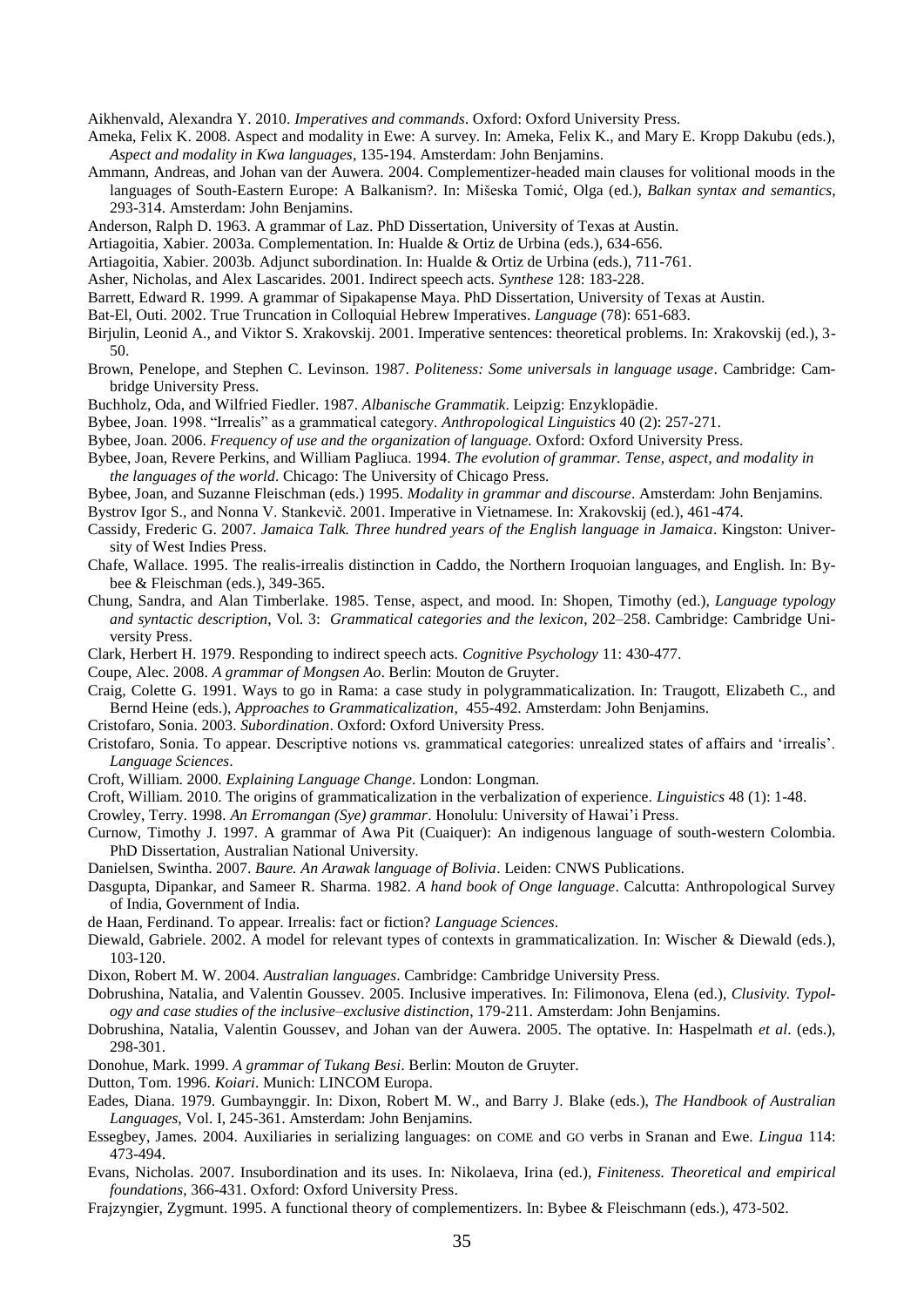- Frajzyngier, Zygmunt, and Bill Jirsa. 2006. The Principle of Indirect Means in language use and language structure. *Journal of Pragmatics* 38 (4): 513-542.
- Genetti, Carol. 2007. *A grammar of Dolakha Newar*. Berlin: Mouton de Gruyter.
- Givón, Talmy. 1981. Typology and functional domains. *Studies in Language* 5: 163-193.
- Givón, Talmy. 2000. Internal reconstruction: as method, as theory. In: Gildea, Spike (ed.), *Reconstructing grammar: comparative linguistics and grammaticalization*, 107-159. Amsterdam: John Benjamins.
- Glinert, Lewis. 1989. *The grammar of Modern Hebrew*. Cambridge: Cambridge University Press.
- Grice, Herbert P. 1975. Logic and conversation. In: Cole, Peter, and Jerry L. Morgan (eds.), *Syntax and Semantics 3: Speech Acts*, 41-58. New York: Academic Press.
- Grice, Herbert P. 1989. *Studies in the Way of Words.* Cambridge, Mass.: Harvard University Press.
- Hajek, John. 2006. Serial verbs in Tetun Dili. In: Aikhenvald, Alexandra Y., and Robert M. W. Dixon (eds.), *Serial Verb Constructions. A Cross-linguistic Typology*, 239-253. Oxford: Oxford University Press.
- Harvey, Mark. 2001. *A grammar of Limilngan, a language of the Mary River Region, Northern Territory, Australia*. Canberra: Pacific Linguistics.
- Haspelmath, Martin. 1990. The grammaticization of passive morphology. *Studies in Language* 14: 25-72.
- Haspelmath, Martin, Matthew S. Dryer, David Gil, and Bernard Comrie (eds.). 2005. *The World Atlas of Language Structures*. Oxford: Oxford University Press.
- Heine, Bernd. 2002. On the role of context in grammaticalization. In: Ilse Wischer, and Gabriele Diewald (eds.), *New Reflections on* Grammaticalization, 83-101. Amsterdam: John Benjamins.
- Heine, Bernd, Ulrike Claudi, and Friederike Hünnemeyer. 1991. *Grammaticalization: A conceptual framework*. Chicago: University of Chicago Press.
- Heine, Bernd, and Tania Kuteva. 2002. *World Lexicon of Grammaticalization*. Cambridge: Cambridge University Press.
- Hercus, Louise A. 1994. *A grammar of the Arabana-Wangkangurru language, Lake Eyre basin, South Australia*. Canberra: Pacific Linguistics.
- Hewitt, George. 1995. *Georgian*. London: Routledge.
- Hofling, Charles A., and Fernando L. Ojeda. 1994. Yucatec Maya imperatives and other manipulative language. *International Journal of American Linguistics* 60 (3): 272-294.
- Hopper Paul J., and Elizabeth C. Traugott. 2003. *Grammaticalization*. Second edition. Cambridge: Cambridge University Press.
- Hualde, José Ignacio, and Jon Ortiz de Urbina (eds.). 2003. *A grammar of Basque*. Berlin: Mouton de Gruyter.
- Jaggar, Philip J. 2001. *Hausa*. Amsterdam: John Benjamins.
- König, Ekkehard, and Peter Siemund. 2007. Speech act distinctions in grammar. In: Shopen, Timothy (ed.) *Language typology and syntactic description*, Vol. 1: *Clause structure*, 2nd ed., 276-324. Cambridge: Cambridge University Press.
- Kuteva, Tania. 2001. *Auxiliation: An enquiry into the nature of grammaticalization*. Oxford: Oxford University Press. Lichtenberk, Frantisek. 2008. *A grammar of Toqabaqita*. Berlin: Mouton de Gruyter.
- Lumien van Klinken, Catherine. 1999. *A grammar of the Fehan dialect of Tetun*. Canberra: Pacific Linguistics.
- Magomedova, Patimat T. 2004. Chamalal. In: Job, Michael (ed.), *The indigenous languages of the Caucasus*, Vol. 3: *The North East Caucasian Languages, Part 1*, 1-65. Ann Arbor: Caravan Books.
- Malchukov, Andrej. 2001. Imperative constructions in Even. In: Xrakovskij (ed.), 159-180.
- Malygina, Ljudmila V. 2001. Imperative sentences in Modern Hebrew. In: Xrakovskij (ed.), 268-299.
- Mauri, Caterina, and Andrea Sansò. To appear. The reality status of directives and its coding across languages. *Language Sciences*.
- Merlan, Francesca. 1994. *A grammar of Wardaman*. Berlin: Mouton de Gruyter.
- Mithun, Marianne. 1995. On the relativity of irreality. In: Bybee & Fleischman (eds.), 367-388.
- Mosegaard Hansen, Maj-Britt. 2008. *Particles at the Semantics/Pragmatics Interface: Synchronic and Diachronic Issues. A Study with Special reference to the French Phasal Adverbs*. Amsterdam: Elsevier.
- Neukom, Lukas, and Maniddepa Patnaik. 2003. *A grammar of Oriya*. Arbeiten des Seminars für Allgemeine Sprachwissenschaft, Universität Zürich.
- Nguyễn, Ðinh-Hoà. 1997. *Vietnamese*. Amsterdam: John Benjamins.
- Nicolle, Steve. 2007. The grammaticalization of tense markers: A pragmatic reanalysis. *Cahiers Chronos* 17: 47-65.
- Noonan, Michael. 1985. Complementation. In: Shopen, Timothy (ed.), *Language Typology and Syntactic Description*, 42-140. Cambridge: Cambridge University Press.
- Obata, Kazuko. 2003. *A grammar of Bilua, a Papuan language of the Solomon Islands*. Canberra: Pacific Linguistics. Oyharçabal, Beñat. 2003. Tense, aspect and mood. In: Hualde & Ortiz de Urbina, 249-284.
- Panther, Klaus-Uwe, and Linda Thornburg. 1998. A cognitive approach to inferencing in conversation. *Journal of Pragmatics* 30: 755-769.
- Pensalfini, Rob. 2003. *A grammar of Jingulu, An Aboriginal language of the Northern Territory*, Canberra: Pacific Linguistics.
- Podlesskaya, Vera I. 2006. Auxiliation of 'give' verbs in Russian. Discourse evidence for grammaticalization. In: Tsunoda, Tasaku, and Taro Kageyama (eds.), *Voice and grammatical relations. In Honor of Masayoshi Shibatani*, 271-298. Amsterdam: John Benjamins.